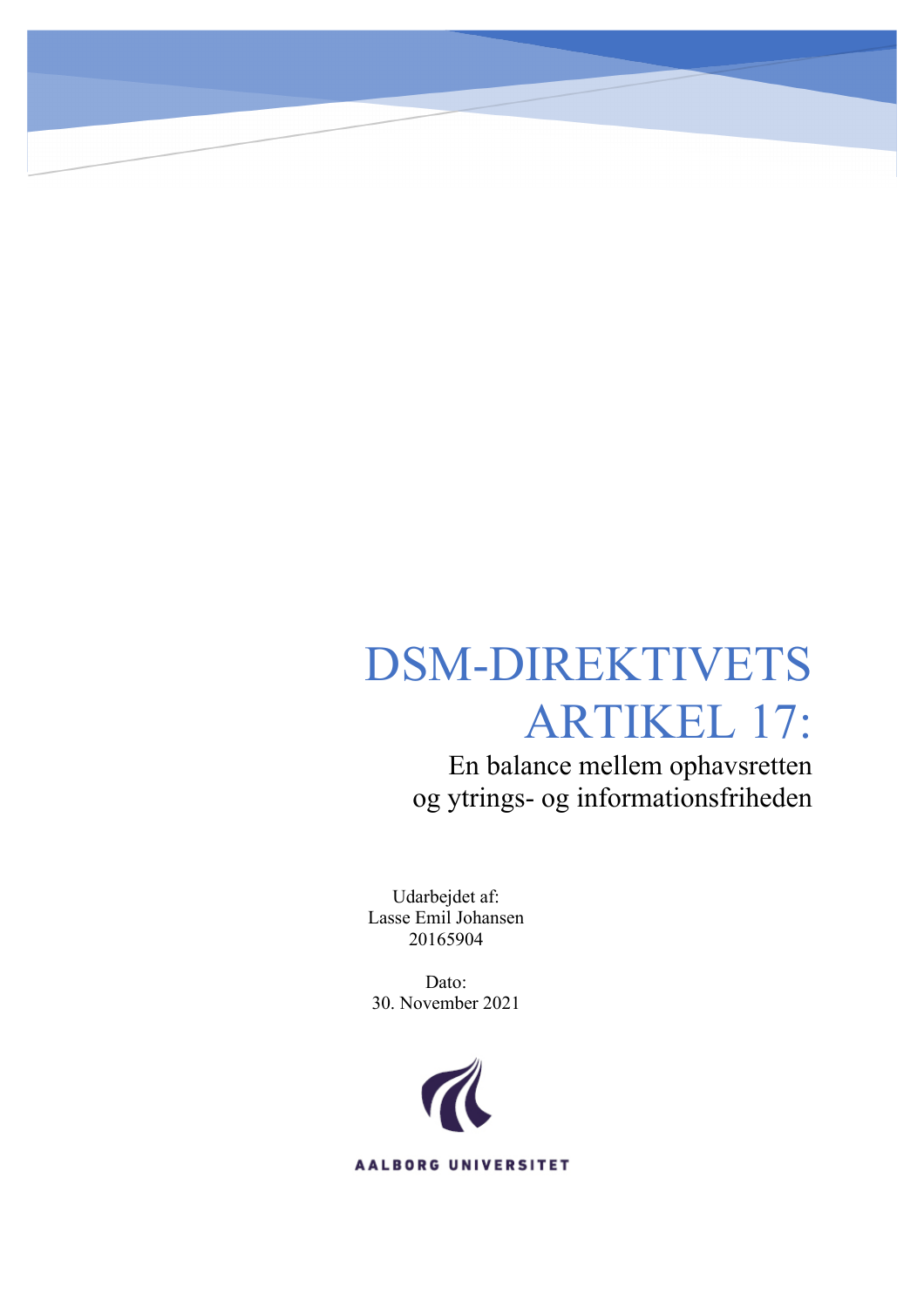#### Titelblad

Titel, dansk: DSM-direktivets artikel 17: En balance mellem ophavsretten og ytrings- og informationsfriheden.

Title, English: Article 17 of the DSM Directive: A balance between copyright and the freedom of expression and information.

Navn og studienr.: Lasse Emil Johansen, 20165904.

Uddannelsessted: Aalborg Universitet.

Uddannelse: Kandidat i jura.

Fag: IT-ret.

Vejleder: Jan Trzaskowski.

Afleveringsdato: 30. november 2020.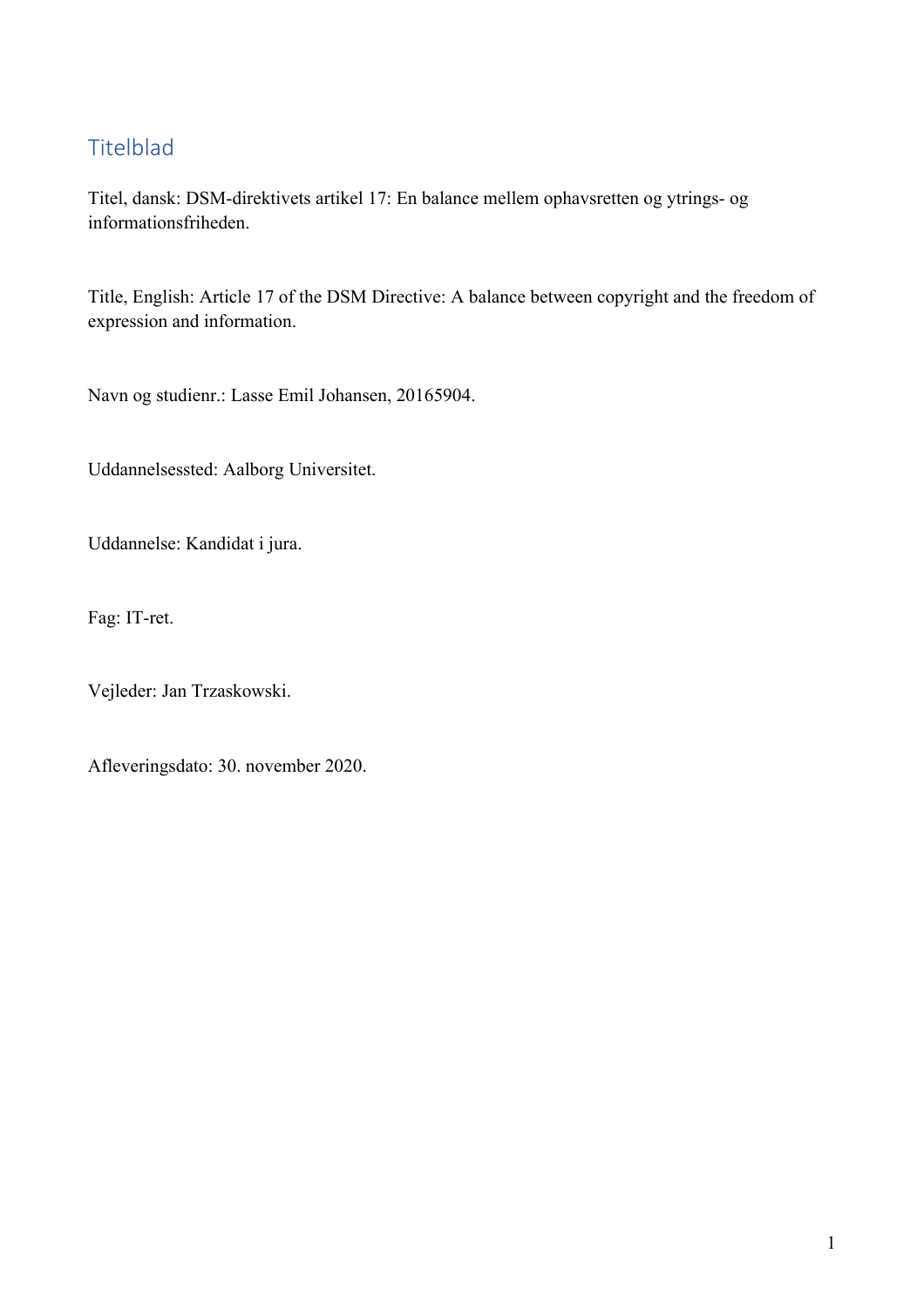#### Abstract

The purpose of the present thesis is to examine how Article 17 of the DSM Directive affects the legal situation, including how a fair balance between copyright and the freedom of expression and information are struck.

The copyright grants the rightsholders with several exclusive rights, including the rights to produce copies and making content available for the general public. A user uploading content to an online content-sharing service is making a communication to the public, within the meaning of Article 3(1) of Directive 2001/29. However, the European Court of Justice has in several rulings, including C-610/15, Stichting Brein, and C-682/18 and C-683/18, YouTube/Cyando, held that an online contentsharing service independently can make a communication to the public, within the meaning of Article 3(1) of Directive 2001/29, when a user uploads content to the online content-sharing service.

The DSM Directive was adopted on 17. April 2019. Article 17(1) of the DSM Directive states that an online content-sharing service provider performs an act of communication to the public when it gives the public access to copyright-protected works uploaded by its users. Therefore, the online content-sharing service provider must obtain an authorization from the rightsholder.

However, Article 17(4) of the DSM directive provides a liability exemption mechanism for an online content-sharing service provider. In that regard, the online content-sharing service provider must meet three cumulative conditions. In order to meet the conditions of the liability exemption mechanism the online content-sharing service provider must carry out preventive monitoring of the content user's upload. Therefore, these must use software which enable automatic filtering. At the same time, it must be ensured that lawful content will not be blocked as it would damage the freedom of expression and information.

The introduction of the liability exemption mechanism led to protests in several Member States. It is obvious, that the liability exemption mechanism constitutes an interference with the freedom of expression and information. However, neither the copyright or the freedom of expression and information are absolute rights. Article 52(1) of the Charter states that limitations of the rights are acceptable if three cumulative conditions are met. The Advocate General states in his opinion in C-401/19, Republic of Poland v. European Parliament and Council of the European Union, that the three cumulative conditions in Article 52(1) of the Charter are met in relation to the liability exemption mechanism in Article 17(4), litra b-c of the DSM Directive. The EU legislator has, among other things, introduced a number of guarantees in Article 17(7-9), which minimize the impact on the freedom of expression and information.

Article 17 of the DSM Directive aims to strengthen the position of rightsholders. However, The EU legislator, has thereby, also taken the freedom of expression and information into account, exemplified by Article 17(7-9). The EU legislator has sought to strike a balance between the copyright and the freedom of expression and information.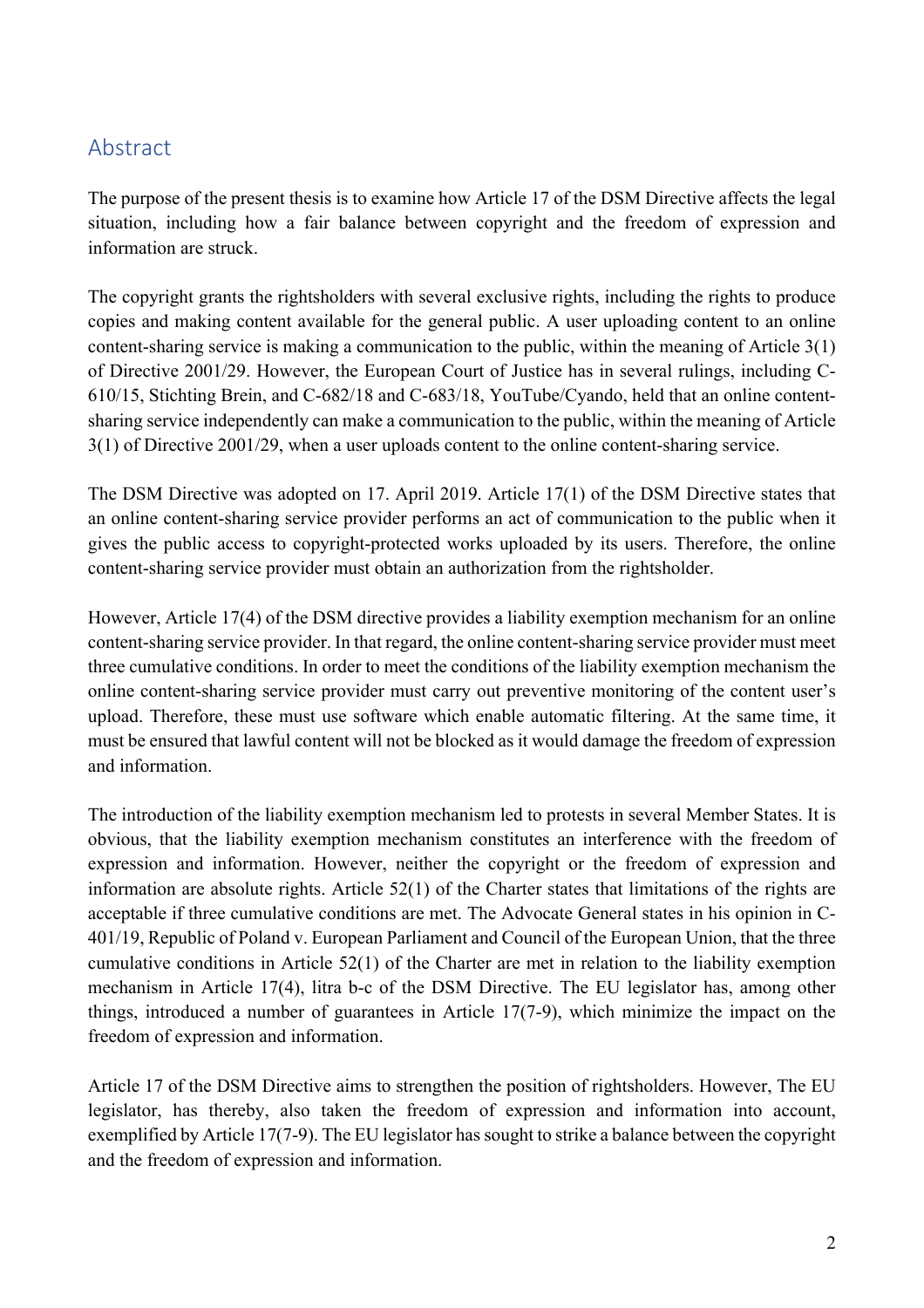However, the Advocate General highlights some difficulties regarding, how to define practical solutions to enforce the above mentioned. Regardless of which practical solution is chosen, it is clear, that a solution that favors the freedom of expression and information will weaken the copyright and vice versa.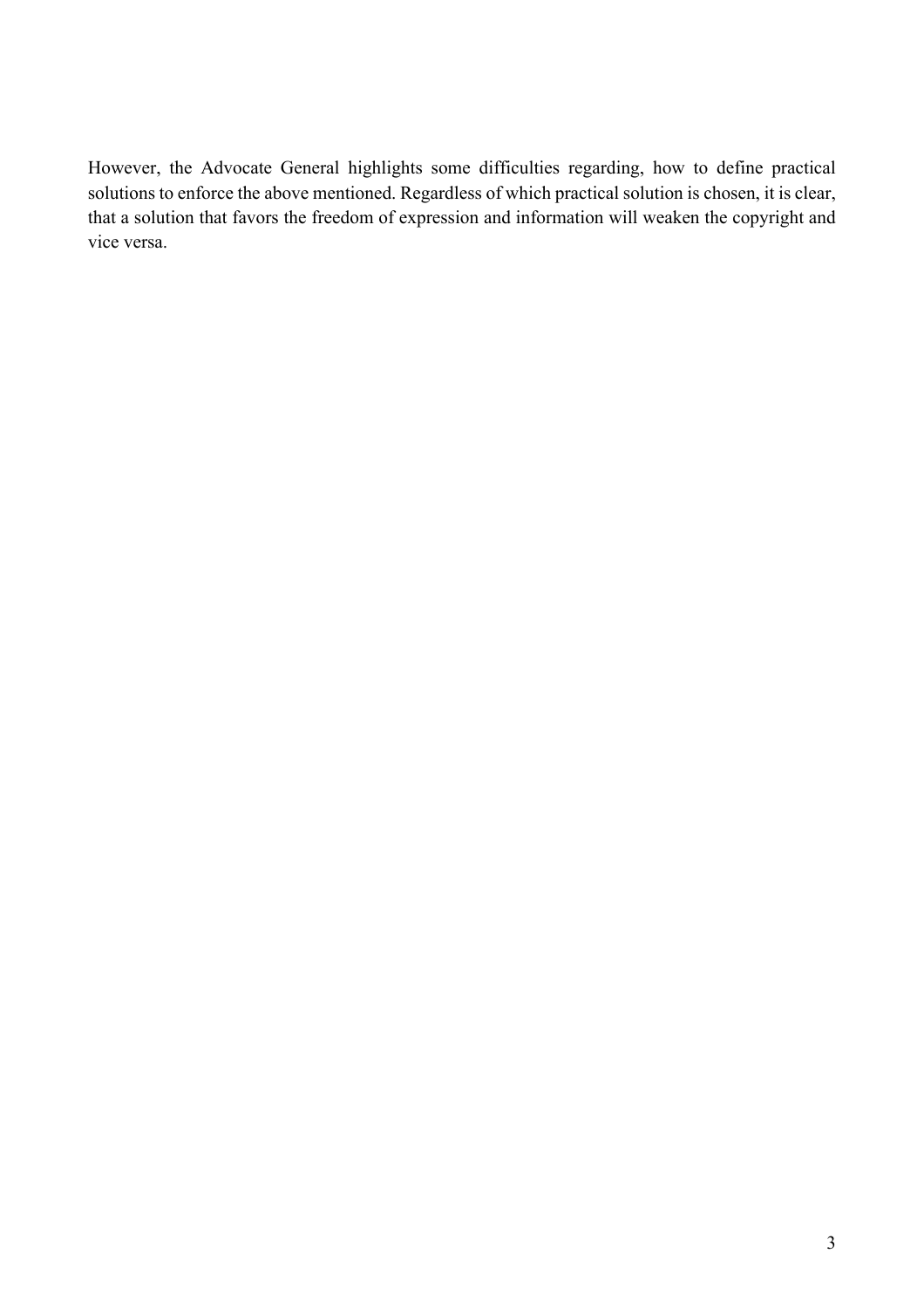# Indholdsfortegnelse

| 5.3 Hvordan adskiller dommen i sag C-610/15, Stichting Brein sig fra dommen i de forenede sager C-682/18 og C- |  |
|----------------------------------------------------------------------------------------------------------------|--|
|                                                                                                                |  |
|                                                                                                                |  |
|                                                                                                                |  |
|                                                                                                                |  |
|                                                                                                                |  |
|                                                                                                                |  |
|                                                                                                                |  |
|                                                                                                                |  |
|                                                                                                                |  |
|                                                                                                                |  |
| 8.2 Kommissionens anbefalinger i relation til implementeringen af DSM-direktivets artikel 17 47                |  |
|                                                                                                                |  |
|                                                                                                                |  |
|                                                                                                                |  |
|                                                                                                                |  |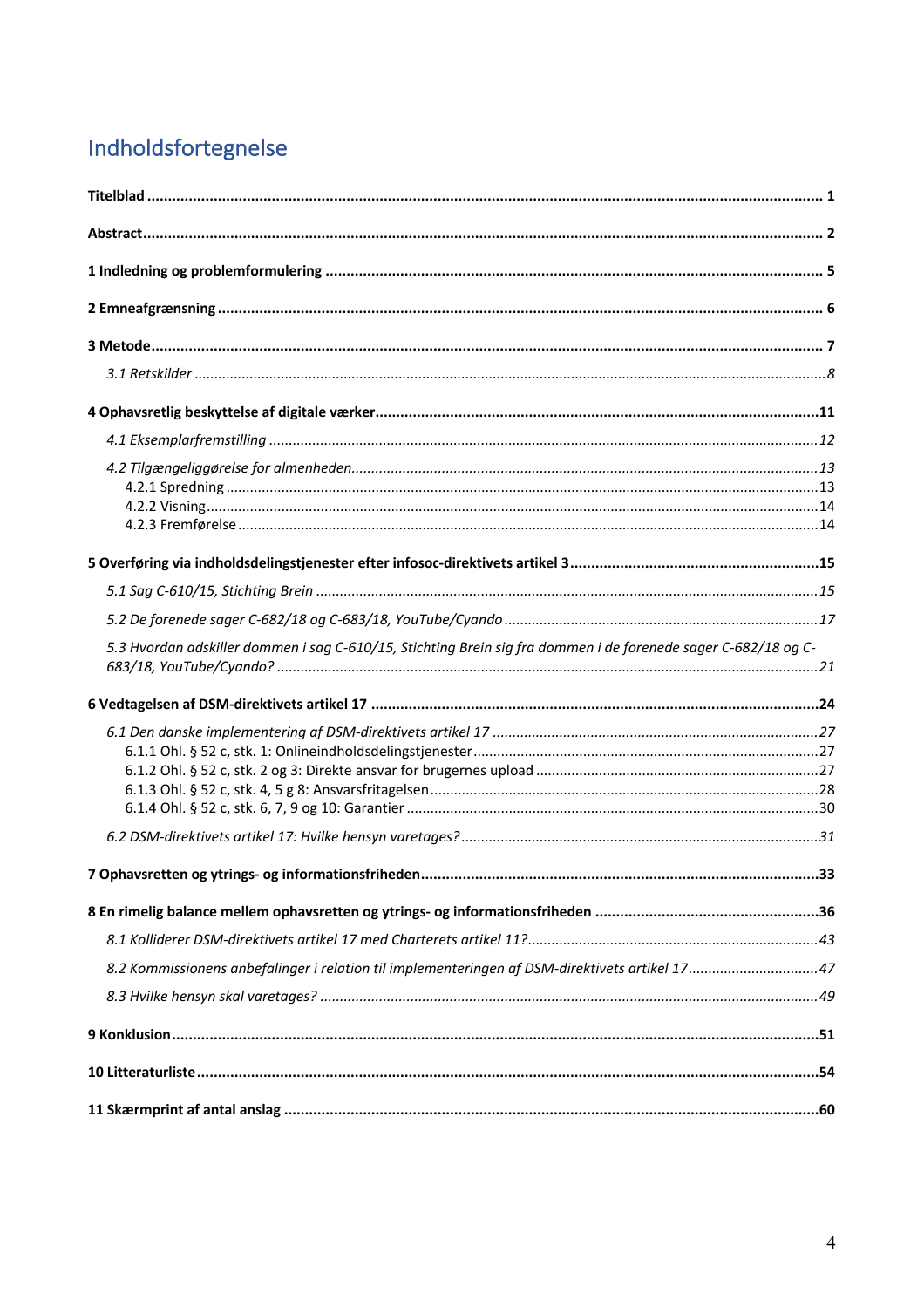#### 1 Indledning og problemformulering

Digitaliseringen har gjort det hurtigt, nemt og billigt at fremstille digitale kopier af et givent værk, uden at dette medfører et væsentligt kvalitetstab. Dertil har internettets fremmarch skabt en lettilgængelig måde, hvorved ophavsretligt beskyttede værker kan tilgængeliggøres til offentligheden. I denne henseende spiller såkaldte indholdsdelingstjenester, som eksempelvis Facebook og YouTube, en betydelig rolle, da tjenesternes brugere som udgangspunkt får adgang til at tilgængeliggøre det indhold, som de skulle ønske.

Før internettets udbredelse forudsatte en overdragelse af et værk, at der samtidig blev overdraget et fysisk medie. Dette betød også, at rettighedshaveren havde en rimelig mulighed for at kontrollere, hvorledes dennes ophavsretligt beskyttede værker blev distribueret. Dette er imidlertid ikke længere tilfældet for så vidt angår digitale værker. Når et digitalt værk eksempelvis tilgængeliggøres via en indholdsdelingstjeneste, kan brugeren af tjenesten efterfølgende tilgå værket på et af denne valgt tidspunkt og sted. Dette betyder også, at rettighedshaveren har vanskeligt ved at kontrollere, hvorledes dennes ophavsretligt beskyttede værker udnyttes. Ydermere medfører dette også, at rettighedshaveren ikke nødvendigvis bliver kompenseret tilstrækkeligt.

Den teknologiske udvikling har således ændret – og fortsætter med at ændre – måden, hvorpå ophavsretligt beskyttede værker skabes, distribueres og udnyttes. Dette har også den konsekvens, at den ophavsretlige regulering nødvendigvis må følge med den teknologiske udvikling for derved at sikre en rimelig balance mellem på den ene side rettighedshavernes krav på at modtage et rimeligt vederlag for deres arbejde og på den anden side offentlighedens adgang til at modtage og dele information.<sup>1</sup>

Med Europa-Parlamentets og Rådets direktiv (EU) 2019/790 af 17. april 2019 om ophavsret og beslægtede rettigheder på det digitale indre marked og om ændring af direktiv 96/9/EF og 2001/29/EF (herefter, DSM-direktivet) søgte EU-lovgiver, at sikre denne balance ved at pålægge udbyderne af såkaldte onlineindholdsdelingstjenester et direkte ansvar for det indhold, som deres bruger vælger at tilgængeliggøre på onlineindholdsdelingstjenesterne. Det anerkendes imidlertid også, at onlineindholdsdelingstjenesterne tjener som en væsentlig adgangskilde til onlineindhold og herved sikrer en bred adgang til alskens indhold.2 Med andre ord tildeles brugerne af onlineindholdsdelingstjenesterne en effektiv mulighed for at udnytte deres ytrings- og informationsfriheden.

Thierry Breton, kommissær for det indre marked, har udtalt følgende om vedtagelsen af DSMdirektivet:

<sup>1</sup> Udsen, Henrik, *IT-*ret, 2021, s. 45-47.

<sup>2</sup> DSM-direktivet af 17. april 2019, præambelbetragtning nr. 61.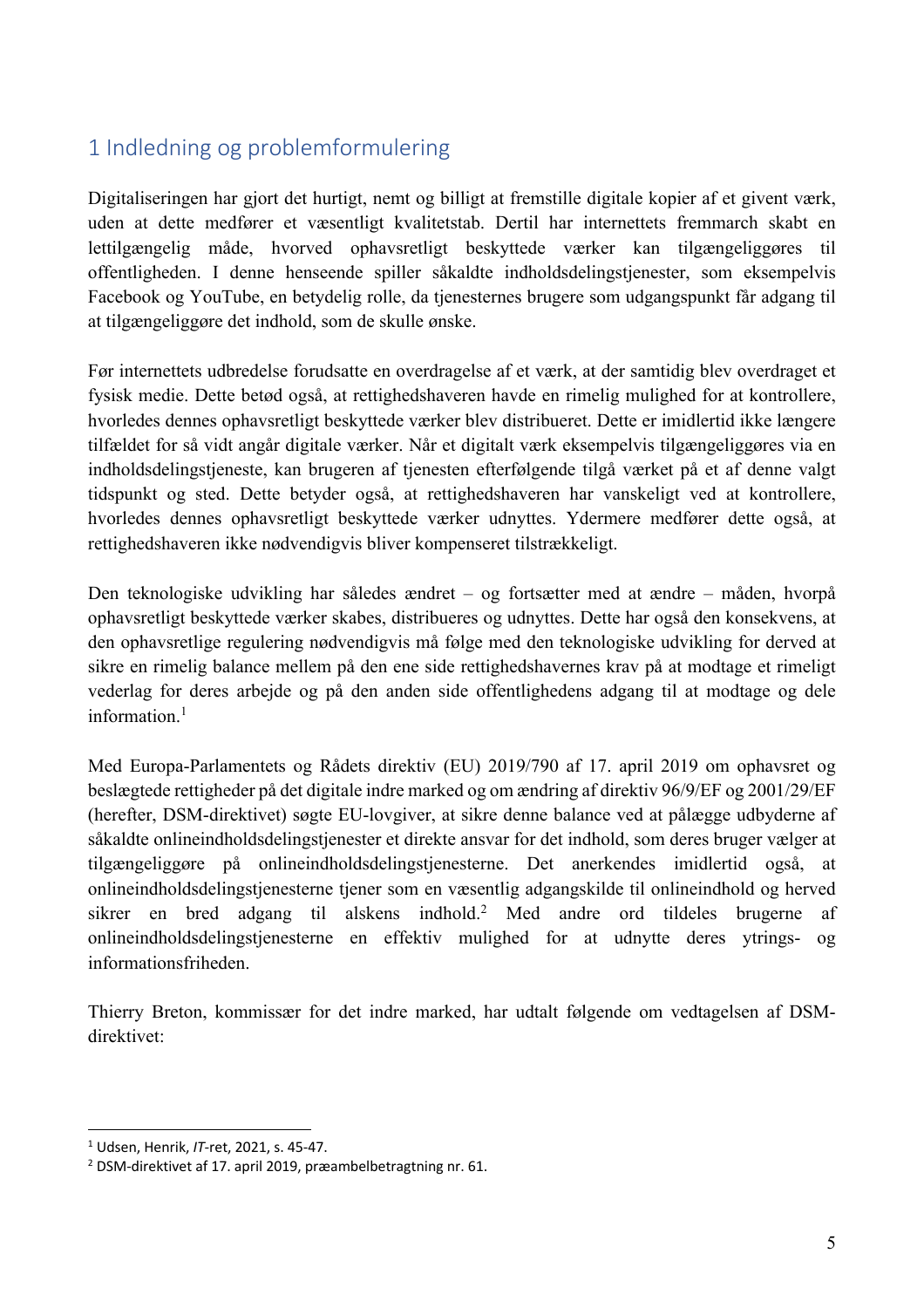*"Med de nye regler om ophavsret har EU fastsat en standard for brugen af kreativt indhold online. De nye regler sikrer, at ophavsmænd får en rimelig betaling i den digitale verden, samtidig med at ytringsfriheden, som er en kerneværdi i vores demokratier, beskyttes. Det viser, at vi er fast besluttede på at sikre, at det, der er ulovligt offline, også er ulovligt online. […]"3*

Ovenstående betragtninger leder frem til følgende problemformulering:

*Hvordan påvirker vedtagelsen af DSM-direktivets artikel 17 retstilstanden og hvorledes balanceres hensynet til ophavsretten overfor hensynet til informationsog ytringsfriheden?* 

Med henblik på at besvare problemformuleringen indeholder kapitel 2 en emneafgrænsning, som søger at afgrænse nærværende speciale. Kaptitel 3 indeholder de metodiske overvejelser, der ligger til grund for specialet.

Kapitel 4 indeholder en beskrivelse af, hvorledes digitale værker beskyttes ophavsretligt, herunder hvilke enerettigheder rettighedshaveren tildeles. Kapitel 5 søger at klarlægge, hvorvidt udbyderne af indholdsdelingstjenester kan foretage en selvstændig overføring til almenheden, som omfattet af infosoc-direktivets artikel 3, til trods for, at det er brugeren, der uploader et givent værk.

Kapitel 6 belyser det materielle indhold af DSM-direktivets artikel 17. Dette vil ske med inddragelse af den danske implementering ved ohl. § 52 c. Kapitel 7 og 8 søger at klarlægge, hvorledes hensynet til henholdsvis ophavsretten og ytrings- og informationsfriheden balanceres ved vedtagelsen af DSMdirektivets artikel 17. Kapitel 9 indeholder en konklusion.

#### 2 Emneafgrænsning

Nærværende speciale har til formål at undersøge, hvordan vedtagelsen af DSM-direktivets artikel 17 påvirker retstilstanden og hvorledes hensynet til ophavsretten balanceres overfor hensynet til informations- og ytringsfriheden. Med henblik på at besvare problemformuleringen vil flere afgørelser fra EU-Domstolen (herefter Domstolen) blive inddraget. Henset til specialets omfang er antallet af afgørelser fra Domstolen begrænset til de mest centrale. Således havde det eksempelvis været muligt at tegne et mere nuanceret billede af retstilstanden før vedtagelsen af DSM-direktivet ved at inddrage flere afgørelser. Imidlertid er alene C-610/15, Stichting Brein såvel som de forenede sager C-682/18 og C-683/18, YouTube/Cyando medtaget. Dette muliggør således en mere dybdegående analyse af de pågældende afgørelser, hvilket er valgt til, frem for en mere overordnet gennemgang af et større antal afgørelser.

<sup>3</sup> Europa-Kommissionen, *Nye EU-regler om ophavsret, som vil gavne ophavsmænd, virksomheder og forbrugere, begynder at finde anvendelse*, 4. juni 2021.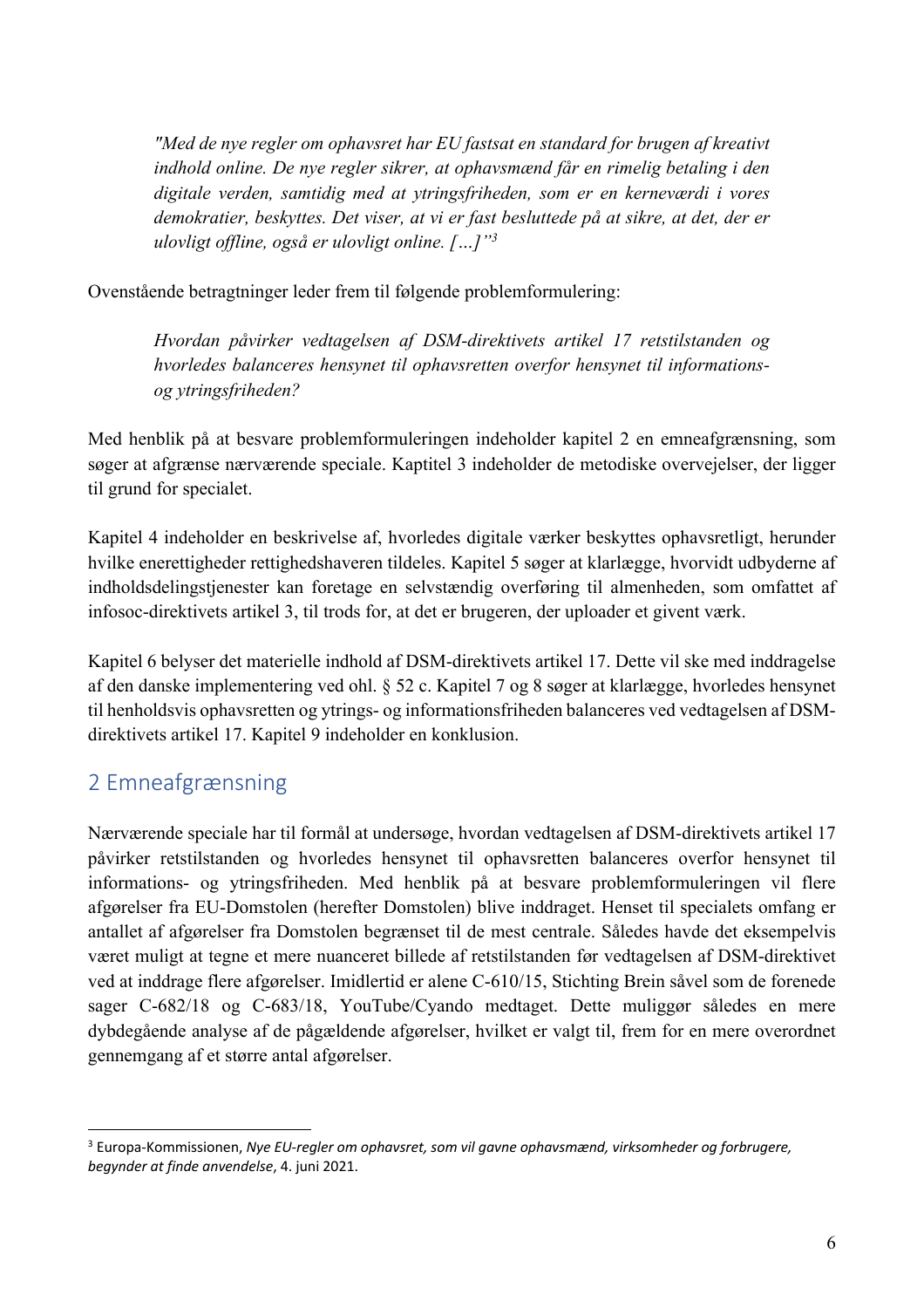Ydermere beskæftiger nærværende speciale sig alene med DSM-direktivets artikel 17 og således ikke de resterende bestemmelser i DSM-direktivet. Artikel 17 vil blive gennemgået ved inddragelse af den danske implementering af artiklen ved ohl. § 52 c. Det kunne have været relevant at inddrage yderligere medlemsstaters implementering af DSM-direktivets artikel 17, men dette er igen fravalgt med henvisning til specialets begrænsede omfang. Det kan i denne henseende bemærkes, at der er inddraget elementer fra henholdsvis den tyske og polske implementering, men dette er alene overfladisk med henblik på at berøre nogle af de problemstillinger, der vedrører balancen mellem ophavsretten og ytrings- og informationsfriheden.

Ved vurderingen af hvorledes vedtagelsen af DSM-direktivets artikel 17 balancerer hensynet til ophavsretten over for ytrings- og informationsfriheden, tages her udgangspunkt i de rettigheder som er sikret ved Den Europæiske Unions Charter om Grundlæggende Rettigheder (herefter Charteret). For så vidt angår informations- og ytringsfriheden tages således udgangspunkt i Charterets artikel 11, som netop sikrer retten til informations- og ytringsfrihed. Det skal i den forbindelse bemærkes, at Den Europæiske Menneskerettighedskonvention således ikke inddrages. Dertil skal det bemærkes, at nærværende speciale alene beskæftiger sig med ytrings- og informationsfriheden. Således havde det tillige været en mulighed at inddrage andre grundlæggende rettigheder, herunder Charterets artikel 13, som sikrer friheden for kunst og videnskab eller artikel 16, som sikrer friheden til at oprette og drive egen virksomhed. Med specialets begrænsede omfang in mente, fokuserer nærværende speciale imidlertid alene på ytrings- og informationsfriheden.

Gennemgående for nærværende speciale gælder, at specialet beskæftiger sig med et retsområde i løbende udvikling. Den teknologiske udvikling medfører blandt andet, at praksis, litteratur mv. kan miste relevans i takt med, at nye teknologier opdages og lovgivningen tilpasses hertil. Ydermere skal det bemærkes, at DSM-direktivets først blev vedtaget den 17. april 2019. Denne nylige vedtagelse medfører, at EU-Domstolen – som ovenfor beskrevet – endnu ikke har taget stilling til de fortolkningsspørgsmål, som vedtagelsen af DSM-direktivets artikel 17 har rejst. Det skal derfor bemærkes, at nærværende speciale alene tager udgangspunkt i det materiale, der forelå offentlig tilgængeligt den 30. november 2021.

#### 3 Metode

Den retsdogmatiske metode har til formål at beskrive, analysere og systematisere gældende ret på et givent område. Hvor den juridiske metode vedrører opgaveløsning i praksis, da vedrører den retsdogmatiske metode den teoretiske analyse og beskrivelse af et givent retsområde.4 Den retsdogmatiske metode søger således ikke at løse specifikke tvister og forfatteren pålægges derfor ej heller beslutningstvang. Ved anvendelsen af den retsdogmatiske metode skal relevante retskilder og fortolkningsprincipper anvendes.5 I nærværende speciale vil den retsdogmatiske metode blive

<sup>4</sup> Munk-Hansen, Carsten, *Retsvidenskabsteori,* 2014, s. 190.

<sup>5</sup> Munk-Hansen, Carsten, *Retsvidenskabsteori,* 2014, s. 202-203.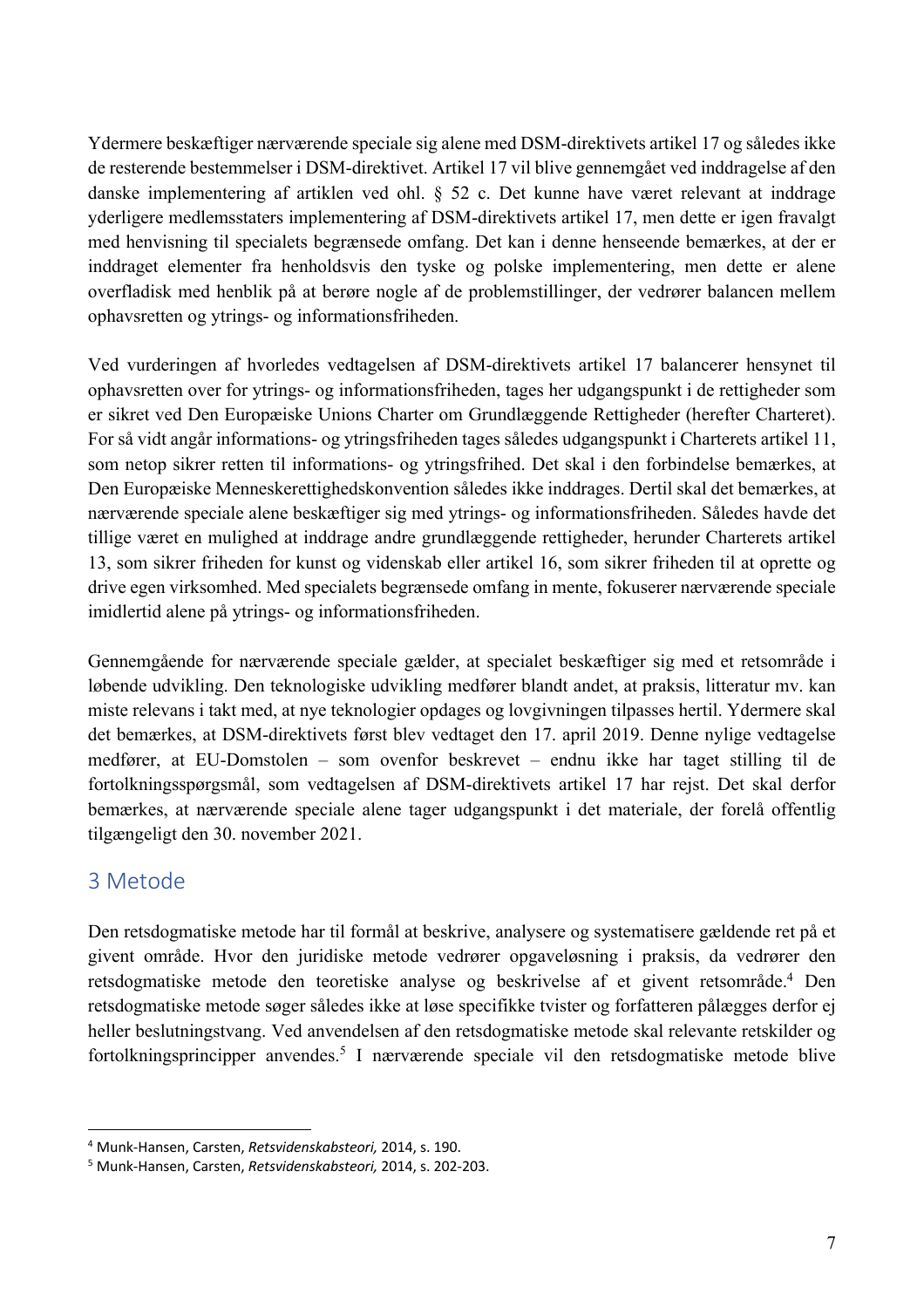anvendt i besvarelsen af problemformuleringen med henblik på at beskrive, analysere og systematisere gældende ret.

## 3.1 Retskilder

Problemformuleringen søges besvaret ved inddragelse af forskellige retskilder. Det traditionelle retskildebegreb i dansk ret omfatter fire retskildegrupper: Loven, retspraksis, sædvanen og forholdets natur. Det skal i denne henseende bemærkes, at der ikke findes en rangorden for så vidt, angår disse retskildegrupper. Qua princippet om lex superior eksisterer, der dog hierarkier indenfor de forskellige retskildegrupper. Således har grundloven eksempelvis forrang for almindelige love, hvilket har den konsekvens, at en grundlovsstrid lov bliver ugyldig.6

Med Danmarks indtræden i EU i 1973, har retskilder fra EU-retten fået større betydning. EU-retten er særegen eftersom medlemsstaterne har afgivet suverænitet til EU, hvilket i Danmark er sket med hjemmel i grundlovens § 20. EU-retten er dertil kendetegnet ved princippet om EU-rettens forrang. Princippet om EU-rettens forrang medfører, at EU-retten går forud for national lovgivning. Princippet om EU-rettens forrang er blevet stadfæstet med EU-Domstolens afgørelse i sag 6/64, Costa mod ENEL. 7

Retskilderne i EU-retten består først og fremmest af den primære EU-ret, sekundær EU-ret og domspraksis. Til den primære EU-ret henhører EU's traktatgrundlag. Det fremgår i denne henseende af Traktaten om Den Europæiske Unions (herefter TEU) artikel 6, stk. 1, at Charteret har den samme juridiske værdi som EU's traktatgrundlag. Charteret anvendes i nærværende speciale og det skal i den forbindelse bemærkes, at sekundær EU-ret såvel som domspraksis skal være i overensstemmelse hermed.<sup>8</sup>

Den sekundære EU-ret består blandt andet af forordninger og direktiver. I nærværende speciale inddrages DSM-direktivet. En forordning er bindende og gælder direkte i medlemsstaterne. For et direktiv gælder derimod, at medlemsstaterne selv bestemmer, hvorledes et givent direktiv skal implementeres. Det er dog en betingelse, at de EU-retlige forpligtelser, som følger af direktivet, overholdes ved implementeringen. Direktivet har således ikke direkte virkning for borgerne, hvorfor der således ej heller kan støttes ret herpå. Det faktum, at DSM-direktivets artikel 17 er vedtaget som et direktiv og ikke som en forordning medfører således også, at harmoniseringen i medlemsstaterne øjensynligt vil svækkes som følge heraf.

Et direktiv indledes med en såkaldt præambel, hvori de overordnede hensyn i forbindelse med direktivet angives. I indeværende projekt vil præambelbetragtninger fra DSM-direktivet således blive inddraget med henblik på at forstå betydningen og rækkevidden af DSM-direktivets artikel 17. Det

<sup>6</sup> Tvarnø, Christina D. og Nielsen, Ruth, *Retskilder og retsteorier*, 2014, s. 34-35. 7 EU-Domstolen, sag 6/64, Costa mod ENEL. 8 Blume, Peter, *Retssystemet og juridisk metode*, 2020, s. 274-275.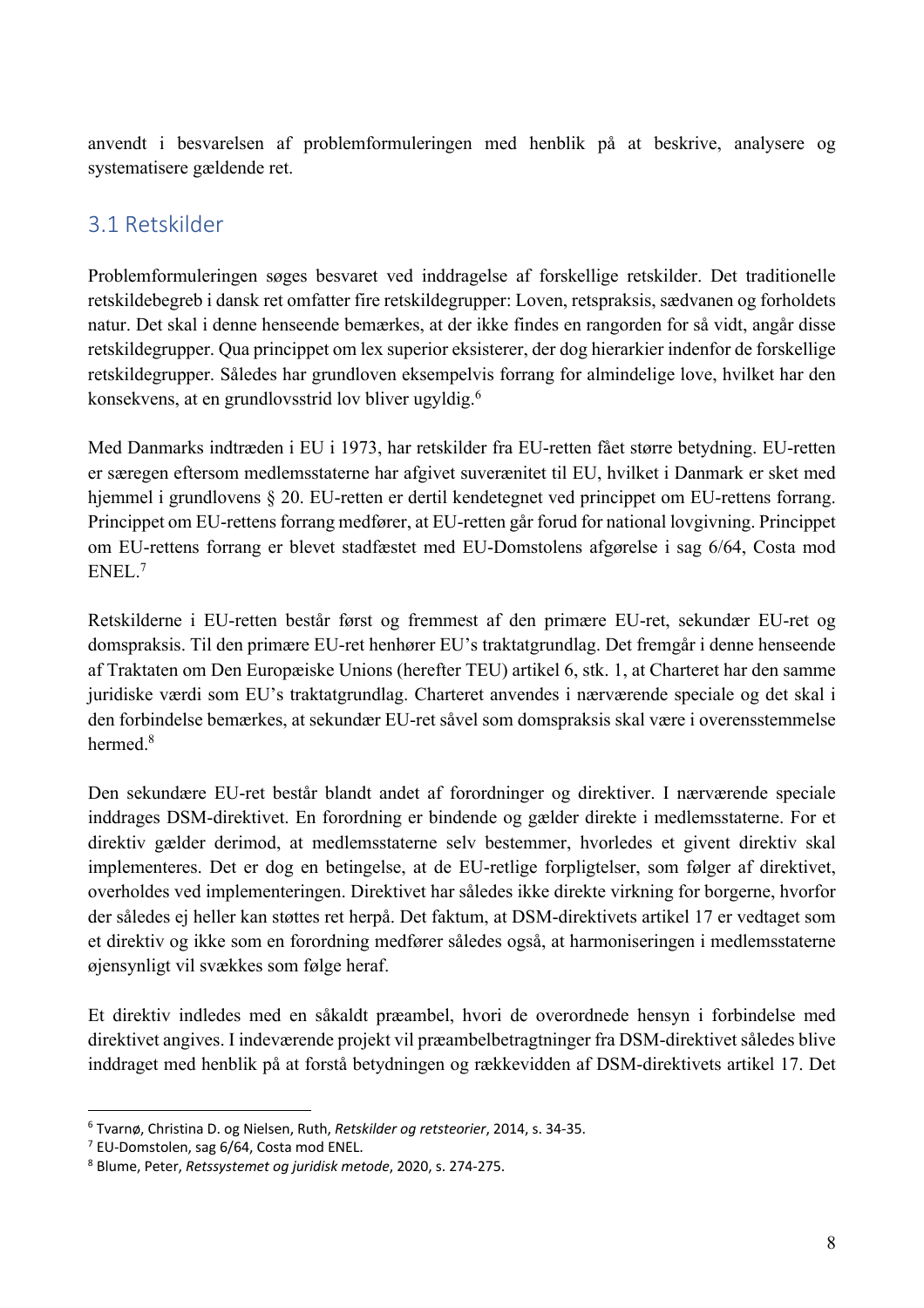er i den henseende vigtigt at være opmærksom på, at præamblen alene er et fortolkningsbidrag – om end det er et væsentligt af slagsen.<sup>9</sup>

Domstolen har til opgave at sikre en korrekt fortolkning og anvendelse af EU-retten i medlemsstaterne. Nationale domstole har mulighed for at forelægge præjudicielle spørgsmål for Domstolen, hvorefter Domstolen kan afgøre, hvorledes EU-retten skal fortolkes. Det er i den henseende vigtigt at bemærke, at Domstolens afgørelser er bindende, hvorfor medlemsstaterne er forpligtede til at efterleve afgørelserne.10 Domstolens afgørelser har derfor stor betydning ved udfyldning og fortolkning af EU-ret. Domstolens afgørelser er ikke bindende præjudikater for Domstolen selv. Imidlertid henviser Domstolen i vidt omfang til tidligere afsagte afgørelser, hvorfor domme afsagt af Domstolen skal tillægges betydelig vægt. Retskildeværdien er med andre ord væsentlig.<sup>11</sup> I indeværende projekt er der således henvist til flere afgørelser fra Domstolen med henblik på at klarlægge gældende ret og derved besvare problemformuleringen.

Domstolen er indrettet forskelligt fra de danske domstole. I omfangsrige sager udarbejder en generaladvokat således et forslag til afgørelse. Generaladvokatens forslag til afgørelse bliver offentligt tilgængeligt forud for Domstolens domsafsigelse. I projektet inddrages generaladvokatens forslag til afgørelse i sag C-401/19, Republikken Polen mod Europa-Parlamentet og Rådet for den Europæiske Union. Det er således væsentligt at være opmærksom på, at generaladvokatens forslag til afgørelse ikke er bindende, men netop alene et forslag til afgørelse. Retskildeværdien af generaladvokatens forslag til afgørelse er således også begrænset. Ikke desto mindre giver generaladvokatens forslag til afgørelse et godt indtryk af problemstillingerne og de forskelligartede hensyn, der gør sig gældende på et givent retsområde, hvorfor sådanne forslag til afgørelser kan være relevante at inddrage. 12

Generaladvokatens forslag til afgørelse i sag C-401/19, Republikken Polen mod Europa-Parlamentet og Rådet for den Europæiske Union, vedrører nogle for nærværende speciale centrale aspekter. Sammenlignet med litteraturen har generaladvokatens forslag til afgørelse den fordel, at den er begrænset til sagens konkrete omstændigheder. Der foreligger dog en risiko for, at EU-Domstolen ved domsafsigelsen ser bort fra generaladvokatens forslag til afgørelse, hvilket vil betyde, at forslaget til afgørelse reelt ikke har nogen nævneværdig retskildeværdi. Omvendt foreligger der også en mulighed for, at Domstolen følger generaladvokatens forslag til afgørelse, hvormed forslaget får en vis retskildeværdi.13 Til trods for, at generaladvokaten forslag til afgørelse har en begrænset retskildeværdi, da er denne fortsat medtaget i nærværende speciale. Dette skyldtes som allerede omtalt, at forslaget vedrører helt centrale aspekter i henhold til besvarelsen af problemformuleringen. Ydermere skal det bemærkes, at DSM-direktivet først blev vedtaget den 17. april 2019 og at fristen for den nationale implementering i DSM-direktivet blev fastsat til den 7. juni 2021. Dette medfører

<sup>9</sup> Blume, Peter, *Retssystemet og juridisk metode*, 2020, s. 276-277.

<sup>10</sup> Høilund, Dorte, *Retssikkerhed og juridisk metode,* 2021, s. 51-52.

<sup>&</sup>lt;sup>11</sup> Evald, Jens, *Juridisk teori, metode og videnskab,* 2020, s. 142-144.<br><sup>12</sup> Tvarnø, Christina D. og Nielsen, Ruth, *Retskilder og retsteorier*, 2014, s. 192.

<sup>13</sup> Blume, Peter, *Retssystemet og juridisk metode*, 2020, s. 278-279.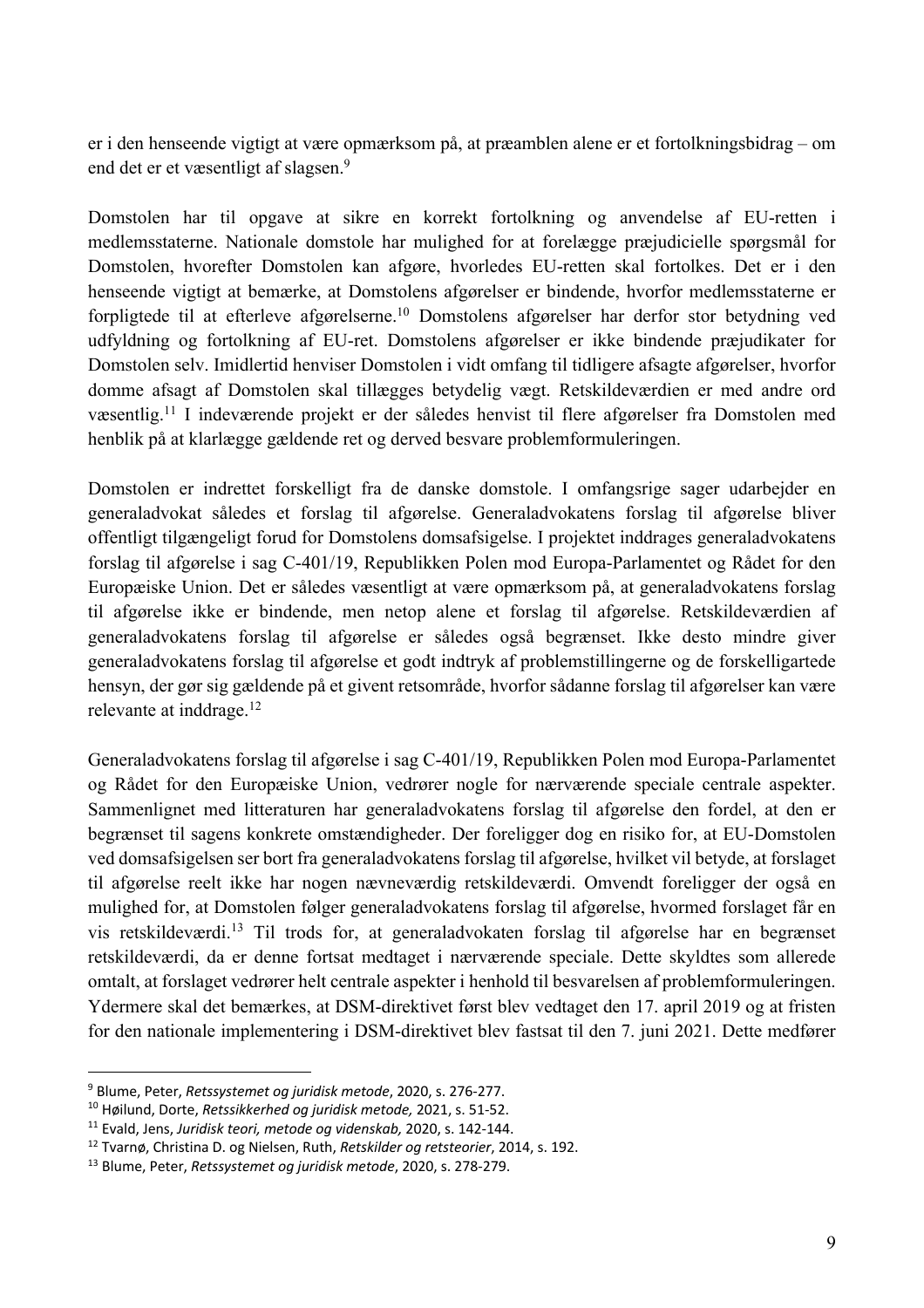således også, at der endnu ikke foreligger relevant praksis vedrørende de centrale aspekter i henhold til DSM-direktivets artikel 17. Det er indiskutabelt, at det ville have været fordelagtigt at medtage Domstolens afgørelse i sag C-401/19, Republikken Polen mod Europa-Parlamentet og Rådet for den Europæiske Union, fremfor generaladvokatens forslag til afgørelse, men afleveringsdatoen for nærværende speciale medfører, at dette ikke er muligt, hvorfor generaladvokatens forslag til afgørelse er medtaget.

Retsvidenskaben har til formål at beskrive gældende ret på grundlag af empiriske undersøgelser. Alf Ross anser det for værende retsvidenskabens rolle, at klarlægge og analysere retskilderne for derved at kunne klarlægge gældende ret.14 For at beskrive gældende ret, er det ifølge Alf Ross nødvendigt at undersøge afsagte domme på det pågældende område. Det er imidlertid ikke altid givet, at der foreligger relevante domme på et givent område. Således foreligger der en risiko for, at en given dom er forældet og således ikke er udtryk for den aktuelle retstilstand. Ydermere foreligger der en reel risiko for, at en given regel slet ikke har været til bedømmelse hos domstolene. Alf Ross tager imidlertid højde for denne problemstilling ved at frafalde et absolut krav om iagttagelse. Således er det ifølge Ross tilstrækkeligt, at der foreligger en antagelse om, at reglen vil blive anvendt i en fremtidig afgørelse. Denne teori betegnes også som prognoseteorien.15 Det faktum, at der endnu ikke foreligger en relevant dom for så vidt angår DSM-direktivets artikel 17, medfører således ikke – ifølge Alf Ross' prognoseteori – at gældende ret ikke kan klarlægges. Således skal gældende ret vurderes fremadrettet og ikke bagudrettet. Gældende ret henviser således til det domstolene må forventes at nå frem til i en hypotetisk sag.16

Implementeringen af et EU-direktiv sker normalvis ved lov. I forbindelse med et lovforslags behandling og vedtagelse udarbejdes forarbejder til loven. Af forarbejderne kan man blandt andet finde lovgivers intentioner med loven, hvilket kan være brugbart i relation til at forstå rækkevidden af bestemmelserne.17 Lovforarbejder er ikke at betragte som værende en selvstændig retskilde. Lovforarbejderne er derimod at betragte som værende fortolkningsbidrag – på samme måde som tilfældet er det med præambelbetragtninger.18 I indeværende projekt er forarbejderne til lov nr. 1121 af 4. juni 2021, hvormed DSM-direktivets artikel 17 blev implementeret i dansk ret, således inddraget. Der er foretaget en subjektiv fortolkning, hvorved lovgivers intentioner søges klarlagt. Dette er særlig nærliggende med tanke på, at DSM-direktivet, som danner baggrund for loven, er udformet meget generelt. Det faktum, at loven blev vedtaget den 4. juni 2021 bevirker, at forarbejdernes retskildeværdi styrkes, da de samfundsmæssige forhold ikke har ændret sig markant siden da.19 Det skal dog bemærkes, at forarbejder til love, der implementerer EU-direktiver, alene kan tillægges begrænset vægt, da forarbejderne er udtryk for det relevante ressortministeriums vurdering, af hvad

<sup>14</sup> Tvarnø, Christina D. og Nielsen, Ruth, *Retskilder og retsteorier*, 2014, s. 431.

<sup>15</sup> Munk-Hansen, Carsten, *Retsvidenskabsteori,* 2014, s. 145-146. 16 Tvarnø, Christina D. og Nielsen, Ruth, *Retskilder og retsteorier*, 2014, s. 432-433.

<sup>17</sup> Høilund, Dorte, *Retssikkerhed og juridisk metode,* 2021, s. 25-26.

<sup>18</sup> Munk-Hansen, Carsten, *Retsvidenskabsteori,* 2014, s. 347.

<sup>19</sup> Høilund, Dorte, *Retssikkerhed og juridisk metode,* 2021, s. 25-26.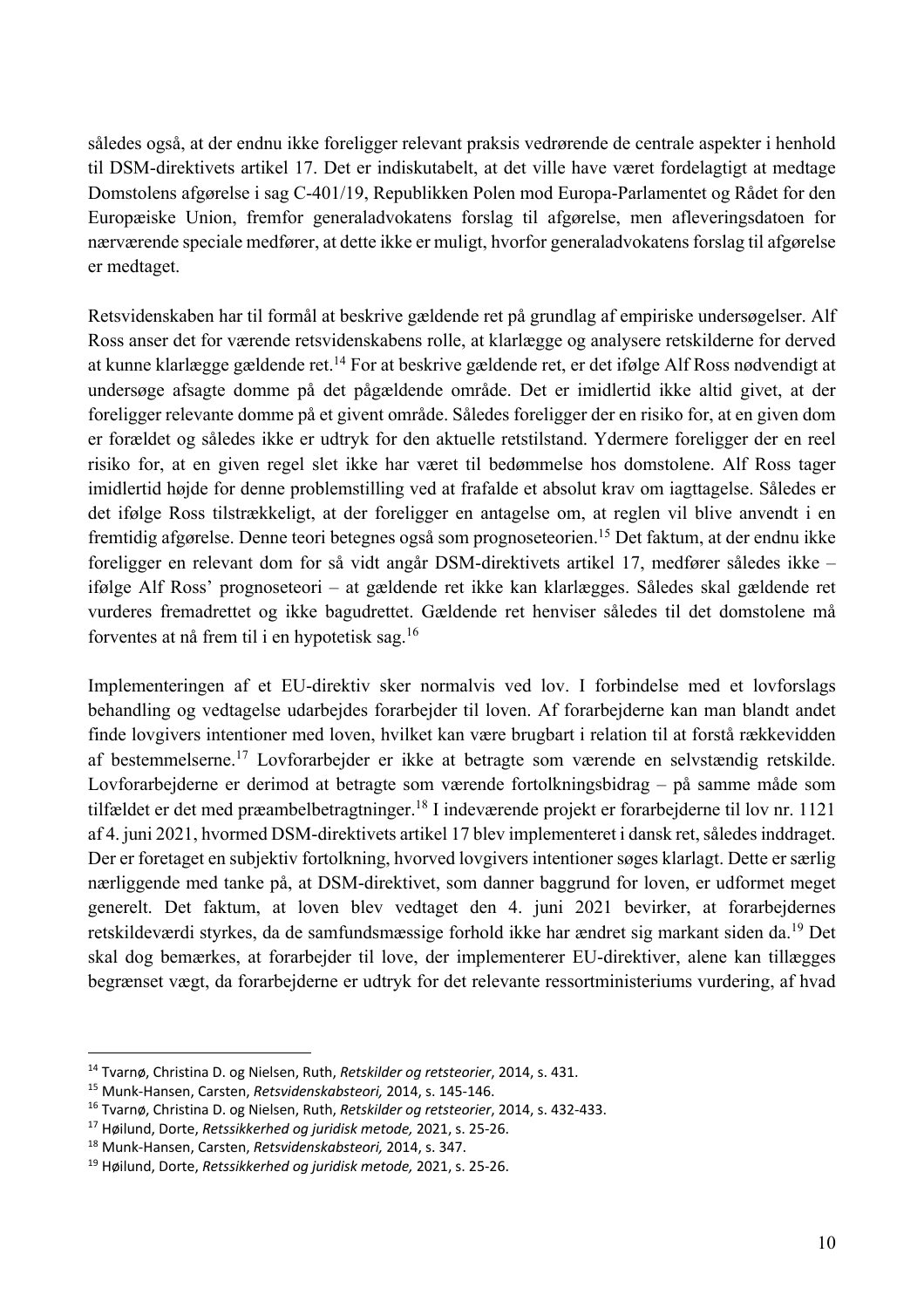Domstolen vil anføre om et givent spørgsmål. EU-rettens indtog i dansk ret har således svækket betydning af nationale lovforarbejder.20

Der er ydermere anvendt retslitteratur i projektet. Det skal i denne henseende bemærkes, at retslitteratur ikke udgør en retskilde eftersom forfatteren ikke har den fornødne legitimitet til at fastlægge gældende ret. Dog kan retslitteraturen være nyttig i forhold til at underbygge forståelsen for et givent emne såvel som til at diskutere givne emner.<sup>21</sup>

### 4 Ophavsretlig beskyttelse af digitale værker

Ophavsretten har til formål at tildele en række enerettigheder til den, der frembringer et kunstnerisk eller litterært værk. Det er i den henseende vigtigt at bemærke, at disse enerettigheder er medieuafhængige. Dette betyder med andre ord, at rettighedshaveren får ophavsrettigheder til værket, uanset hvilket medie værket er skabt på og uanset hvilke medier værket bliver gengivet på. Enerettighedernes medieuafhængighed er lovfæstet i ophavsretslovens (herefter, ohl.) § 2, stk. 2.22

Af ohl. § 1, stk. 1 følger det, at den som frembringer et litterært eller kunstnerisk værk, har ophavsret til værket. Førend et værk kan nyde ophavsretlig beskyttelse, kræves det, at værket er tilstrækkeligt originalt. Som nævnt ovenfor, er den ophavsretlige beskyttelse medieuafhængig, hvilket har den betydning, at det for digitale værker – på samme måde som for værker i mere traditionel forstand – alene er afgørende for om værket tildeles ophavsretlig beskyttelse, at værket har den fornødne originalitet. Ved vurderingen af om originalitetskravet er opfyldt, skal der lægges vægt på, om frembringeren af værket har ydet en personlig og skabende indsats. Denne vurdering kan være vanskelig at foretage, da kravet til, hvad begrebet tilstrækkelig originalitet indebærer, varierer afhængigt af sagens omstændigheder. Til brug for vurderingen kan der imidlertid tages udgangspunkt i dobbeltfrembringelseslæren. Dobbeltfrembringelseslæren tilsiger, at et værk ikke opfylder originalitetskravet, hvis en anden person, der bliver stillet samme opgave, vil komme frem til et stort set identisk resultat. Således kræves der efter dobbeltfrembringelseslæren, at skaberen af værket har ydet en vis intellektuel indsats.23 Har et specifikt værk den fornødne originalitet, da beskyttes værket ophavsretligt.

Beskyttelsens indhold er defineret i ohl. § 2 og bestemmelsen tilsiger at rettighedshaveren får eneret til at råde over værket ved eksemplarfremstilling og ved tilgængeliggørelsen for almenheden. De rettigheder som rettighedshaveren tildeles efter ohl. § 2 benævnes også rettighedshaverens økonomiske rettigheder. Foruden disse tildeles rettighedshaveren også ideelle rettigheder efter ohl. § 3.

<sup>20</sup> Tvarnø, Christina D. og Nielsen, Ruth, *Retskilder og retsteorier,* 2014, s. 153.

<sup>21</sup> Munk-Hansen, Carsten, *Retsvidenskabsteori,* 2014, s. 346-347.

<sup>22</sup> Udsen, Henrik, *IT-ret*, 2021, side 45.

<sup>23</sup> Udsen, Henrik, 2021, *IT-ret*, side 48-49.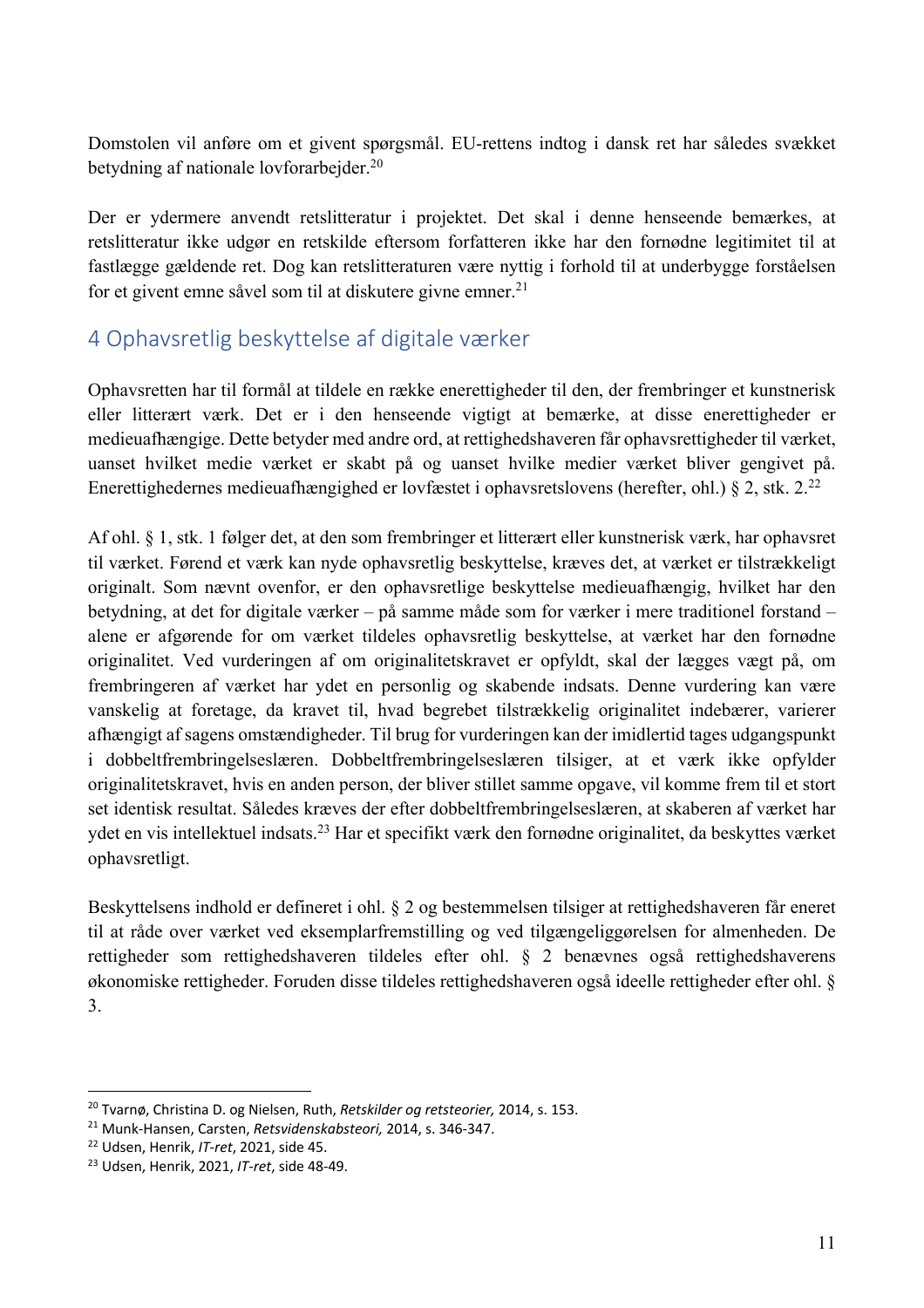For så vidt angår de ideelle rettigheder følger det af ohl. § 3, stk. 1, at den som har frembragt værket, har krav på at blive navngivet i overensstemmelse med god skik både hvad angår eksemplarer af værket som når værket tilgængeliggøres for almenheden. Dertil kan ophavsmanden efter ohl. § 3, stk. 2 nægte at værket ændres eller gøres tilgængeligt for almenheden på en måde, der krænker ophavsmandens kunstneriske anseelse eller egenart. De ideelle rettigheder har imidlertid en begrænset betydning for så vidt angår den ophavsretlige beskyttelse af digitale værker, hvorfor der i det følgende særligt fokuseres på de økonomiske rettigheder.

## 4.1 Eksemplarfremstilling

De økonomiske rettigheder består af retten til at foretage eksemplarfremstilling af værket og retten til at tilgængeliggøre værket for almenheden, jf. ohl. § 2, stk. 1. Retten til at foretage eksemplarfremstilling er nærmere uddybet i ohl. § 2, stk. 2. Eksemplarbegrebet er defineret bredt og omfatter således enhver direkte eller indirekte, midlertidig eller permanent og hel eller delvis eksemplarfremstilling på en hvilken som helst måde og i en hvilken som helst form. Det følger således også direkte heraf, at eksemplarfremstillingen er medieuafhængig.

Det er allerede fastlagt, at en permanent eksemplarfremstilling af eksempelvis en film på en DVD udgør eksemplarfremstilling i ophavsretlig forstand. Der har imidlertid tidligere hersket betydelig tvivl om, hvorvidt tekniske og flygtige kopier af digital information, såsom eksempelvis RAMkopier, tillige var omfattet af eksemplarfremstillingsbegrebet i ophavsretlig forstand. RAM-kopier er netop tekniske og flygtige kopier af digital information, der gemmes i eksempelvis en computers RAM-lager, når informationen behandles digitalt. RAM-kopierne er nødvendige for den tekniske proces, men de har samtidig en flygtig eller midlertidig karakter eftersom de slettes løbende, som en del af den tekniske proces eller når computeren, i dette tilfælde, slukkes. RAM-teknologien anvendes ikke kun i computere, men derimod i alle typer af enheder, der behandler digital information.<sup>24</sup>

Med vedtagelsen af Direktiv 2001/29/EF af 22. maj 2001 om harmonisering af visse aspekter af ophavsret og beslægtede rettigheder i informationssamfundet (herefter infosoc-direktivet) blev det klarlagt, at RAM-kopiering udgør eksemplarfremstilling i ophavsretlig forstand. Dette harmornerer også med den nugældende formulering i ohl. § 2, stk. 2, som gennemfører infosoc-direktivets art. 2. I dag er der således ikke længere tvivl om, at RAM-kopiering er at anse som eksemplarfremstilling i ophavsretlig forstand.

Det faktum, at midlertidige kopier er omfattet af eksemplarfremstillingsretten, har i praksis den betydning, at den blotte afspilning af en film på en computer, som udgangspunkt kræver tilladelse fra rettighedshaveren. Dette er tilfældet, da RAM-kopiering er en nødvendig del af den tekniske proces i forbindelse med afspilningen, hvorfor afspilningen således ikke ville være mulig uden at disse kopier foretages. For at afhjælpe denne problemstilling er der i infosoc-direktivets art. 5, stk. 1 indsat en undtagelse, som giver den lovlige bruger, ret til at foretage midlertidige og tekniske eksemplarer.

<sup>24</sup> Udsen, Henrik, *IT-ret*, 2021, s. 51-52.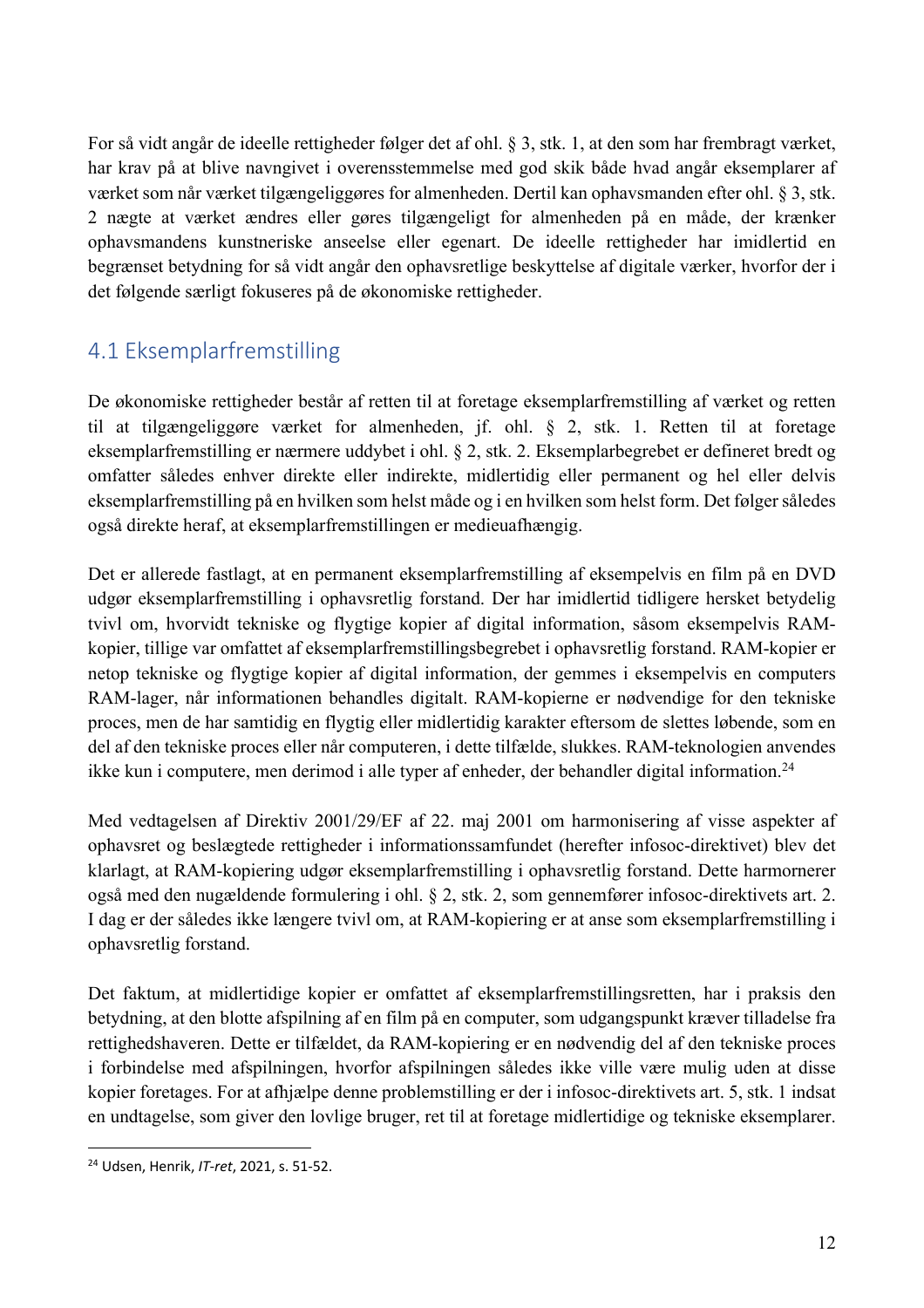Denne bestemmelse er senere blevet implementeret i ohl. § 11 a. Bestemmelsen fastslår, at det er tilladt at fremstille midlertidige eksemplarer, hvis disse 1) er flygtige eller tilfældige, 2) udgør en væsentlig del af en teknisk proces, 3) udelukkende har til formål at muliggøre en lovlig brug af et værk og som 4) ikke har selvstændig økonomisk værdi, jf. ohl. 11 a. Foruden RAM-kopier har bestemmelsen også betydning for skærm-kopier og cache-kopier.

Såfremt lovgivningsmagten havde valgt en anden model, hvor tekniske og flygtige kopier af digital information ikke var omfattet af eksemplarfremstillingsretten, ville det at afspille en film på en computer ikke udgøre en ophavsretlig handling. Dette ville samtidig betyde, at det eksempelvis ville være muligt lovligt at afspille en piratkopieret film, idet selve afspilningen således ikke ville udgøre en selvstændig ophavsretligkrænkelse.25

Ovenstående illustrerer, hvorledes brugen af digitale værker væsentligt adskiller sig fra brugen af traditionelle værker. Ovenstående er således medtaget i nærværende speciale for at illustrere, hvilke udfordringer ophavsretlig beskyttelse af digitale værker kan føre til. I det følgende vil der imidlertid alene blive fokuseret på rettighedshaverens eneret til at tilgængeliggøre et værk for almenheden.

### 4.2 Tilgængeliggørelse for almenheden

Af ohl. § 2, stk. 3 følger, at værket kan tilgængeliggøres for almenheden ved 1) spredning, 2) visning og 3) fremførelse. Da eneretten alene gælder for tilgængeliggørelse til almenheden, er det nødvendigt at definere, hvad der menes hermed. Begrebet almenheden kan tilnærmelsesvist oversættes til offentligheden og adskiller sig således fra den private sfære. Vurderingen af, om der foreligger en tilgængeliggørelse for almenheden, er konkret, men beror blandt andet på en vurdering af, hvor mange personer, der har mulighed for at tilegne sig værket. Dertil spiller det ydermere en rolle, hvilket bånd der er imellem disse personer og personen, der tilgængeliggør værket. Et illustrativt eksempel findes for så vidt angår en social netværkstjeneste såsom Facebook. Afgørende for vurderingen er ikke alene antallet af "venner" værket bliver tilgængeligt for, men derimod også om disse "venner" opfattes som egentlige venner og ikke bare netværksvenner.26

#### 4.2.1 Spredning

Af ohl. § 2, stk. 3, nr. 1 følger det, at værket gøres tilgængeligt for almenheden, når eksemplarer af værket udbydes til salg, udlejning eller udlån eller på anden vis spredes til almenheden. Såfremt der ikke forelå en undtagelse til dette udgangspunkt, ville det kræve rettighedshaverens tilladelse førend lovligt erhvervede eksemplarer af et givent værk eksempelvis ville kunne videresælges. Der er imidlertid taget højde herfor med konsumptionsreglen i ohl. § 19, som medfører, at den lovlige erhverver kan videresprede egne lovlige eksemplarer.

<sup>25</sup> Udsen, Henrik, *IT-ret*, 2021, s. 52-53.

<sup>26</sup> Udsen, Henrik, *IT-ret*, 2021, s. 53-54.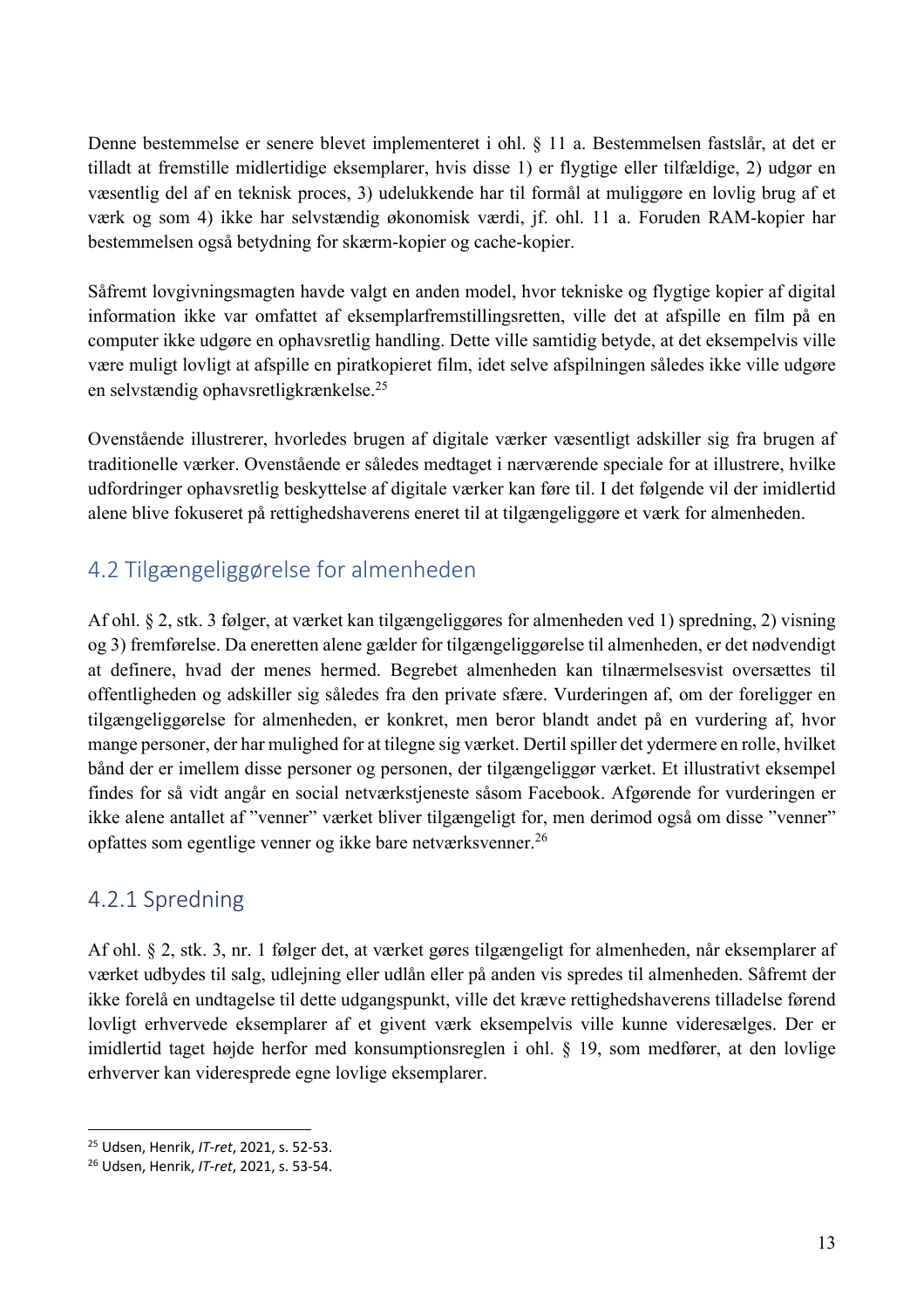Spredningsretten gælder for værker i såvel analog som digital udgave. Det har imidlertid været debatteret, hvorvidt der foreligger spredning i bestemmelsens forstand, når en digital kopi af et givent værk overdrages, uden at der samtidig bliver overdraget et fysisk medium. Denne tvivl er nødvendig af få afklaret, idet konsumptionsreglen i ohl. § 19 alene vil finde anvendelse såfremt en overdragelse af digitale eksemplarer udgør spredning.27 I 2012 afsagde EU-Domstolen dom i sag C-128/11, UsedSoft. Med dommen blev det fastslået, at en overdragelse af en digital kopi uden samtidig overdragelse af et fysisk medium udgjorde spredning for så vidt, angår beskyttelsen af edbprogrammer.28 Om end dommen alene vedrørte beskyttelsen af edb-programmer forudsagde flere, at Domstolen ville nå til samme fortolkning for så vidt, angår infosoc-direktivet. Imidlertid fandt Domstolen i sin afgørelse af 19. december 2019 i sag C-263/18, Tom Kabinet, at spredningsretten efter infosoc-direktivet forudsætter en samtidig overdragelse af et fysisk medium. Domstolen vurderede således, at der ikke var tale om spredning efter direktivets artikel 4, men derimod overføring til almenheden efter direktivets artikel 3.29

#### 4.2.2 Visning

Eneretten til at tilgængeliggøre et værk til almenheden ved visning, betyder helt konkret, at andre ikke uden ophavsmandens samtykke må fremvise værket offentligt. Visningsretten har hjemmel i ohl. § 2, stk. 3, nr. 2. Visningsretten omfatter alene direkte visning af et fysisk eksemplar af et værk, hvorfor enhver præsentation af et værk på en skærm vil udgøre fremførelse – og altså ikke visning. Visningsretten har således ingen nævneværdig betydning for digitale værker.30

#### 4.2.3 Fremførelse

Omvendt spiller ophavsmandens eneret til at tilgængeliggøre værket til almenheden ved fremførelse en betydelig rolle. Retten til fremførelse fremgår af ohl. § 2, stk. 3, nr. 3. Fremførelsen knytter sig til en aktiv proces, hvor offentligheden får mulighed for at tilegne sig værket og fremførelse adskiller sig således fra visning, hvor processen er passiv.

Traditionelt set har det været fremføreren, der har bestemt tid og sted for fremførelsen af et værk til almenheden. Med internettets indtog i samfundet har dette imidlertid ændret sig radikalt og brugeren er nu i stand til at afgøre tid og sted for afspilningen af et værk. Således kan brugeren eksempelvis tilgå en hjemmeside og afspille en sang, hvor og hvornår denne ønsker det.

At tilrådighedsstillelsen af værker online, herunder på hjemmesider, behandles som en offentlig fremførelse er fastslået i infosoc-direktivets art. 3, stk. 1, som efterfølgende er blevet implementeret i ohl. § 2, stk. 4. Det er indiskutabelt, at bestemmelsen finder anvendelse, hvor værket direkte gøres

<sup>27</sup> Udsen, Henrik, *IT-*ret, 2021, s. 54-58.

<sup>28</sup> EU-Domstolen, sag C-128/11, *UsedSoft*, præmis 59. 29 EU-Domstolen, sag C-263/18, *Tom Kabinet*, præmis 72.

<sup>30</sup> Udsen, Henrik, *IT-*ret, 2021, s. 58-59.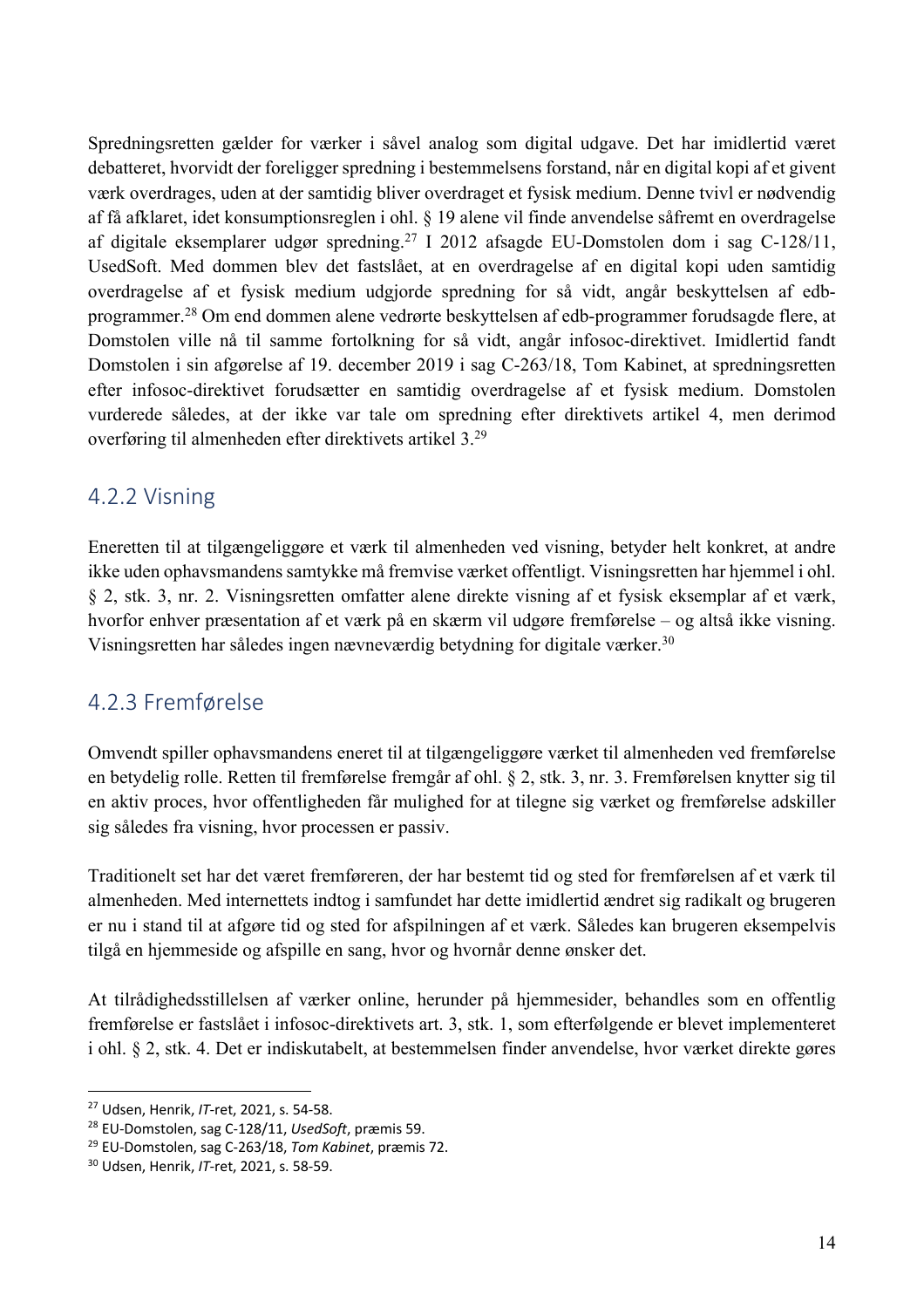tilgængeligt for brugeren af hjemmesiden. Det er derimod ikke lige så klart, når et værk ikke afspilles direkte på hjemmesiden, men derimod kan downloades til en anden enhed og derefter afspilles herfra. Infosoc-direktivet sondrer heller ikke imellem de to situationer, hvilket kan have formodningen for sig, at spredning alene omfatter fysiske eksemplarer, hvorfor overdragelse af digitale værker via digitale netværker vil have karakter af en overføring til almenheden for at være omfattet af tilgængeliggørelsesbegrebet. Dette synspunkt synes bekræftet i C-263/18, Tom Kabinet som nævnt ovenfor.31

Når indehaveren af en hjemmeside gør et værk tilgængeligt, foretages overføringen af hjemmesideindehaveren – den såkaldte tjenesteudbyder. Situationen er imidlertid en anden når brugerne af en given tjeneste uploader værker på indholdsdelingstjenester og dermed gør dem tilgængelige for offentligheden. I sådanne situationer skal det klarlægges om brugeren, indholdsdelingstjenesten eller eventuelt begge parter foretager en overføring til almenheden.

#### 5 Overføring via indholdsdelingstjenester efter infosoc-direktivets artikel 3

I det følgende afsnit søges det klarlagt om brugeren, indholdsdelingstjenesten eller eventuelt begge parter foretager en overføring til almenheden, i de situationer, hvor brugeren uploader et givent værk til en indholdsdelingstjeneste. Afsnittet vil tage udgangspunkt i begrebet overføring til almenheden, som omhandlet i infosoc-direktivets artikel 3, stk. 1. Ovenstående er nødvendigt at klarlægge, førend det kan fastlægges, hvorledes vedtagelsen af DSM-direktivet påvirker retstilstanden. For at kunne belyse denne retsstilling, tages der udgangspunkt i sag C-610/15, Stichting Brein, såvel som de forenede sager C-682/18 og C-683/18, YouTube/Cyando. I relation til de forenede sager C-682/18 og C-683/18, YouTube/Cyando er det vigtigt at bemærke, at Domstolen ikke har taget stilling til de regler, der er blevet indført med DSM-direktivet, til trods for at domsafsigelsen ligger efter vedtagelsen af direktivet.

## 5.1 Sag C-610/15, Stichting Brein

I sag C-610/15, Stichting Brein, har interesseorganisationen Stichting Brein nedlagt påstand om, at internetudbyderne Ziggo BV og XS4ALL Internet BV skal blokere for adgangen til fildelingstjenesten The Pirate Bay.32

The Pirate Bay består af et indeks over såkaldte BitTorrent-filer. Dette betyder i grove træk, at brugerne (brugerne omtales som peers i et sådant indeks) er i stand til at dele filer med hinanden. Særegent for en sådan fildelingstjeneste er, at filerne, der deles på fildelingstjenesten, er fragmenterede, hvilket har den konsekvens, at filerne kan deles, uden at de skal gemmes på en hovedserver. Fildelingen finder således sted direkte imellem brugerne. Dette er også baggrunden for at sådanne fildelingstjenester omtales som peer-to-peer tjenester – altså bruger til bruger. Førend

<sup>31</sup> Udsen, Henrik, *IT-ret*, 2021, s. 59-62.

<sup>32</sup> EU-Domstolen, sag C-610/15, *Stichting Brein, præmis 2.*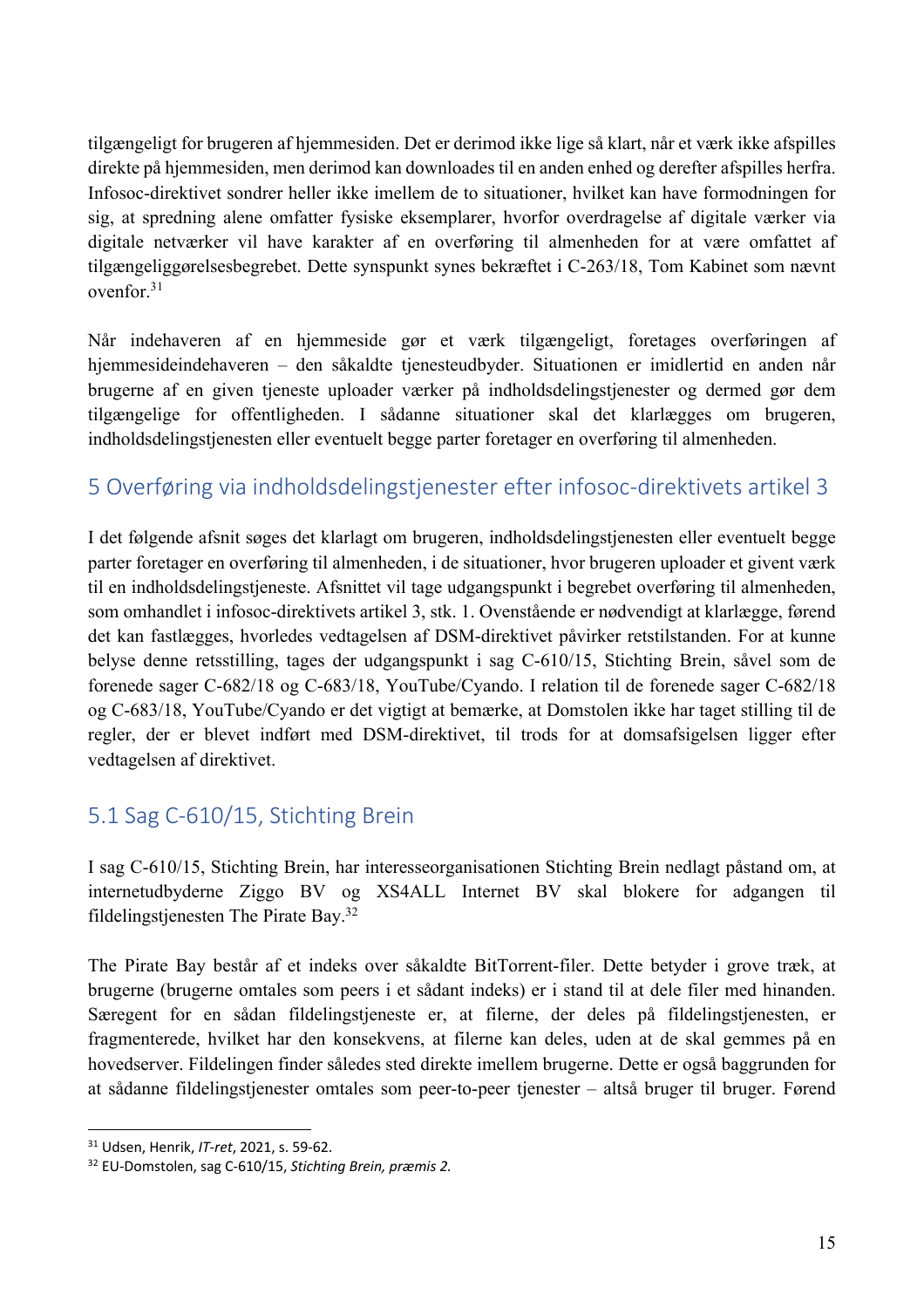brugerne kan dele filer ved hjælp af BitTorrents, skal de downloade en særlig software, som gør det muligt at oprette såkaldte torrents-filer.33 Af de torrents-filer, der findes på fildelingstjenesten The Pirate Bay, indeholder størstedelen ophavsretligt krænkende materiale.34

Ovenstående har den konsekvens, at fildelingstjenesten The Pirate Bay ikke får konkret viden om, hvilket ulovligt materiale, der bliver delt imellem brugerne. The Pirate Bay er dog involveret på den måde, at de foretager en systematisering af de torrents-filer, som bliver uploadet på fildelingstjenesten. 35

Sagen blev forelagt Hollands øverste domstol, som på baggrund af sagens omstændigheder valgte at forelægge flere præjudicielle spørgsmål for Domstolen. Således ønskede Hollands øverste domstol blandt andet svar på, om The Pirate Bay foretog en selvstændig overføring til almenheden ved at stille peer-to-peer fildelingstjenesten til rådighed for sine brugere.36

Indledningsvist bemærker Domstolen, at formålet med infosoc-direktivet er at indføre et højt beskyttelsesniveau for rettighedshaverne, hvorfor begrebet overføring til almenheden skal fortolkes bredt.37

Når det skal vurderes om brugerne har foretaget en overføring til almenheden, er det nødvendigt at inddrage forskellige hensyn. Brugernes afgørende rolle og spørgsmålet om, hvorvidt handlingerne kan anses for at være forsættelige, skal således tillægges betydning. Det lægges til grund, at en bruger foretager en overføring til almenheden, når denne med forsæt og med fuldt kendskab til konsekvenserne af sine handlinger, giver andre adgang til ophavsretligt beskyttet materiale, som disse ellers ikke vil have haft mulighed for at tilegne sig.38 Herudover bemærker Domstolen, at værket skal overføres til et nyt publikum førend der er tale om en overføring til almenheden.39 Ydermere skal det tillægges vægt, om en given overføring er sket med vinding for øje.

Der kan foreligge en overføring, hvor et værk tilgængeliggøres og almenheden efterfølgende kan tilgå dette værk på et af almenheden valgt sted og tidspunkt. Dette gælder, uanset om almenheden vælger at udnytte denne mulighed eller ej.40 I den henseende bemærkede Domstolen i præmis 32 med henvisning til blandt andet sag C-466/12, Svensson<sup>41</sup> og sag C-160/15, GS Media<sup>42</sup>, at værker stilles til rådighed for almenheden, hvis der linkes til disse værker på en given hjemmeside. Således er det

<sup>33</sup> EU-Domstolen, sag C-610/15, *Stichting Brein, præmis 9.*

<sup>34</sup> EU-Domstolen, sag C-610/15, *Stichting Brein, præmis 12.*

<sup>35</sup> EU-Domstolen, sag C-610/15, *Stichting Brein, præmis 10.*

<sup>36</sup> EU-Domstolen, sag C-610/15, *Stichting Brein, præmis 17.*

<sup>37</sup> EU-Domstolen, sag C-610/15, *Stichting Brein, præmis 22.*

<sup>38</sup> EU-Domstolen, sag C-610/15, *Stichting Brein, præmis 26.*

<sup>39</sup> EU-Domstolen, sag C-610/15, *Stichting Brein, præmis 27-28.*

<sup>40</sup> EU-Domstolen, sag C-610/15, *Stichting Brein, præmis 31.*

<sup>&</sup>lt;sup>41</sup> EU-Domstolen, sag 466/12, Svensson.<br><sup>42</sup> EU-Domstolen, sag 160/15, GS Media.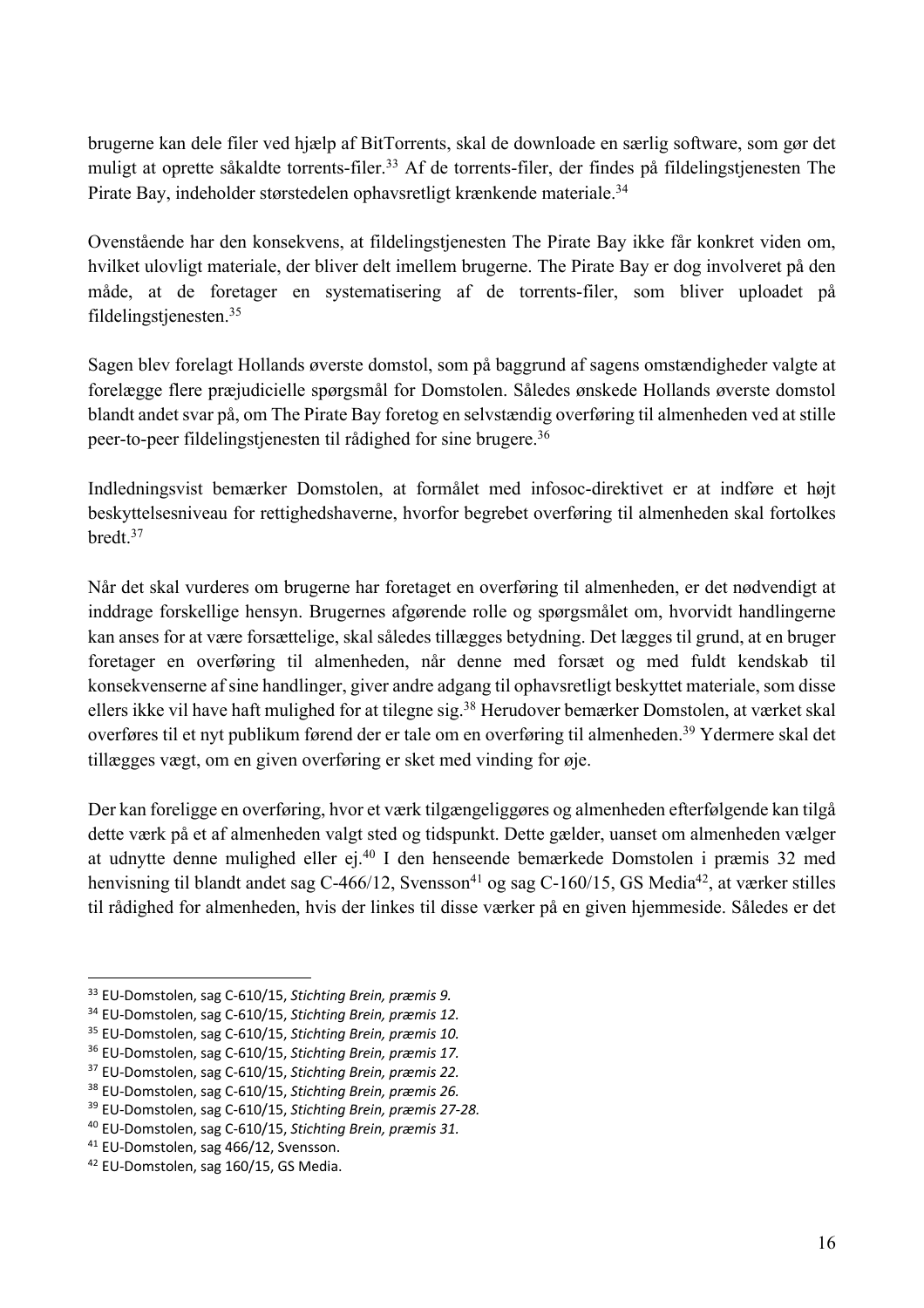afgørende for, om der foreligger en overføring, som omhandlet i infosoc-direktivets artikel 3, at en bruger forsætligt giver andre adgang til ellers beskyttede værker. 43

I den pågældende sag, er det indiskutabelt, at det ophavsretligt beskyttede materiale stilles til rådighed af brugerne via fildelingstjenesten The Pirate Bay. Materialet kan herefter tilgås af enhver på et af denne valgt sted og tidspunkt. Ydermere er det indiskutabelt, at det ophavsretligt beskyttede materiale er uploadet af brugerne og ikke af udbyderne af fildelingstjenesten selv. Til trods herfor, finder Domstolen, at udbyderne af fildelingstjenesten The Pirate Bay medvirker til at give adgang til ophavsretligt beskyttet materiale. Således spiller udbyderne af fildelingstjenesten The Pirate Bay, ved at systematisere torrents-filerne på deres hjemmeside, en afgørende rolle i relation til brugernes mulighed for at tilgå det ophavsretligt beskyttede materiale. Udbyderne handler i denne henseende forsætligt og med fuldt kendskab til konsekvenserne af deres handlinger.44

Som allerede omtalt, har udbyderne af fildelingstjenesten ikke konkret viden om, hvilket ulovligt materiale, som deles imellem brugerne. Man kunne således påpege, at udbyderne af fildelingstjenesten alene stiller faciliteter til rådighed, som brugerne herefter vælger at udnytte på en given måde. Imidlertid finder Domstolen, at det faktum, at udbyderne blandet andet systematiserer torrents-filerne, medfører, at disse spiller en aktiv rolle i ovenstående proces.45

På baggrund af ovenstående finder Domstolen at fildelingstjenesten The Pirate Bay må anses for at foretage en overføring, som omfattet af artikel 3, stk. 1 i infosoc-direktivet. Domstolen finder dertil, at denne overføring sker til almenheden, jf. præmis 40-47. Således konkluderer Domstolen, at begrebet overføring til almenheden, som nævnt i artikel 3, stk. 1 i infosoc-direktivet omfatter tilrådighedsstillelse af en sådan fildelingstjeneste, som den i sagen.

## 5.2 De forenede sager C-682/18 og C-683/18, YouTube/Cyando

De forenede sager C-682/18 og C-683/18, YouTube/Cyando vedrører begge krænkelser af ophavsretten, i tilfælde hvor brugerne har uploadet indhold til forskelligartede indholdsdelingstjenester drevet af henholdsvis YouTube og Cyando.

I sagen C-682/18 anlagde musikproducent Frank Peterson sag mod virksomheden YouTube, som i sagen var repræsenteret ved Google. YouTube driver en videodelingsplatform, hvor tjenestens brugere kan uploade videoer og således tilgængeliggøre dem for andre brugere af tjenesten. Frank Peterson havde indgået en gyldig aftale med kunstneren Sarah Brightman, hvorigennem Frank Peterson havde opnået rettigheder til optagelser fra Brightmans forestillinger. Frank Peterson måtte dog gentagende gange erkende, at private optagelser fra disse koncerter efterfølgende var tilgængelige på YouTube. Dette hævdede Frank Peterson var en krænkelse af ophavsretten, idet

<sup>43</sup> EU-Domstolen, sag C-610/15, *Stichting Brein, præmis 34.*

<sup>44</sup> EU-Domstolen, sag C-610/15, *Stichting Brein, præmis 36.*

<sup>45</sup> EU-Domstolen, sag C-610/15, *Stichting Brein, præmis 38.*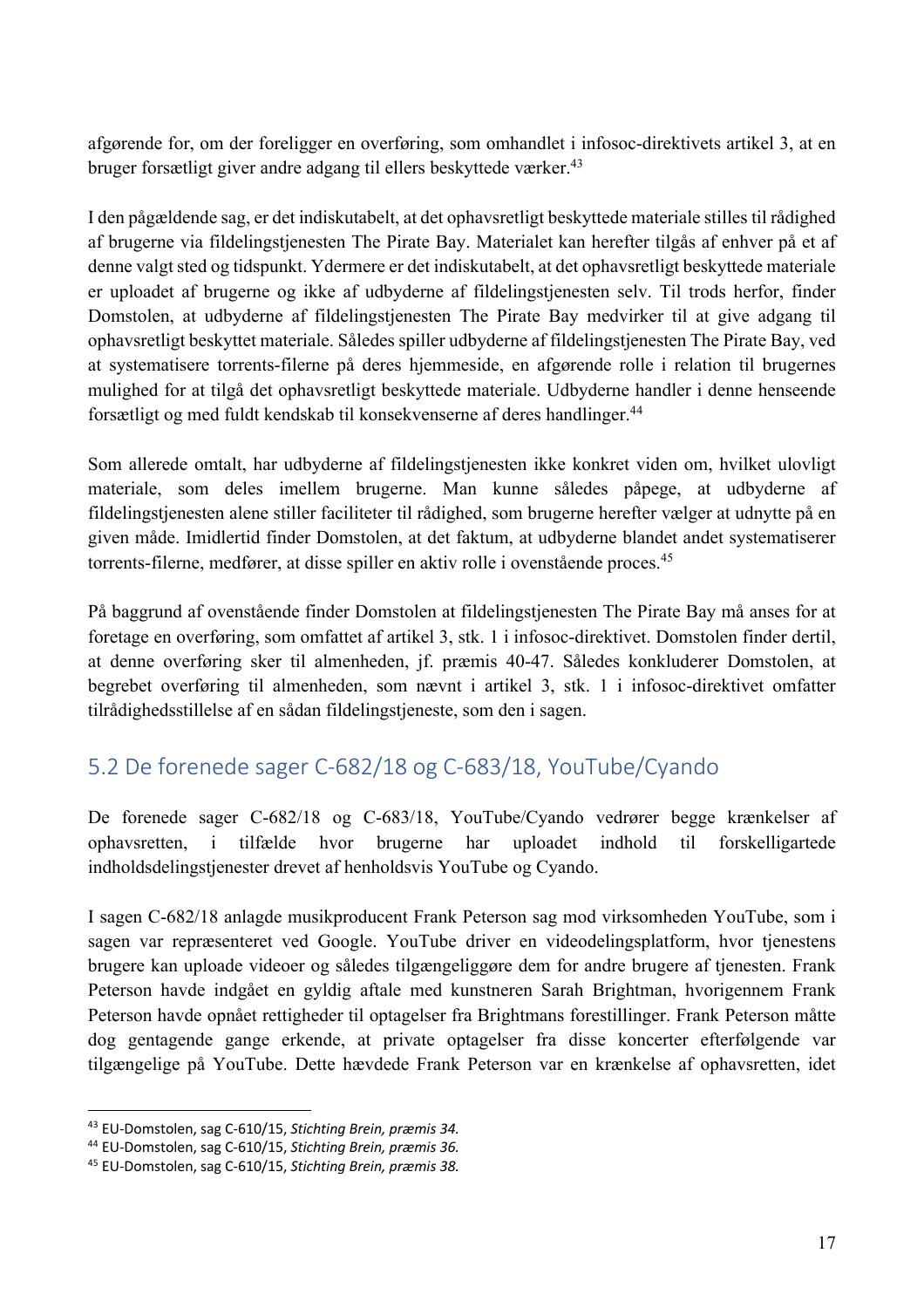tilgængeliggørelsen var sket uden hans samtykke.<sup>46</sup> Sagen blev indbragt for Forbundsdomstolen i Tyskland, som herefter forelagde flere præjudicielle spørgsmål for Domstolen.

I sagen C-683/18 anlagde forlaget Elsevier sag mod virksomheden Cyando. Cyando driver en hosting- og fildelingsplatform ved navn Uploaded. Alle der opretter en konto, kan tilgå platformen. Platformen tilbyder gratis lagringsplads med henblik på upload af indhold. De filer, som uploades, bliver automatisk tilgængelige online – Cyando kontrollerer eller gennemser således ikke indholdet, inden det bliver tilgængeligt. Forlaget Elsevier havde gyldige enerettigheder til at udnytte en række værker, herunder tre værker som kunne tilgås på platformen Uploaded. Værkerne var blevet uploadet af brugere af tjenesten. Tilgængeliggørelsen på platformen var sket uden Elseviers samtykke.47 Sagen blev indbragt for Forbundsdomstolen i Tyskland, som forelagde flere præjudicielle spørgsmål for Domstolen.

Begge sager blev således indbragt for Forbundsdomstolen i Tyskland, som på baggrund af sagens omstændigheder valgte at forelægge flere præjudicielle spørgsmål for Domstolen. Således ønskede Forbundsdomstolen først og fremmest klarlagt om artikel 3, stk. 1 i infosoc-direktivet, skulle fortolkes sådan, at udbyderen – i dette tilfælde udbyderne af henholdsvis videodelingsplatformen YouTube og hosting- og fildelingsplatformen Uploaded – selvstændigt foretog en overføring til almenheden til trods for, at det var brugerne, der uploadede det ulovlige materiale til onlineplatformene.<sup>48</sup>

Indledningsvist bemærker Domstolen, at artikel 3, stk. 1 i infosoc-direktivet giver rettighedshaverne eneret til at tilgængeliggøre værker online med den konsekvens, at almenheden får adgang til værkerne på et af dem valgt sted og tidspunkt.<sup>49</sup> Videre anfører Domstolen, at begrebet overføring til almenheden skal forstås bredt eftersom formålet med direktivet er at beskytte rettighedshaverne, således at de modtager det vederlag, som retfærdigvis bør tilkomme dem, som følge af deres ophavsrettigheder. Domstolen erkender dog, at dette hensyn skal balanceres med hensynet til brugernes grundlæggende rettigheder, herunder brugernes ytrings- og informationsfrihed, som er sikret ved artikel 11 i Charteret.<sup>50</sup>

Hvorvidt der sker en overføring til almenheden, afhænger først og fremmest af, om der sker en overføring af et givent værk og at denne overføring sker til almenheden. I den forbindelse henviste Domstolen til sag C-610/15, Stichting Brein, som omtalt ovenfor, og gentog, at en udbyder af en internettjeneste kan anses for selvstændigt at foretage en overføring, såfremt denne handler forsætligt og er fuldt bevidst om konsekvenserne af sine handlinger, navnlig i de tilfælde, hvor brugerne ellers ikke vil have haft adgang til værket.<sup>51</sup>

<sup>&</sup>lt;sup>46</sup> EU-Domstolen, de forende sager C-682/18 og C-683/18, YouTube/Cyando, præmis 18-24.<br><sup>47</sup> EU-Domstolen, de forende sager C-682/18 og C-683/18, YouTube/Cyando, præmis 40-43.<br><sup>48</sup> EU-Domstolen, de forende sager C-682/18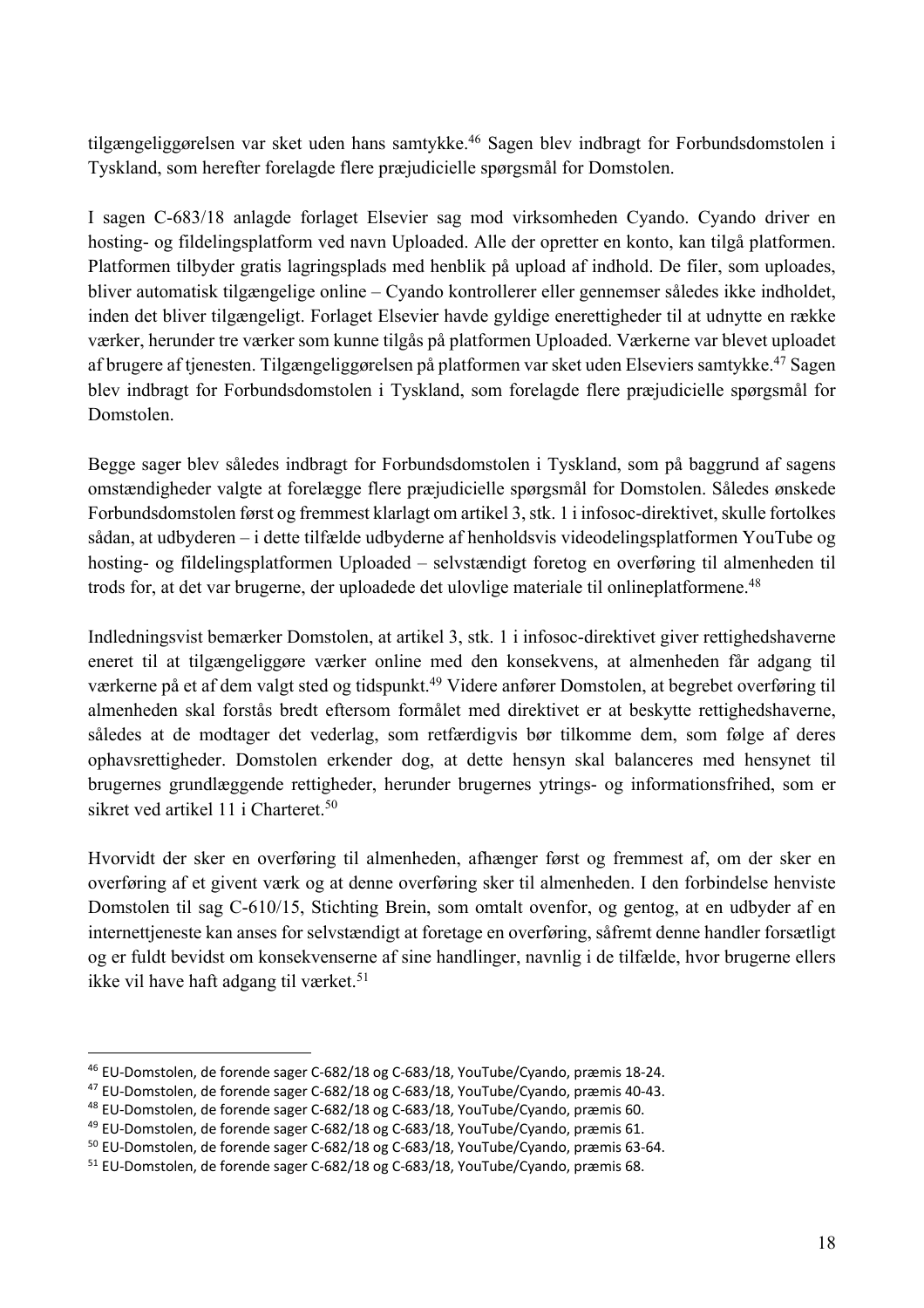Domstolene bemærker videre, at det er brugerne og ikke udbyderne selv, der uploader det ulovlige materiale til onlineplatformene. Det er således også brugerne af onlineplatformene, der bestemmer hvorvidt indholdet skal stilles til rådighed for almenheden, da begge onlineplatforme er udstyret med funktioner, der gør det muligt alene at dele indholdet med en begrænset kreds. Domstolen fastslår på den baggrund, at brugeren foretager en overføring til almenheden, som omhandlet i infosocdirektivet, hvis de giver enhver, bruger på onlineplatformen adgang til ophavsretligt beskyttet materiale, som de disse ellers ikke vil have haft adgang til.<sup>52</sup>

Domstolen vender herefter blikket mod spørgsmålet om, hvorvidt udbyderen af henholdsvis videodelingsplatformen og hosting- og fildelingsplatformen selvstændigt foretager en overføring til almenheden. Domstolen bemærker, at udbyderen spiller en afgørende rolle, idet brugerne ikke uden udbyderens tilrådighedsstillelse af en platform, ville have samme mulighed for at uploade ulovligt materiale. Domstolen understreger dog, at der tillige skal tages hensyn til andre kriterier, herunder om udbyderne af onlineplatformene har handlet forsætligt eller ej. Såfremt Domstolen ikke skulle vurdere andre kriterier end den blotte tilrådighedsstillelse af en given platform, da ville ethvert brugerupload føre til at handlingen var at kvalificere som en overføring. Dette finder Domstolen imidlertid uholdbart.<sup>53</sup>

Det bliver således derimod afgørende, for om en given handling kan anses for værende en overføring, om operatøren forsætligt og med fuldt kenskab til konsekvenserne af sine handlinger medvirker til, at almenheden får adgang til et værk. Domstolen henviser igen til sag C-610/15, Stichting Brein og redegør kort for, hvorfor udbyderne af fildelingstjenesten The Pirate Bay selvstændigt foretog en overføring til almenheden. 54

Domstolen finder dertil, at der skulle lægges vægt på følgende momenter i relation til vurderingen af, om udbyderne af indholdsdelingstjenesterne selvstændigt foretager en overføring til almenheden: Således vedrører de relevante forhold i denne henseende, hvorvidt udbyderen, trods dennes viden eller burde viden, ikke har gennemført passende tekniske foranstaltninger, som kan forventes af en normalt opmærksom udbyder. Ydermere skal det tillægges vægt, hvorvidt udbyderen 1) kontrollerer og udvælger det materiale, som tilgængeliggøres for almenheden, 2) stiller værktøj til rådighed på platformen, som tilskynder til deling af ulovligt materiale eller 3) på anden måde forsætligt, søger at iscenesætte ulovlig deling ved for eksempel, at vælge en økonomisk model, der opfordrer brugerne hertil.55

Domstolen finder omvendt, at det ikke er tilstrækkeligt, såfremt udbyderen alene har et generelt kendskab til, at der findes ulovligt materiale på den pågældende platform. Dette ændrer sig dog, hvis udbyderen bliver underrettet om et specifikt tilfælde, hvorefter udbyderen straks skal træffe de nødvendige foranstaltninger for at hindre adgangen til det ulovlige indhold. Ej heller betyder det

<sup>52</sup> EU-Domstolen, de forende sager C-682/18 og C-683/18, YouTube/Cyando, præmis 71-75.

<sup>53</sup> EU-Domstolen, de forende sager C-682/18 og C-683/18, YouTube/Cyando, præmis 77-79.

<sup>54</sup> EU-Domstolen, de forende sager C-682/18 og C-683/18, YouTube/Cyando, præmis 81-82.

<sup>55</sup> EU-Domstolen, de forende sager C-682/18 og C-683/18, YouTube/Cyando, præmis 84.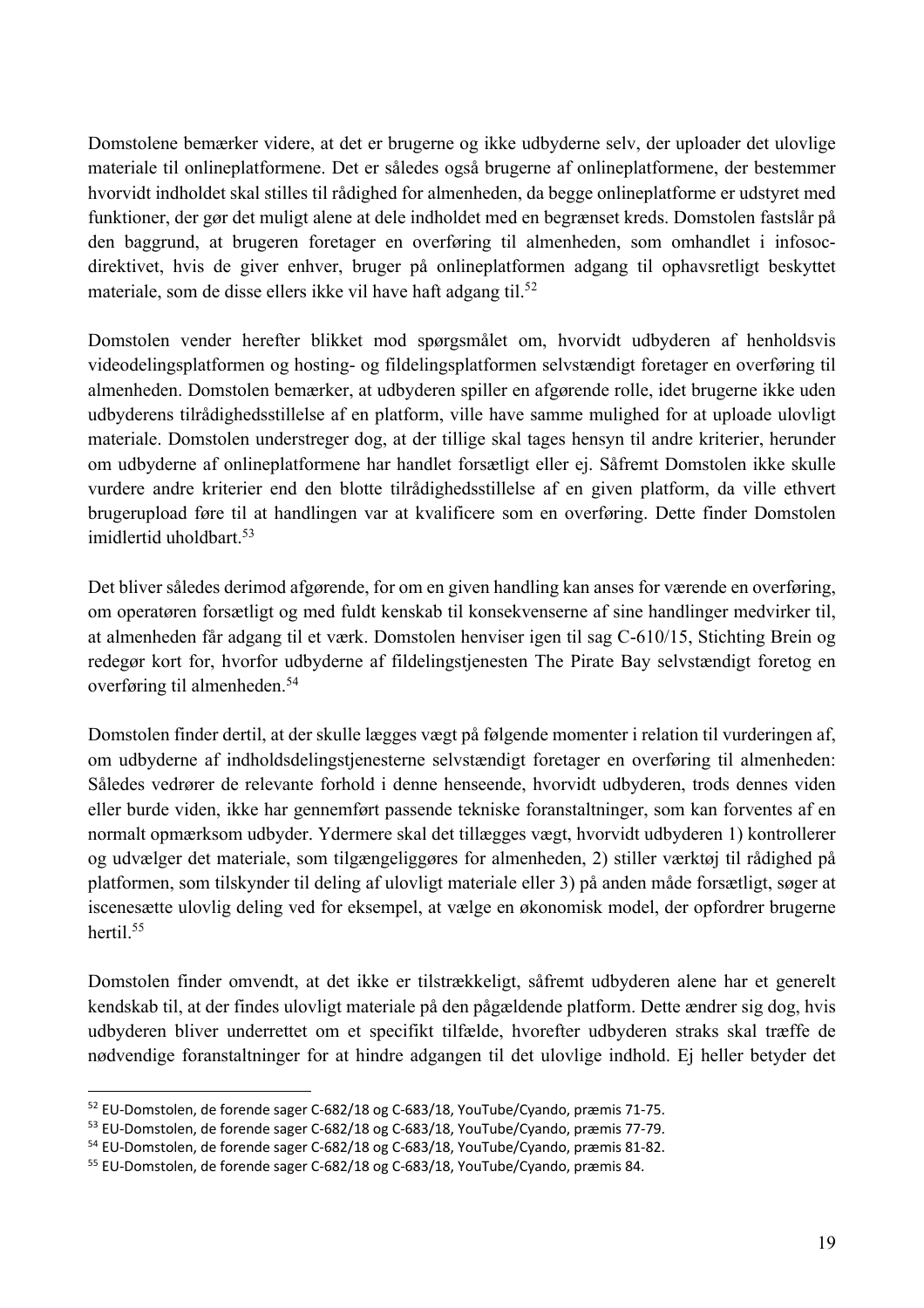forhold, at udbyderen af onlineplatformen handler med vinding for øje, isoleret set, at denne ved forsæt har medvirket til den ulovlige overføring eftersom udbyderen ikke blot ved at handle med vinding for øje samtykker til at tjenesten anvendes til deling af ulovligt indhold.<sup>56</sup>

Med de oplistede kriterier in mente søger Domstolen at afgøre, hvorvidt udbyderne i de konkrete sager selvstændigt foretager en overføring til almenheden, som omhandlet i artikel 3, stk. 1 infosocdirektivet. Således lægger Domstolen vægt på, at YouTube hverken deltager i udvælgelsen af det indhold brugerne uploader på onlineplatformen og ej heller hverken overvåger eller kontrollerer indholdet, før det uploades af netop brugerne. YouTube gør det klart i såvel sine brugerbetingelser såvel som i sine retningslinjer, at der eksisterer et forbud mod at uploade ulovligt materiale til onlineplatformen. <sup>57</sup> Derudover har YouTube gennemført forskelligartede tekniske foranstaltninger med henblik på at forebygge delingen af ulovligt materiale. Til trods for at YouTube tjener penge på blandt andet reklameindtægter, finder Domstolen deslige, at YouTube ikke har valgt en økonomisk model, der opfordrer brugerne til at uploade ulovligt materiale.<sup>58</sup>

Domstolen udtaler videre, at Cyando ej heller deltager i udvælgelsen af det indhold, der uploades og ej heller hverken overvåger eller kontrollerer dette indhold. Cyando gør tillige tjenestens brugere opmærksomme på, at det ikke er tilladt at uploade ulovligt materiale. Ydermere er hosting- og fildelingsplatformen konstrueret på en sådan måde, at det ikke er muligt for brugerne at uploade materiale, som derefter bliver direkte tilgængeligt for andre brugere.59

På baggrund af ovenstående konkluderer Domstolen, at artikel 3, stk. 1 i infosoc-direktivet skal fortolkes sådan, at udbyderen af de i sagen omtalte platforme, ikke selvstændigt foretager en overføring til almenheden. Dette er tilfældet, medmindre udbyderen foruden den blotte tilrådighedsstillelse giver almenheden adgang til ulovligt indhold. Dette er eksempelvis tilfældet, hvis udbyderen har kendskab til et specifikt tilfælde og ikke straks sletter eller blokerer adgangen hertil. Ydermere er det tilfældet, hvor udbyderen ved eller burde vide, at platformen anvendes til deling af ulovligt materiale og denne til trods herfor ikke gennemføre passende tekniske foranstaltninger, som det ville forventes af en normalt opmærksom udbyder. Det kan også være tilfældet såfremt udbyderen kontrollerer og udvælger det materiale, som tilgængeliggøres for almenheden, stiller værktøj til rådighed på platformen, som tilskynder til deling af ulovligt materiale eller på anden måde forsætligt, søger at iscenesætte ulovlig deling ved for eksempel, at vælge en økonomisk model, der opfordrer brugerne hertil.<sup>60</sup>

Foruden ovenstående, ønskede Forbundsdomstolen i Tyskland tillige svar på, hvorvidt en operatør kan omfattes af ansvarsfritagelsesreglerne i artikel 14, stk. 1 i Europa-Parlamentets og Rådets direktiv

<sup>56</sup> EU-Domstolen, de forende sager C-682/18 og C-683/18, YouTube/Cyando, præmis 85-86.

<sup>57</sup> EU-Domstolen, de forende sager C-682/18 og C-683/18, YouTube/Cyando, præmis 92-93.

<sup>58</sup> EU-Domstolen, de forende sager C-682/18 og C-683/18, YouTube/Cyando, præmis 96.

<sup>59</sup> EU-Domstolen, de forende sager C-682/18 og C-683/18, YouTube/Cyando, præmis 97-98.

<sup>60</sup> EU-Domstolen, de forende sager C-682/18 og C-683/18, YouTube/Cyando, præmis 102.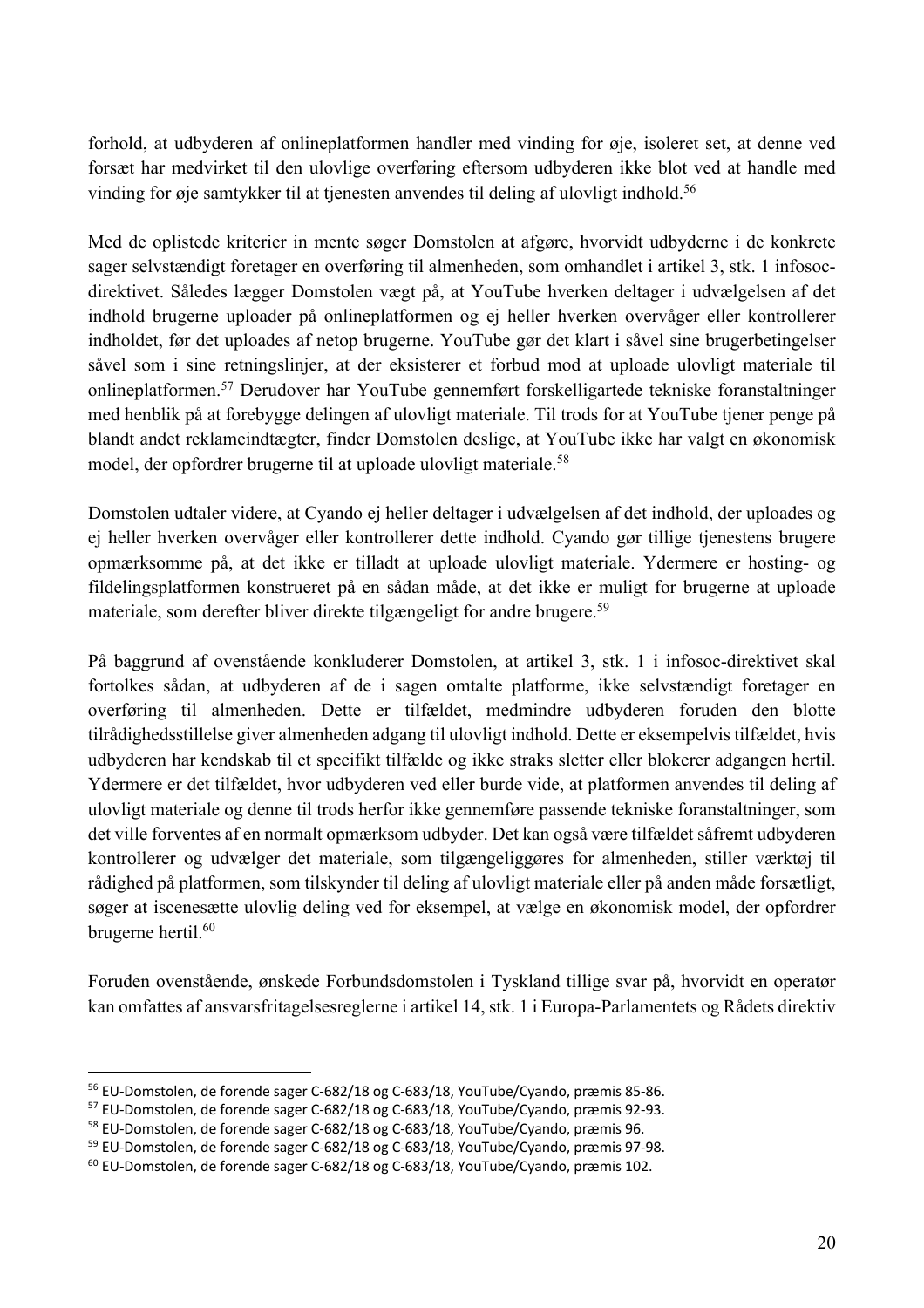2000/31/EF af 8. juni 2000 om visse retlige aspekter af informationssamfundstjenester, navnlig elektronisk handel, i det indre marked (herefter e-handelsdirektivet).

Kort fortalt følger det af artikel 14, stk. 1 e-handelsdirektivet, at tjenesteyderen i tilfælde af levering af informationssamfundstjeneste, ikke pådrager sig ansvar for information som er blevet gemt på anmodning af en tjenestemodtager forudsat at tjenesteyderen ikke har konkret kendskab til eventuelle ulovlige aktiviteter eller informationer og ej heller har kendskab til forhold eller omstændigheder hvoraf de ulovlige aktiviteter eller informationer kommer fra eller at tjenesteyderen får kendskab til ulovligt indhold, straks søger at fjerne eller blokere informationen eller adgangen hertil.<sup>61</sup>

I den forbindelse udtaler Domstolen, at ansvarsfritagelsesreglerne alene finder anvendelse såfremt informationssamfundstjenesteyderens aktivitet er teknisk, automatisk og passiv. Dette betyder med andre ord, at tjenesteyderen hverken må have kendskab til eller indvirkning på de informationer, der transmitteres eller gemmes. Det skal således undersøges om operatørens aktivitet alene er teknisk, automatisk og passiv førend denne kan omfattes af reglerne i artikel 14, stk. 1. Med andre ord skal det undersøges om operatørens aktivitet alene er neutral.<sup>62</sup>

Domstolen anførte, at såfremt operatøren af en onlineplatform ikke har varetaget en aktiv rolle, som medfører at operatøren får kendskab eller indvirkning på det indhold, der er uploadet på dennes onlineplatform, da vil tilfældet være omfattet af artikel 14, stk. 1 i e-handelsdirektivet. Såfremt operatøren skal være udelukket fra den ansvarsfritagelse, der følger af bestemmelsen, da skal denne have kendskab til konkrete ulovlige handlinger foretaget af brugerne på platformen og ikke straks reagere herpå ved enten at blokere eller at slette indholdet.<sup>63</sup>

Det kan dertil bemærkes, at Domstolen anfører, at artikel 14, stk. 1 i e-handelsdirektivet er udtryk for balance imellem flere hensyn, herunder ytringsfriheden, som er sikret ved Charterets artikel 11.64

## 5.3 Hvordan adskiller dommen i sag C-610/15, Stichting Brein sig fra dommen i de forenede sager C-682/18 og C-683/18, YouTube/Cyando?

Det er brugeren, som vælger at tilgængeliggøre et givent værk ved at uploade det på en onlineplatform og der er derfor heller ikke tvivl om, at brugeren foretager en overføring til almenheden. Dette er således blandt andet illustreret ved præmis 75 i de forenede sager C-682/18 og C-683/18, YouTube/Cyando. Dette har den konsekvens, at brugeren krænker rettighedshaverens ophavsrettigheder i den situation, hvor brugeren ikke har indhentet en gyldig tilladelse til at tilgængeliggøre værket for almenheden.

<sup>61</sup> EU-Domstolen, de forende sager C-682/18 og C-683/18, YouTube/Cyando, præmis 104.

<sup>62</sup> EU-Domstolen, de forende sager C-682/18 og C-683/18, YouTube/Cyando, præmis 105.

<sup>63</sup> EU-Domstolen, de forende sager C-682/18 og C-683/18, YouTube/Cyando, præmis 117-118.

<sup>64</sup> EU-Domstolen, de forende sager C-682/18 og C-683/18, YouTube/Cyando, præmis 113.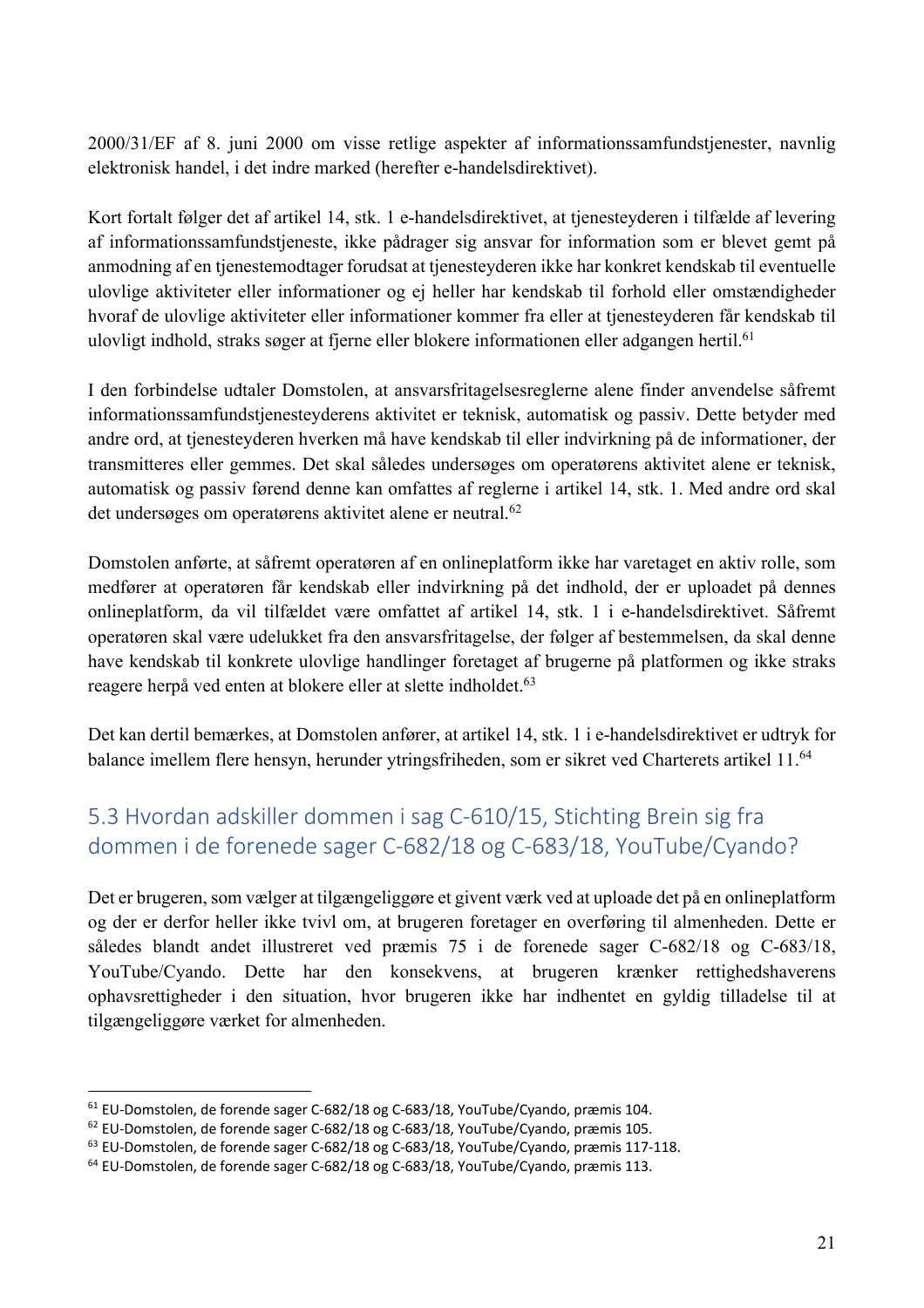Hvor det er klart, at brugeren foretager en overføring til almenheden, er det mere tvivlsomt om udbyderen af indholdsdelingstjenesten, qua sin rolle som mellemmand, selvstændigt foretager en overføring til almenheden. Dette er tilfældet, da det trods alt er brugeren, der uploader indholdet til indholdsdelingstjenesten. Med Domstolenes afgørelser i sag C-610/15, Stichting Brein såvel som domsafsigelsen af 22. juni 2021 i de forenede sager C-682/18 og C-683/18, YouTube/Cyando, har Domstolen imidlertid statueret, at udbydere af indholdsdelingstjenester kan foretage en selvstændig overføring til almenheden, som omhandlet i infosoc-direktivets artikel 3, stk. 1, for så vidt angår det indhold, som brugerne uploader til indholdsdelingstjenesterne.

Ovenstående er formentlig et udslag af, at det ofte vil være vanskeligt at lokalisere den bruger, som foretager den ulovlige tilgængeliggørelse af et givent værk. Det er således mere effektivt at rette blikket mod de involverede mellemmænd. Ydermere er det væsentligt at være opmærksom på, at såfremt én specifik bruger stoppes, da vil andre brugere højst sandsynligt blot fortsætte med at dele det ulovlige indhold. Således har det været nødvendigt at rette blikket mod udbyderne af indholdsdelingstjenester, som via deres status som mellemmand, muliggør den ulovlige deling. Disse udbydere vil ofte være langt mere synlige end den enkelte bruger, og det er derfor også nemmere at opspore udbyderne af tjenesterne fremfor den enkelte bruger. 65

Det kan imidlertid også have negative konsekvenser, at rette blikket mod udbyderne af indholdsdelingstjenesterne i denne henseende. Således bidrager disse tjenester blandt andet til, at brugerne får mulighed for at ytre sig og dele informationer med omverdenen. Brugerne af disse indholdsdelingstjenester får således et talerør, hvor de som udgangspunkt frit kan ytre sig. Disse ytringer skal naturligvis overholde gældende lovgivning såvel som tjenesternes interne regelsæt, men indenfor disse rammer, kan brugeren ytre sig, som denne ønsker. Ved at pålægge udbyderne af tjenesterne et strengt ansvar, foreligger der således også en risiko for, at dette i sidste ende vil påvirke brugernes mulighed for at dele og tilegne sig information og dermed hæmme de rettigheder, som tilkommer enhver unionsborger efter artikel 11 i Charteret. I denne henseende kan det bemærkes, at Domstolen i præmis 64, i de forenede sager C-682/18 og C-683/18, YouTube/Cyando, fremhæver, at hensynet til ophavsretten skal balanceres med hensynet til brugernes grundlæggende rettigheder, herunder de rettigheder som følger af Charterets artikel 11. Domstolen udtaler sig imidlertid ikke yderligere herom i den konkret sag.

Som ovenfor omtalt har Domstolen i en række sager, herunder i sag C-610/15, Stichting Brein såvel som i de forenede sager C-682/18 og C-683/18, YouTube/Cyando, statueret, at udbydere af indholdsdelingstjenester selvstændigt kan foretage en overføring til almenheden, som omhandlet i infosoc-direktivets artikel 3, stk. 1. Domstolen har således med disse afgørelser etableret en doktrin om mellemandsoverføring, hvorefter udbydere af indholdsdelingstjenester selvstændigt foretager en overføring til almenheden, hvis en række betingelser er opfyldt. Det er således vigtigt at bemærke, at doktrinen bygger på et større antal sager. Disse er imidlertid ikke medtaget i nærværende speciale af hensyn til specialets omfang.

<sup>65</sup> Rosenmeier, Morten, m.fl., *Festskrift til Jørgen Blomqvist*, 2021, s. 707-708.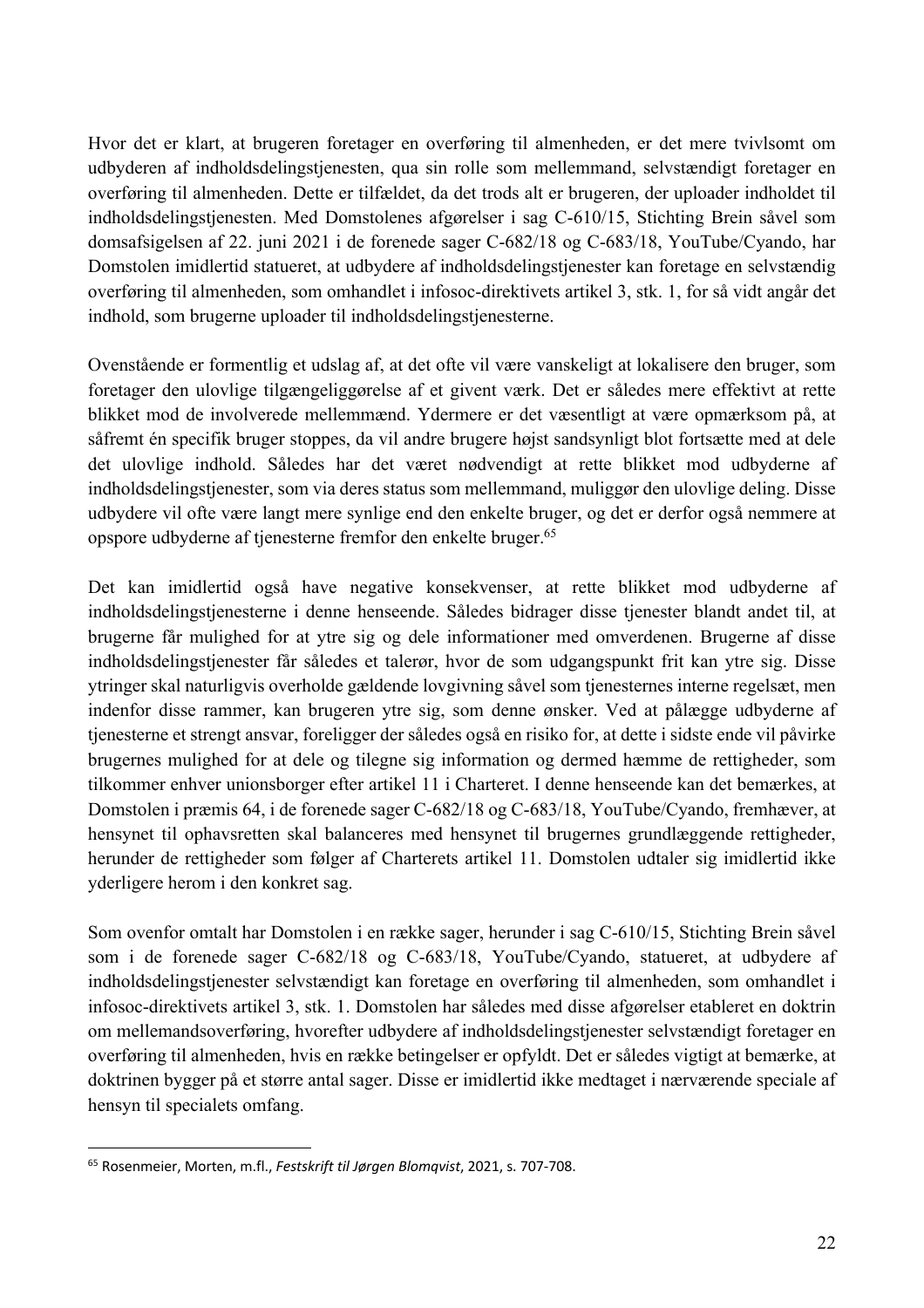Doktrinen om mellemmandsoverføring bygger på et subjektivt kriterium og et objektivt kriterium. Det subjektive kriterium vedrører, hvorvidt udbyderen har viden eller burde viden for så vidt angår indhold, der krænker ophavsretten. Det objektive kriterium vedrører derimod, hvorvidt udbyderen ved at stille indholdsdelingstjenesten til rådighed, har gjort det væsentligt lettere for brugerne at skaffe sig adgang til ulovligt indhold. <sup>66</sup> Doktrinen blev anvendt med Domstolens afgørelse i de forenede sager C-682/18 og C-683/18, Youtube/Cyando. Således fremgår det objektive kriterium af præmis 77, hvorefter Domstolen bemærker, at udbyderen spiller en afgørende rolle, idet brugerne ikke uden udbyderens tilrådighedsstillelse af en sådan platform, ville have samme mulighed for at dele ulovligt materiale. I relation til det subjektive kriterium, udvider Domstolen med afgørelse i de forenede sager C-682/18 og C-683/18, Youtube/Cyando doktrinen. Således fremgår det af præmis 84, at alle relevante forhold skal medtages i vurderingen. Hvad der er særligt interessant er, at Domstolen i denne forbindelse angiver en række specifikke forhold, hvormed det subjektive kriterium konkretiseres yderligere. 67

Afslutningsvist er det nærliggende at spørge sig selv, hvorfor det i sag C-610/15, Stichting Brein blev vurderet, at udbyderen af indholdsdelingstjenesten selvstændigt foretog en overføring til almenheden, når det modsat ikke var tilfældet i de forenede sager C-682/18 og C-683/18, Youtube/Cyando. I sag C-610/15, Stichting Brein, lagde Domstolen vægt på, at udbyderen med fuldt kenskab til konsekvenserne af sine handlinger medvirkede til at give almenheden adgang til ophavsretligt beskyttede værker. Dertil anførte Domstolen, at formålet med tjenesten var netop at stille de beskyttede værker til rådighed for brugerne. Modsætningsvist foretog udbyderne af indholdsdelingstjenesterne i de forenede sager C-682/18 og C-683/18, Youtube/Cyando ikke en selvstændig overføring til almenheden. Disse hverken gennemgik eller kontrollerede det indhold, som brugerne uploadede på onlineplatformen. Dertil gjorde udbyderne af tjenesterne det helt klart, at det ville være ulovligt at uploade indhold, som krænkede ophavsretten.

Foruden ovenstående fastslår Domstolen i de forenede sager C-682/18 og C-683/18, Youtube/Cyando, at udbyderne af indholdsdelingstjenesterne ikke kan påberåbe sig ansvarsfritagelsesreglerne i e-handelsdirektivets artikel 14. Dette betyder således også, at hvis udbyderen af en indholdsdelingstjeneste foretager en selvstændig overføring til almenheden efter Domstolen doktrin om mellemmandsoverføring, da vil reglerne i e-handelsdirektivet artikel 14 ikke kunne anvendes.<sup>68</sup>

Domstolens udviklede doktrin om mellemmandsoverføring kunne være blevet toneangivende for fremtidige sager. Imidlertid blev DSM-direktivet vedtaget sideløbende med, at der blev afsagt dom i de forenede sager C-682/18 og C-683/18, Youtube/Cyando. DSM-direktivets artikel 17 vil derfor således fremadrettet regulere om udbydere af såkaldte onlineindholdsdelingstjenester foretager en

<sup>66</sup> Rosenmeier, Morten, m.fl., *Festskrift til Jørgen* Blomqvist, 2021, s. 711-712.

<sup>67</sup> Udsen, Henrik, *IT-ret*, 2021, s. 63-65.

<sup>68</sup> Udsen, Henrik, *IT-ret*, 2021, s. 472-473.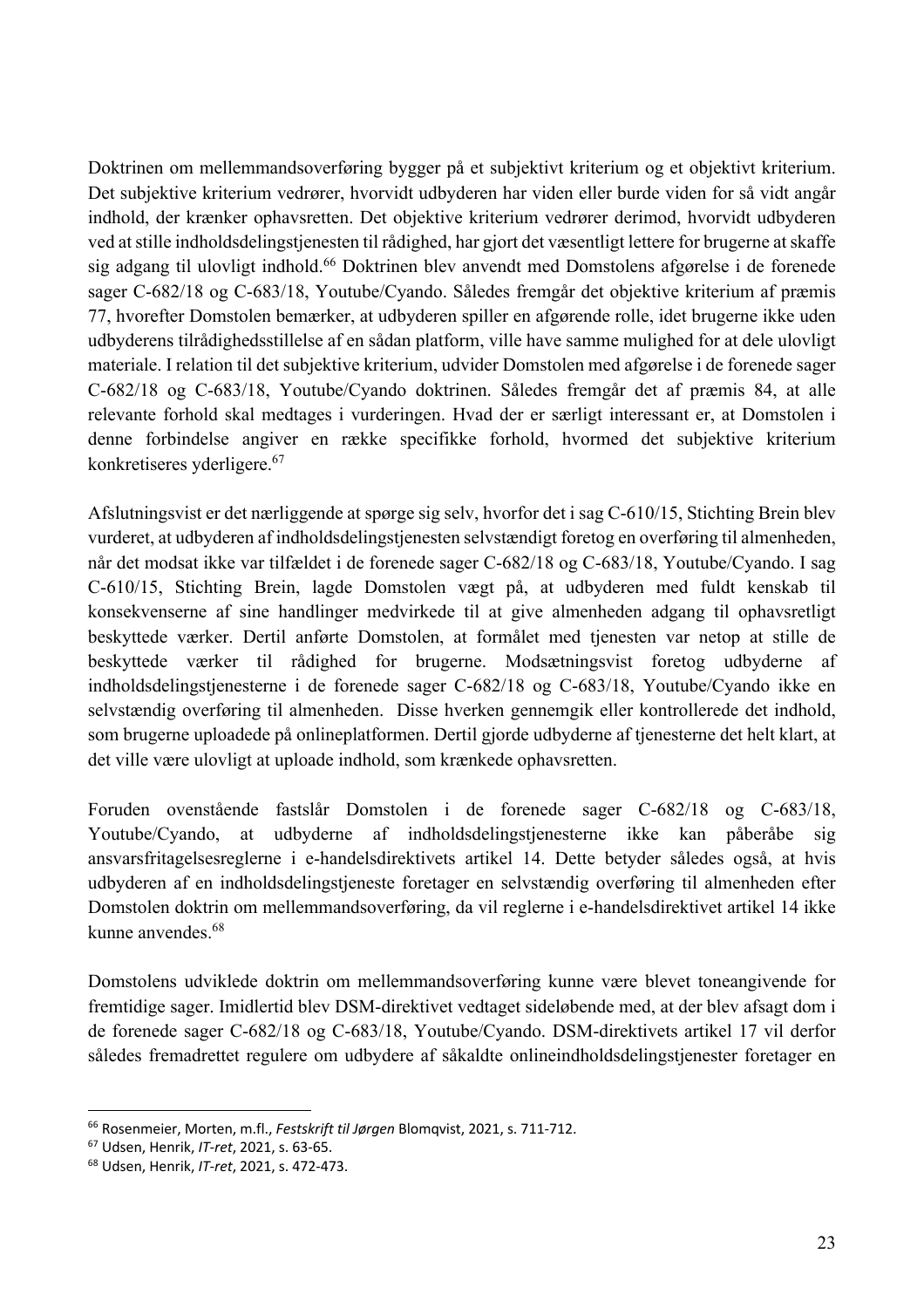selvstændig overføring til almenheden. Doktrinen om mellemandsoverføring vil således alene have betydning for de tjenester, som ikke omfattes af DSM-direktivets artikel 17 anvendelsesområde.<sup>69</sup>

#### 6 Vedtagelsen af DSM-direktivets artikel 17

Samtidigt med at de forenede sager C-682/18 og C-683/18, Youtube/Cyando, blev behandlet, vedtog Europa-Parlamentet og Rådet den 17. april 2019 DSM-direktivet. Af DSM-direktivets art. 17, stk. 1 fremgår det, at en udbyder af en onlineindholdsdelingstjeneste foretager en overføring til almenheden eller tilrådighedsstillelse for almenheden, når en sådan giver offentligheden adgang til ophavsretligt beskyttede værker, der uploades på onlineplatformen af brugerne. Videre fremgår det, at sådanne onlineindholdsdelingstjenester skal indhente tilladelse fra rettighedshaverne, førend de lovligt kan foretage en overføring eller en tilrådighedsstillelse for almenheden. Hermed blev udbydere af onlineindholdsdelingstjenesters ansvar lovfæstet.

I litteraturen diskuteres det om DSM-direktivets artikel 17 har forrang i forhold til infosoc-direktivets artikel 3 ud fra lex specialis-betragtning eller om artiklen indfører en sui generis-beskyttelse. Martin Husovec og Joao Pedro Qunitais anfører således, at DSM-direktivets artikel 17 er udtryk for en sui generis-beskyttelse, hvilket har den konsekvens, at udbyderne af indholdsdelingstjenester kan blive ansvarlige efter både DSM-direktivets artikel 17 og efter infosoc-direktivets artikel 3.70 Jan Bernd Nordemann og Julian Waiblinger mener omvendt, at der er tale om en lex-specialis bestemmelse, hvorved alene de tjenester, som ikke omfattes af anvendelsesområdet for DSM-direktivets artikel 17, kan blive ansvarlige efter infosoc-direktivets artikel 3.71 Det anføres i Europa-Kommissionens vejledning af 4. juni 2021 om artikel 17 i direktiv 2019/790 om ophavsret på det digitale indre marked (herefter, vejledning om DSM-direktivet artikel 17), at DSM-direktivets artikel 17 er lex specialis i forhold til infosoc-direktivets artikel 3, hvorfor dette lægges til grund i nærværende speciale.72 Det skal dog bemærkes, at ovenstående fortsat er genstand for debat.

Af DSM-direktivets præambelbetragtning nr. 61 anføres baggrunden for udfærdigelsen af DSMdirektivets artikel 17, stk. 1. Det anføres indledningsvist, at onlineindholdsdelingstjenester er særdeles indflydelsesrige, hvorved de også sikrer brugerne en bred adgang til alskens onlineindhold. Det fremhæves imidlertid også, at selvom disse tjenester sikrer en bred adgang til onlineindhold, da skaber de også udfordringer i relation til ophavsretten. Således foreligger der en reel risiko for, at ulovligt indhold, relativt simpelt, kan tilgængeliggøres uden tilladelse fra rettighedshaveren. DSMdirektivet søger derfor at skabe en klar retstilstand, hvor rettighedshavernes interesser bliver varetaget bedst muligt.

<sup>69</sup> Udsen, Henrik, *IT-*ret, 2021, s. 65.

<sup>70</sup> Husovec, Martin og Quintais, Joao Pedro, *Article 17 of the Copyright Directive: Why the German implemetation proporsal is compatible with EU-law – Part 1*, 2020.

<sup>71</sup> Nordemann, Jan Bernd og Waiblinger Julian, *Art. 17 DSMCD: a class of its own? How to implement Art. 17 into the existing national copyright acts, including a comment on the recent German Discussion Draft – Part 1,* 2020.

<sup>72</sup> Europa-Kommissionen, *Vejledning om DSM-direktivets artikel 17*, 2021, s. 2.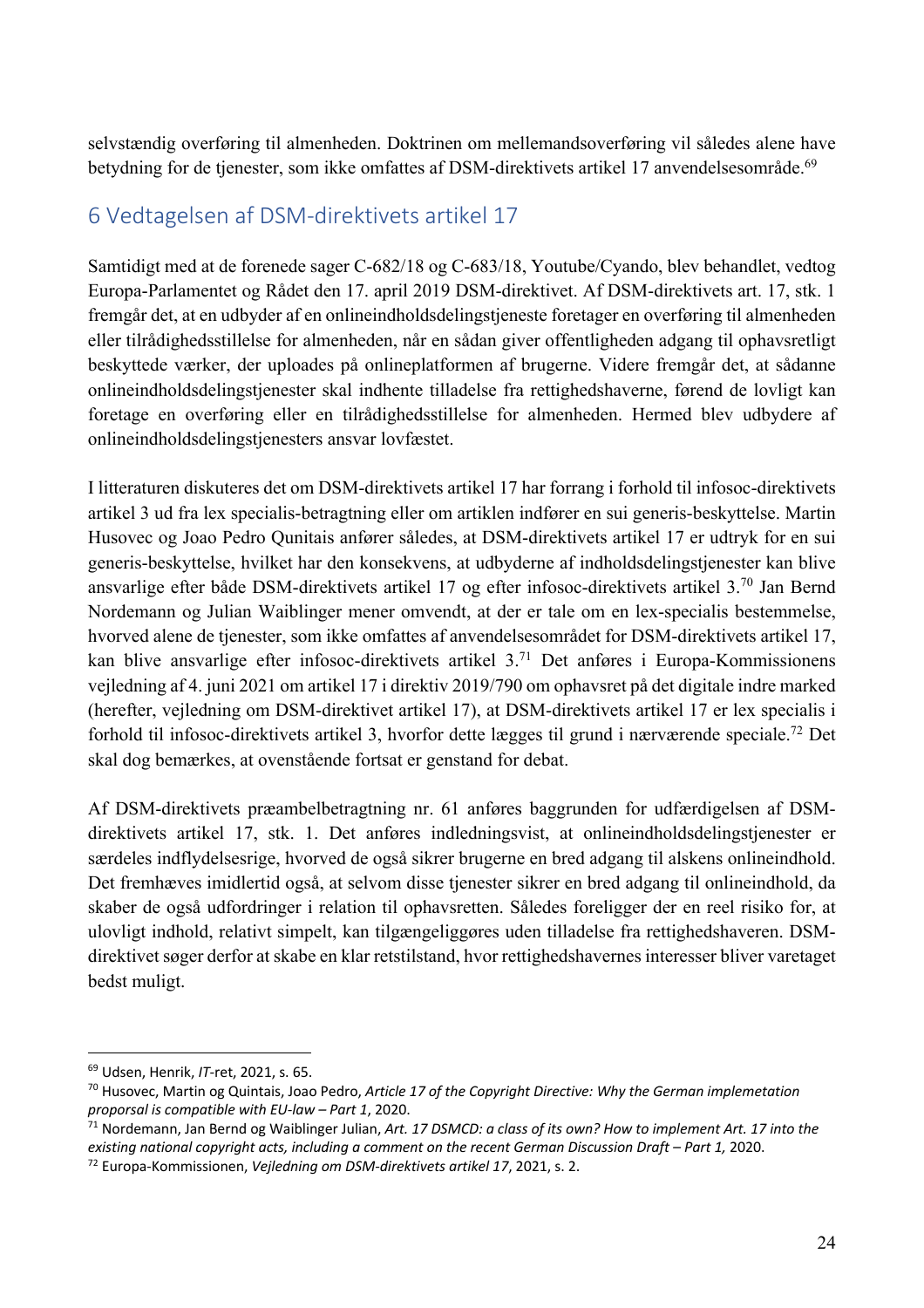Med DSM-direktivets artikel 17, stk. 1 i bliver det således nu slået fast, at udbyderne af såkaldte onlineindholdsdelingstjenester foretager en selvstændig overføring til almenheden, når tjenestens brugere uploader ophavsretligt beskyttet materiale til onlineplatformen. Det er dog vigtigt at bemærke, at det alene er udbydere af såkaldte onlineindholdsdelingstjenester, der er omfattet af bestemmelsen.

Begrebet onlineindholdsdelingstjenester er defineret i DSM-direktivets artikel 2, stk. 6 og omfatter:

*"[…] en udbyder af en informationssamfundstjeneste, der har som hovedformål eller som et af sine hovedformål at lagre og give almenheden adgang til en stor mængde ophavsretligt beskyttede værker eller andre beskyttede frembringelser, som uploades af dens brugere, og som den organiserer og promoverer med et profitmæssigt formål."73*

Det skal hertil bemærkes, at begrebet informationssamfundstjeneste er defineret i DSM-direktivets artikel 2, stk. 5. Det fremgår heraf, at begrebet er en tjeneste som defineret i Europa-Parlamentets og Rådets direktiv (EU) 2015/1535 af 9. september 2015 om en informationsprocedure med hensyn til tekniske forskrifter samt forskrifter for informationssamfundets tjenester (herefter direktiv (EU) 2015/1535). Af artikel 1, stk. 1, litra b i direktiv (EU) 2015/1535 følger det, at der er tale om enhver tjeneste i informationssamfundet, hvilket omfatter enhver tjeneste, der ydes mod betaling, og som formidles ad elektronisk vej på anmodning fra en tjenestemodtager. Det følger af praksis, at sociale medier vil kunne udgøre en sådan tjeneste.74

I forlængelse heraf følger det af DSM-direktivets artikel 2, stk. 6, 2. afsnit, at:

*"udbydere af tjenester såsom ikkeprofitbaserede onlineencyklopædier, ikkeprofitbaserede, uddannelsesrelaterede og videnskabelige databanker, platforme til udvikling af open source software og open source-delingsplatforme, udbydere af elektroniske kommunikationstjenester som defineret i direktiv (EU) 2018/1972, onlinemarkedspladser og business to business-cloudtjenester, som gør det muligt for brugerne at uploade indhold til eget brug, er ikke udbydere af onlineindholdsdelingstjenester i henhold til nærværende direktiv."75*

Denne ikke-udtømmelige oplistning af, hvilke tjenester, der ikke betragtes som værende onlineindholdsdelingstjenester, er essentiel i forhold til at klarlægge anvendelsesområdet for DSMdirektivets artikel 17. Først og fremmest skal det tillægges fokus, at onlinemarkedspladser ikke er omfattet af begrebet onlineindholdsdelingstjenester. Dette følger af, DSM-direktivets artikel 2, stk. 6, 1. afsnit, hvorefter tjenesten skal have som hovedformål eller et af sine hovedformål at lagre og give almenheden adgang til en stor mængde ophavsretligt beskyttede værker eller andre beskyttede frembringelser. Dette har den konsekvens, at tjenester såsom eBay eller Amazon ikke omfattes af

<sup>73</sup> DSM-direktivet af 17. april 2019, artikel 2, stk. 6, 1. afsnit. 74 Udsen, Henrik, *IT-ret*, 2021, s. 67.

<sup>75</sup> DSM-direktivet af 17. april 2019, artikel 2, stk. 6, 2. afsnit.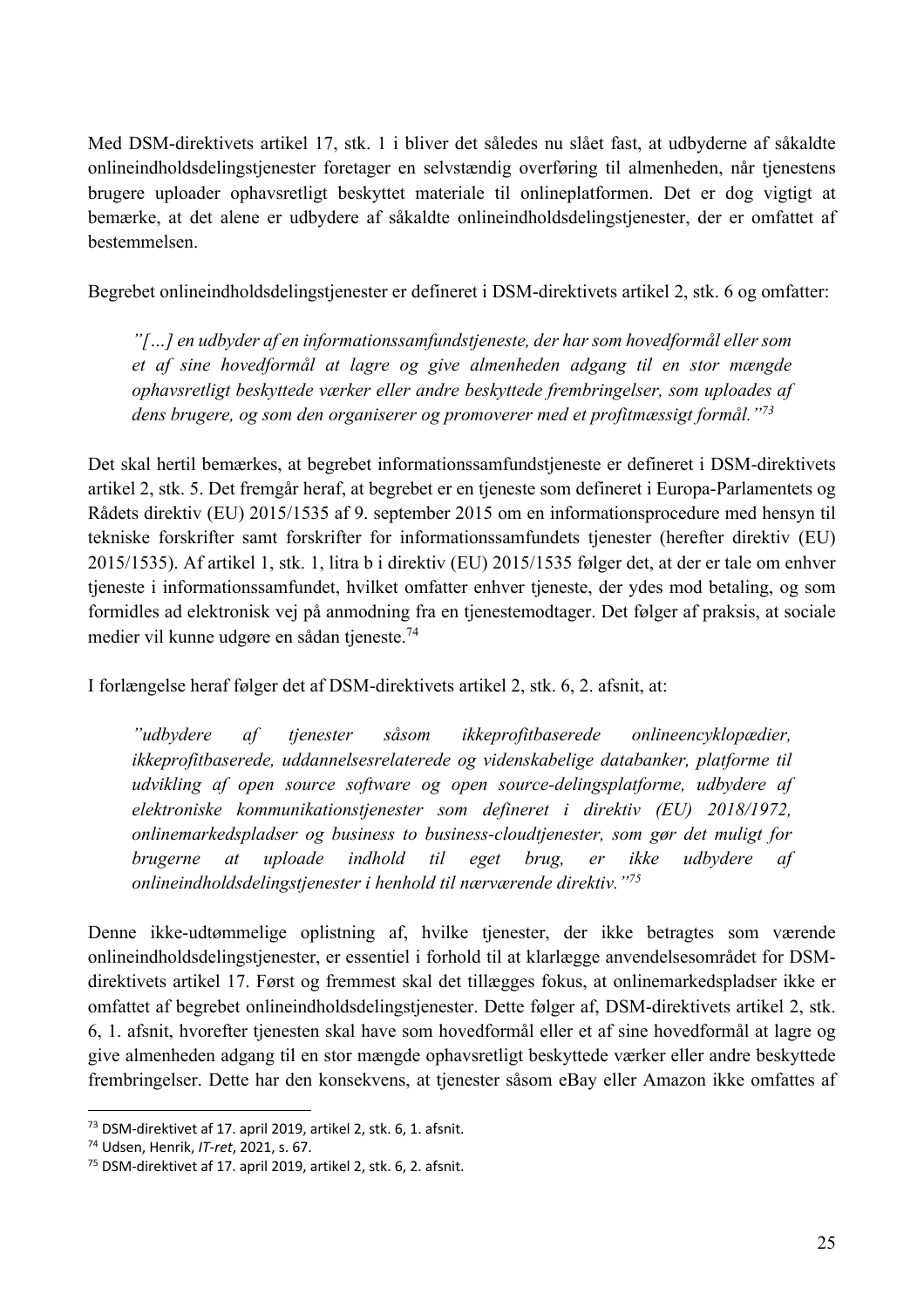anvendelsesområdet, da disse tjenester ikke har et sådant hovedformål. Tjenesternes hovedformål er derimod at agere som netop onlinemarkedsplads. Dette hindrer dog ikke tjenestens brugere i at uploade og dele eksempelvis billeder af ophavsretligt beskyttet materiale på onlineplatformen til brug for salgsannoncer. Oplistningen har dertil den konsekvens, at tjenester såsom Wikipedia, Dropbox og iCloud ej heller omfattes af anvendelsesområdet for DSM-direktivets artikel 17.

Betingelsen om, at udbyderen skal lagre og give almenheden adgang til en stor mængde ophavsretligt beskyttede værker eller andre beskyttede frembringelser, medfører, at tjenester som benytter eksempelvis BitTorrent-teknologien ej heller vil være omfattet af anvendelsesområdet. Således vil fildelingstjenesten The Pirate Bay, som omtalt ovenfor, eksempelvis ikke være omfattet.76

Vedtagelsen af DSM-direktivets artikel 17 medfører dog ikke, at disse tjenester herved bliver fri for et eventuelt ansvar. Således vil sådanne sager fortsat skulle afgøres med udgangspunkt i infosocdirektivets artikel 3 og dermed også doktrinen om mellemmandsoverføring, som EU-Domstolen har konstrueret.77 Der er dog forskelle for så vidt angår disse to ansvarssystemer. Ansvarssystemet efter infosoc-direktivets artikel 3 bygger på såvel objektive som subjektive kriterier, jf. doktrinen om mellemmandsoverføring. DSM-direktivets artikel 17 bygger derimod alene på objektive kriterier. Således fastslår DSM-direktivets artikel 17, at der foreligger en overføring allerede, hvor udbyderne af onlineindholdsdelingstjenesterne giver offentligheden adgang til ophavsretligt beskyttede værker, der uploades af brugerne.78

Henrik Udsen finder det i denne henseende problematisk, at definitionen af onlineindholdsdelingstjenester i DSM-direktivets art. 2, stk. 6 er udformet meget generelt. Således anfører Udsen, at den valgte formulering skaber stor usikkerhed for så vidt angår, hvilke indholdsdelingstjenester, der omfattes af artikel 17. Dette har således også den konsekvens, at der samtidig skabes stor usikkerhed om, hvilke tjenester der omfattes af infosoc-direktivets artikel 3.79 Dertil anfører Udsen, at de brede formuleringer i ansvarsfritagelsesreglerne, jf. artikel 17, stk. 4, rejser en række uafklarede spørgsmål. Dette vil blive uddybet nærmere i nedenfor.

Af DSM-direktivets præambelbetragtning nr. 62, fremgår det videre, at definitionen af onlineindholdsdelingstjenester alene bør omfatte onlinetjenester, der kan anses for at spille en vigtig rolle på markedet for onlineindhold, herunder ved at konkurrere med andre onlineindholdsdelingstjenester. Sebastian Felix Schwemer stiller sig undrende heroverfor og anfører, at præambelbetragtning nr. 62 er uklar og utvetydig. Det nærmere omfang af denne præambelbetragtning afviger fra formuleringen af artikel 2, stk. 6 og omfanget af denne

<sup>76</sup> Udsen, Henrik, 2021, *IT-ret*, s. 67-68

<sup>77</sup> Udsen, Henrik, 2021, *IT-ret*, s. 68.

<sup>78</sup> Rosenmeier, Morten, m.fl., *Festskrift til Jørgen* Blomqvist, 2021, s. 719-720.

<sup>79</sup> Rosenmeier, Morten, m.fl., *Festskrift til Jørgen* Blomqvist, 2021, s. 721.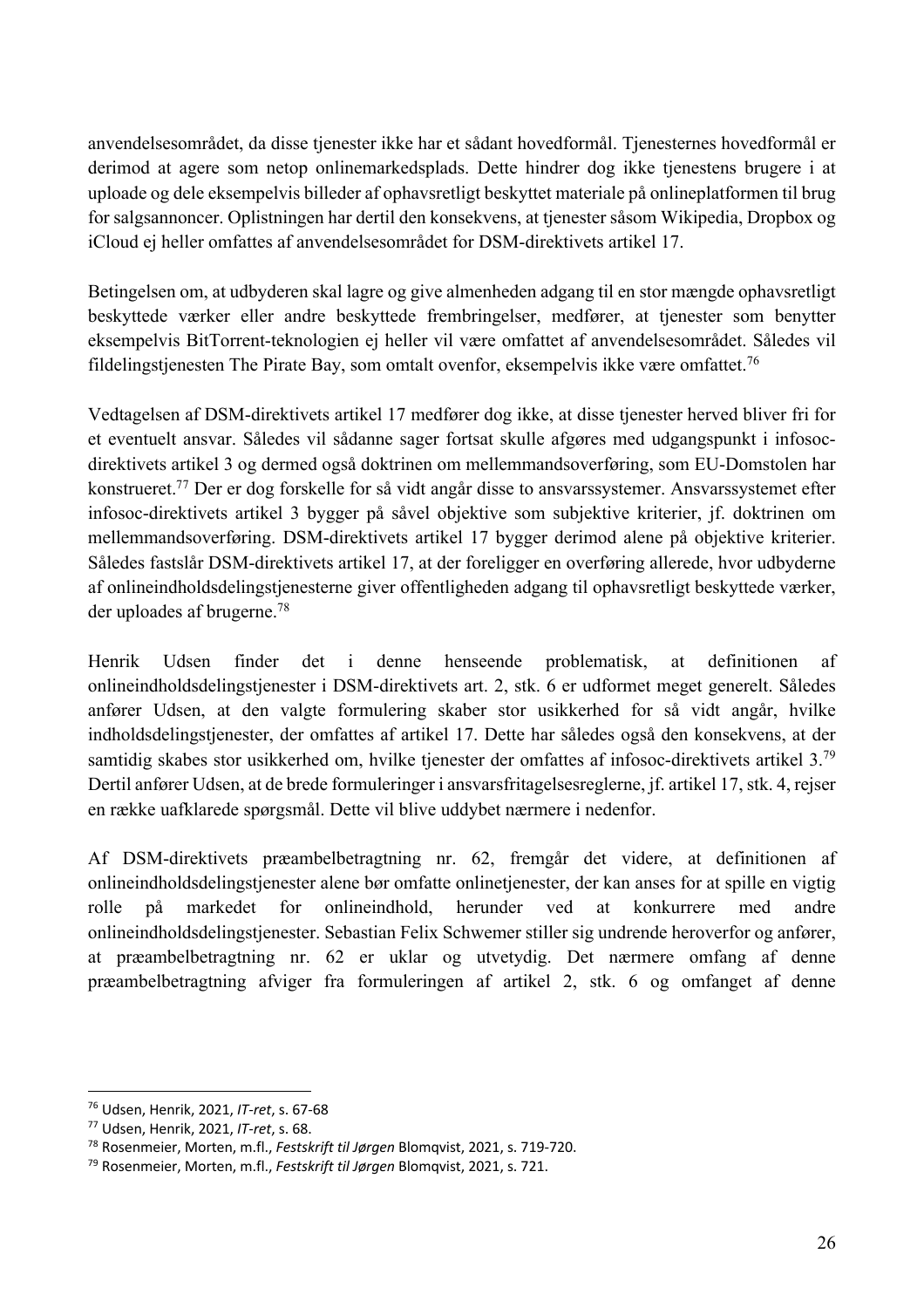præambelbetragtning må derfor vurderes som værende uklar. Dette indtil Domstolen eventuelt har haft mulighed for at klarlægge, hvad der menes hermed.<sup>80</sup>

Formålet med artikel 17, stk. 1 i DSM-direktivet er således at give rettighedshaverne klarhed og rimelige forhold, når deres værker uploades og deles på onlineindholdsdelingstjenester. Foruden DSM-direktivets artikel 17, stk. 1 indeholder artiklen flere andre bestemmelser af stor betydning for retstilstanden. Det materielle indhold af DSM-direktivets artikel 17 vil blive gennemgået med inddragelse af den danske implementering af direktivet ved ohl. § 52 c. Gennemgangen er relevant for at klarlægge, hvorledes DSM-direktivets artikel 17 påvirker retstilstanden.

### 6.1 Den danske implementering af DSM-direktivets artikel 17

Ved lov nr. 1121 af 4. juni 2021 blev DSM-direktivets artikel 17 implementeret i dansk ret. Artikel 17 er implementeret i ohl. § 52 c, stk. 1-10 og i det følgende vil der blive lavet nedslag i relevante afsnit. Det fremgår af lovforslag nr. L 205 af 26. marts 2021 (herefter lovforslaget som fremsat), at lovgivningsmagten har valgt at foretage en direktivnær implementering af DSM-direktivets artikel 17, for på den måde at mindske fortolkningstvivl mellem den dansk ret og EU-ret.

I forlængelse heraf anføres det således i de almindelige bemærkninger, at hensigten med implementeringen af DSM-direktivets artikel 17 er at skabe en velfungerende markedsplads for ophavsret, hvor rettighedshavernes position overfor techgiganterne styrkes. Videre anføres det, at DSM-direktivets artikel 17 vedrører tjenester, som qua deres indretning er internationale. Derfor er det ifølge lovgivningsmagten nødvendigt med et højt niveau af harmonisering på tværs af medlemsstaterne for derved at sikre den rette balance i reguleringen.<sup>81</sup>

## 6.1.1 Ohl. § 52 c, stk. 1: Onlineindholdsdelingstjenester

I ohl. § 52 c, stk. 1 klarlægges, hvad der skal forstås ved en onlineindholdsdelingstjeneste. Den danske implementering lægger sig op ad definitionen i DSM-direktivets artikel 2, stk. 6, 1. afsnit, hvorfor dette ikke vil blive uddybet nærmere. Det kan dog bemærkes, at hvor § 52 c ikke finder anvendelse, da gælder finder bestemmelsen i ohl. § 2 anvendelse. Dette har således den betydning, at tjenesterne kan blive ansvarlige efter infosoc-direktivets artikel 3 og den af Domstolen konstruerede doktrin. 82

#### 6.1.2 Ohl. § 52 c, stk. 2 og 3: Direkte ansvar for brugernes upload

Af ohl. § 52 c, stk. 2, 1. pkt. fremgår det, at en udbyder af en onlineindholdsdelingstjeneste foretager en overføring til almenheden eller tilrådighedsstillelse til almenheden af værker, når disse uploades

<sup>80</sup> Schwemer, Sebastian Felix, *Article 17 at the intersection of EU Copyright Law and Platform Regulation*, 2020, s. 410- 411.

<sup>81</sup> Lovforslag nr. L 205 af 26. marts 2021, tillæg A, 2020-21, s. 9.

<sup>82</sup> Lovforslag nr. L 205 af 26. marts 2021, tillæg A, 2020-21, s. 28.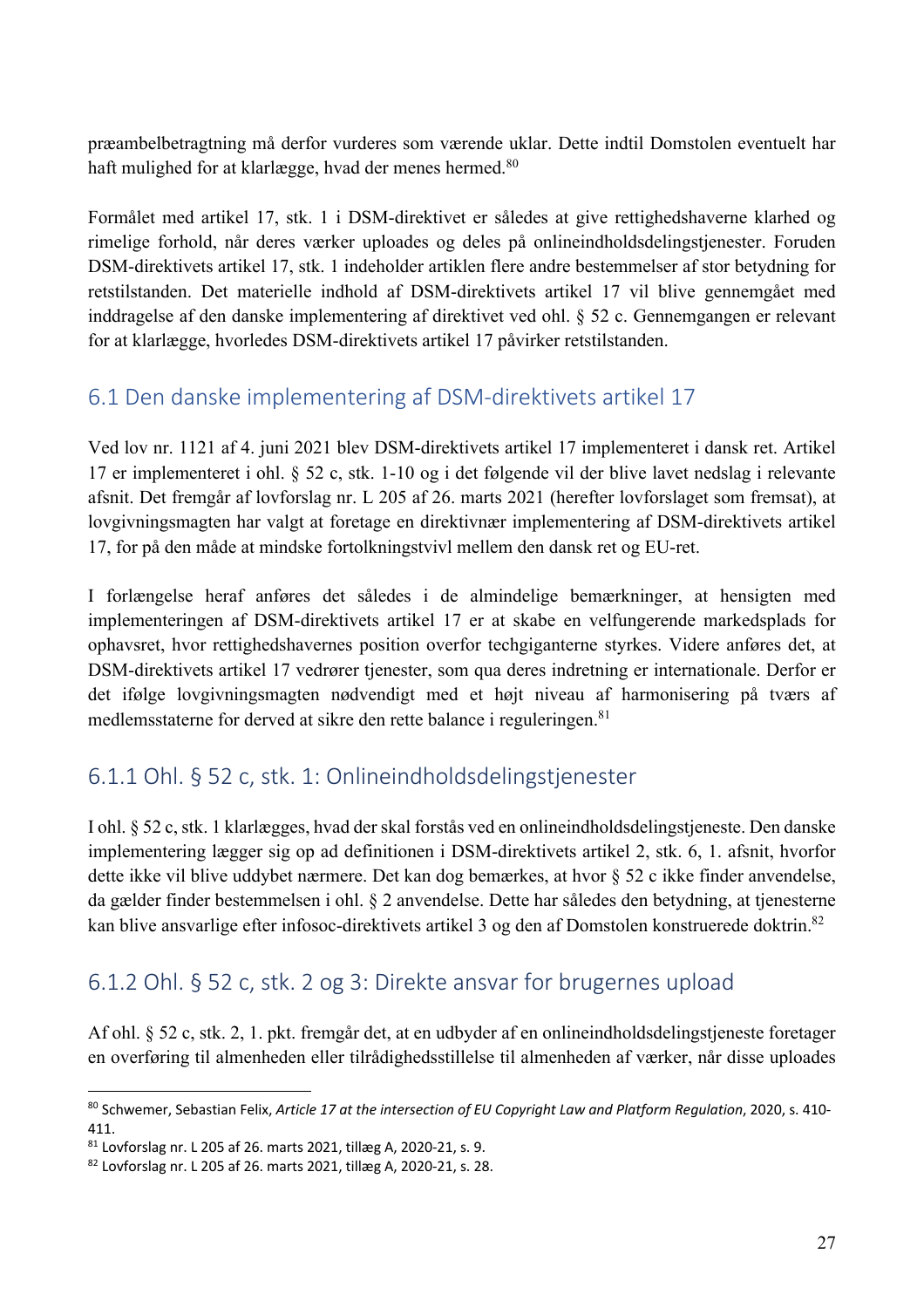af onlineindholdsdelingstjenestens brugere. Af ohl. § 52 c, stk. 2, 2. pkt. og 3. pkt. fremgår det videre, at en udbyder af en onlineindholdsdelingstjeneste skal søge at opnå tilladelse fra rettighedshaverne, medmindre rettighedshaverne ikke ønsker at give en sådan tilladelse. Ohl. § 52 c implementerer således DSM-direktivets artikel 17, stk. 1.

Af forarbejderne til loven fremgår det, at udbyderne af onlineindholdsdelingstjenesterne har et direkte ansvar – og altså ikke et medvirkensansvar – hvorfor e-handelslovens § 16 ej heller finder anvendelse.83 Dette er i overensstemmelse med DSM-direktivets artikel 17, stk. 3. E-handelslovens § 16 E-handelsloven gennemfører e-handelsdirektivets artikel 14. Konsekvensen af, at ehandelslovens § 16 ikke finder anvendelse er således, at mellemmænd, der optræder som onlineindholdsdelingstjenester, alene kan påberåbe sig ansvarsfritagelsesreglerne i ohl. § 52 c, stk. 4, som omtalt nedenfor.

I relation til den tilladelse udbyderne af onlineindholdsdelingstjenesterne skal indhente fra rettighedshaverne, fremgår det af forarbejderne, at aftalerne bør sikre en rimelig balance mellem parterne. Rettighedshaverne kan naturligvis nægte at indgå sådanne aftaler med udbyderne af onlineindholdsdelingstjenesterne, hvis de ikke ønsker det. Dette gælder selvfølgelig også for udbyderne af onlineindholdsdelingstjenesterne, men de vil i så fald risikere ikke at være omfattet af ansvarsfritagelsesreglerne, jf. nærmere herom nedenfor.84

Af ohl. § 52 c, stk. 3 følger det, at tilladelsen tillige omfatter brugerne af onlineindholdsdelingstjenesterne. Dette udgangspunkt harmonerer med det angivne i DSMdirektivets præambelbetragtning nr. 69, hvorefter brugernes handlinger tillige omfattes af tilladelsen, medmindre brugerne handler i kommercielt øjemed. Illustrativt herfor nævnes i forarbejderne et eksempel på en tilladelse, som omfatter onlineindholdsdelingstjenestens ikke-kommercielle brugere. Eksemplet omhandler den situation, hvor en bruger uploader en privat hjemmevideo, som indeholder et musikværk, til en onlineplatform. Det er dog værd at bemærke, at brugeren naturligvis skal handle inden for de rammer, der er aftalt mellem udbyderen af onlineindholdsdelingstjenesten og rettighedshaveren. Brugeren opnår altså ikke en bedre ret, end den, der er aftalt imellem parterne.<sup>85</sup>

#### 6.1.3 Ohl. § 52 c, stk. 4, 5 g 8: Ansvarsfritagelsen

Udformningen af ansvarsordningen i DSM-direktivets artikel 17, stk. 4, har været genstand for megen debat. Af ohl. § 52, stk. 4, som implementerer DSM-direktivets artikel 17, stk. 4, fremgår det således, at i den situation, hvor der ikke er indhentet en tilladelse, da bliver udbyderen af onlineindholdsdelingstjenesten ansvarlig for den ulovlige overføring til almenheden, medmindre udbyderen af onlineindholdsdelingstjenester opfylder tre kumulative betingelser. Disse betingelser følger af ohl. § 52, stk. 4, nr. 1-3 og omfatter 1) at udbyderen har gjort sit bedste for at opnå en

<sup>83</sup> Lovforslag nr. L 205 af 26. marts 2021, tillæg A, 2020-21, s. 29.

<sup>84</sup> Lovforslag nr. L 205 af 26. marts 2021, tillæg A, 2020-21, s. 29.

<sup>85</sup> Lovforslag nr. L 205 af 26. marts 2021, tillæg A, 2020-21, s. 30.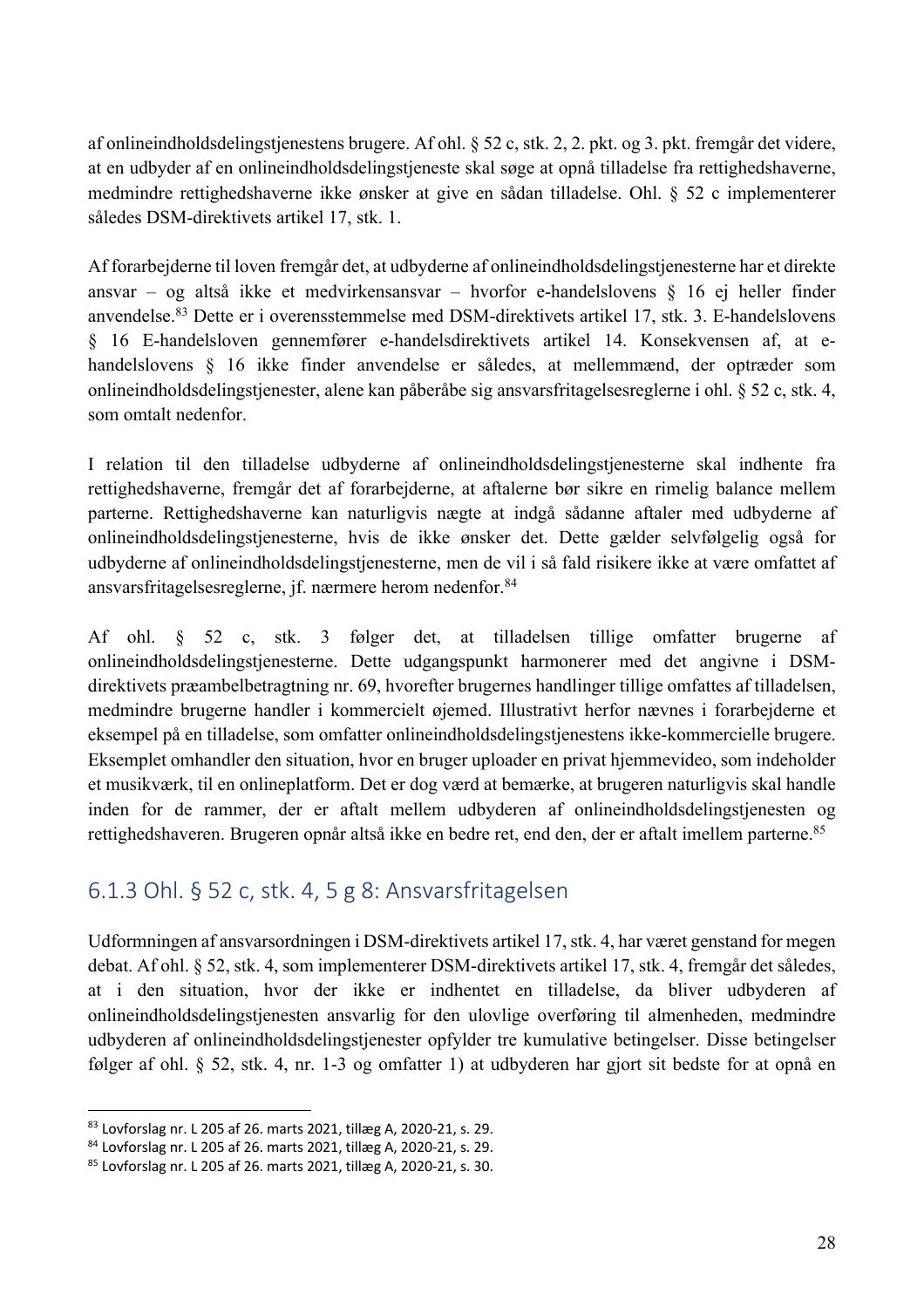tilladelse fra rettighedshaverne, 2) at udbyderen i overensstemmelse med høje branchestandarder for erhvervsmæssig diligenspligt har gjort sit bedste for at sikre, at værker hvorom rettighedshaverne har givet de relevante og nødvendige oplysninger, ikke er tilgængelige, og 3) at udbyderen handler hurtigt efter at modtaget en tilstrækkelig begrundet meddelelse fra rettighedshaverne om at forhindre adgangen til eller fjerne de værker, der er givet meddelelse om og dertil har gjort sit bedste for at forhindre, at disse værker også fremover uploades i overensstemmelse med nr. 2.

Med bestemmelsen i ohl. § 52 c, stk. 4 indføres således en ansvarsfritagelse for onlineindholdsdelingstjenesterne, hvis de tre kumulative betingelser er opfyldt, trods det faktum at onlineindholdsdelingstjenesten ikke har indhentet en tilladelse fra rettighedshaveren. Bestemmelsen, som implementerer DSM-direktivets artikel 17, stk. 4 er indsat af hensyn til, at det netop er brugerne, og ikke udbyderne af onlineindholdsdelingstjenesterne, som uploader indhold til onlineindholdsdelingstjenestens platform, jf. DSM-direktivets præambelbetragtning nr. 66. Ordlyden af ohl. § 52 c er – med minimale fravigelser – en direkte gentagelse af ordlyden fra DSM-direktivets artikel 17, stk. 4.

I ohl. § 52 c, stk. 4, nr. 1-3 er begrebet "gjort sit bedste" ganske centralt. Det følger af de specielle bemærkninger til bestemmelsen, at begrebet "gjort sit bedste" skal betragtes som værende strengere end eksempelvis begrebet "taget rimelige skridt". Det samme gør sig gældende for begrebet "høje branchestandarder", som i ordets natur, skal fortolkes strengere end begrebet "branchestandarder". Der stilles således høje krav til udbyderen af en onlineindholdsdelingstjeneste, førend denne kan være omfattet af ansvarsfritagelsen i ohl. § 52, stk. 4.86

Af forarbejderne til ohl. § 52 c, stk. 4, nr. 1 fremgår det, at det er en forudsætning for ansvarsfritagelsen, at udbyderen af onlineindholdsdelingstjenesten har søgt at indhente en tilladelse fra rettighedshaveren. Der kan naturligvis opstå situationer, hvor parterne ikke kan nå til enighed om en given tilladelse, hvorfor en udbyder af en onlineindholdsdelingstjeneste ej heller er forpligtet til at indgå en aftale på vilkår, som må antages at være urimelige.

Af forarbejderne til ohl. § 52 c, stk. 4, nr. 2 fremgår det, at bestemmelsen er udtryk for en såkaldt notice and stay down-forpligtelse. Notice and stay down-forpligtelsen fremgår imidlertid af § 52 c, stk. 4, nr. 3, hvorfor der formentlig skulle være ment en såkaldt notice and take down-forpligtelse. En sådan forpligtelse har den konsekvens, at udbyderen af onlineindholdsdelingstjenesten efter at have modtaget en meddelelse fra rettighedshaveren om et specifikt værk, skal sørge for at værket ikke er tilgængeligt. Meddelelsen fra rettighedshaveren skal indeholde de relevante og nødvendige oplysninger, hvilket fastsættes i det løbende samarbejde rettighedshaver og udbyder imellem.

I relation til ohl. § 52 c, stk. 4, nr. 3, fremgår det af forarbejderne, at bestemmelsen indeholder såvel en notice and take down-bestemmelse som en notice and stay down-bestemmelse. I forhold til om udbyderen har "gjort sit bedste" i overensstemmelse med høje branchestandarder for erhvervsmæssig

<sup>86</sup> Lovforslag nr. L 205 af 26. marts 2021, tillæg A, 2020-21, s. 30.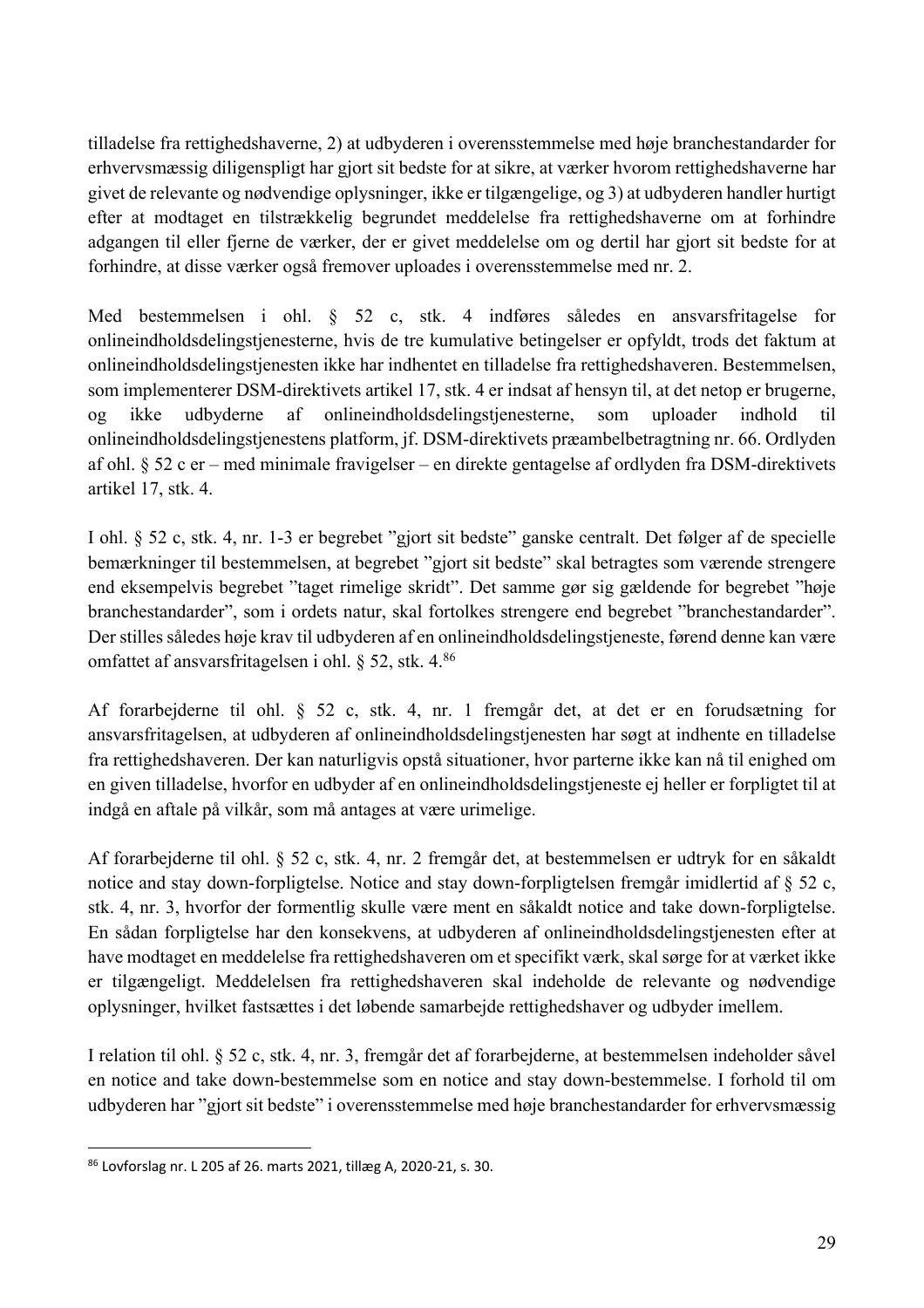diligenspligt, henvises der i forarbejderne til DSM-direktivets præambelbetragtning nr. 66. Heraf fremgår det, at der skal lægges vægt på en række elementer, herunder tjenestens størrelse, den nyeste viden i relation til at forhindre adgang til ulovligt indhold såvel som omkostningerne af sådanne midler. I forlængelse heraf fremgår det, at bestemmelsen er teknologineutral.

Det fremgår dog også af præambelbetragtning nr. 66, at bestemmelsen ikke bør føre til, at lovligt uploadet materiale blokeres, herunder indhold, der er omfattet af DSM-direktivets artikel 17, stk. 7. Ej heller må bestemmelsen føre til en generel overvågningspligt, jf. DSM-direktivets artikel 17, stk. 8.87

Det er dog vigtigt at bemærke, at der i relation til ovenstående skal tages hensyn til det gængse proportionalitetsprincip. Dette proportionalitetsprincip, som fremgår af DSM-direktivets artikel 17, stk. 5, er implementeret i ohl. § 52 c, stk. 5. Således skal der i vurderingen af, om udbyderen af onlineindholdsdelingstjenesten har opfyldt sine forpligtelser i henhold til stk. 4, lægges vægt på tjenestens publikum, type, størrelse mv. Således klarlægges det også i DSM-direktivets præambelbetragtning, nr. 66, at forskellige midler kan være henholdsvis proportionale og ikkeproportionale afhængig af typen af tjenesten.88

Med ohl § 52 c, stk. 8 indføres en lempeligere ansvarsordning for onlineindholdsdelingstjenester, som har været til rådighed for almenheden i EU i mindre end tre år og som har en årlig omsætning på under 10 millioner Euro. Bestemmelsen implementerer DSM-direktivets artikel 17, stk. 6. Bestemmelsen vil ikke blive behandlet yderligere i nærværende speciale.

#### 6.1.4 Ohl. § 52 c, stk. 6, 7, 9 og 10: Garantier

I § 52 c, stk. 6, som implementerer DSM-direktivs artikel 17, stk. 9, pålægges udbydere af onlineindholdsdelingstjenester at stille en effektiv klageordning til rådighed for brugerne af deres tjenester. Klageordningen skal kunne anvendes i sager, hvor der er opstået uenighed om, hvorvidt brugeruploadet indhold retmæssigt er blevet fjernet eller blokeret. Det fremgår af ordlyden i ohl § 52 c, stk. 6, 2. pkt., at klagen skal behandles uden unødig forsinkelse og underkastes menneskelig kontrol. Dette harmonerer med DSM-direktivets præambelbetragtning nr. 70.89

Foruden denne klageordning følger det af DSM-direktivets artikel 17, stk. 9, at brugerne skal have mulighed for at påberåbe sin klage for domstolene eller en anden upartisk retslig myndighed. Som det fremgår af ohl. § 52 c, stk. 6, 3. pkt. kan parterne indbringe eventuelle tvister for Ophavsretslicensnævnet. I den forbindelse anføres det i de specielle bemærkninger til bestemmelsen, at indgivelsen af en klage ikke fører til, at det omdiskuterede indhold skal være tilgængeligt under

<sup>87</sup> Lovforslag nr. L 205 af 26. marts 2021, tillæg A, 2020-21, s. 30-31.

<sup>88</sup> Lovforslag nr. L 205 af 26. marts 2021, tillæg A, 2020-21, s. 31.

<sup>89</sup> Lovforslag nr. L 205 af 26. marts 2021, tillæg A, 2020-21, s. 32-33.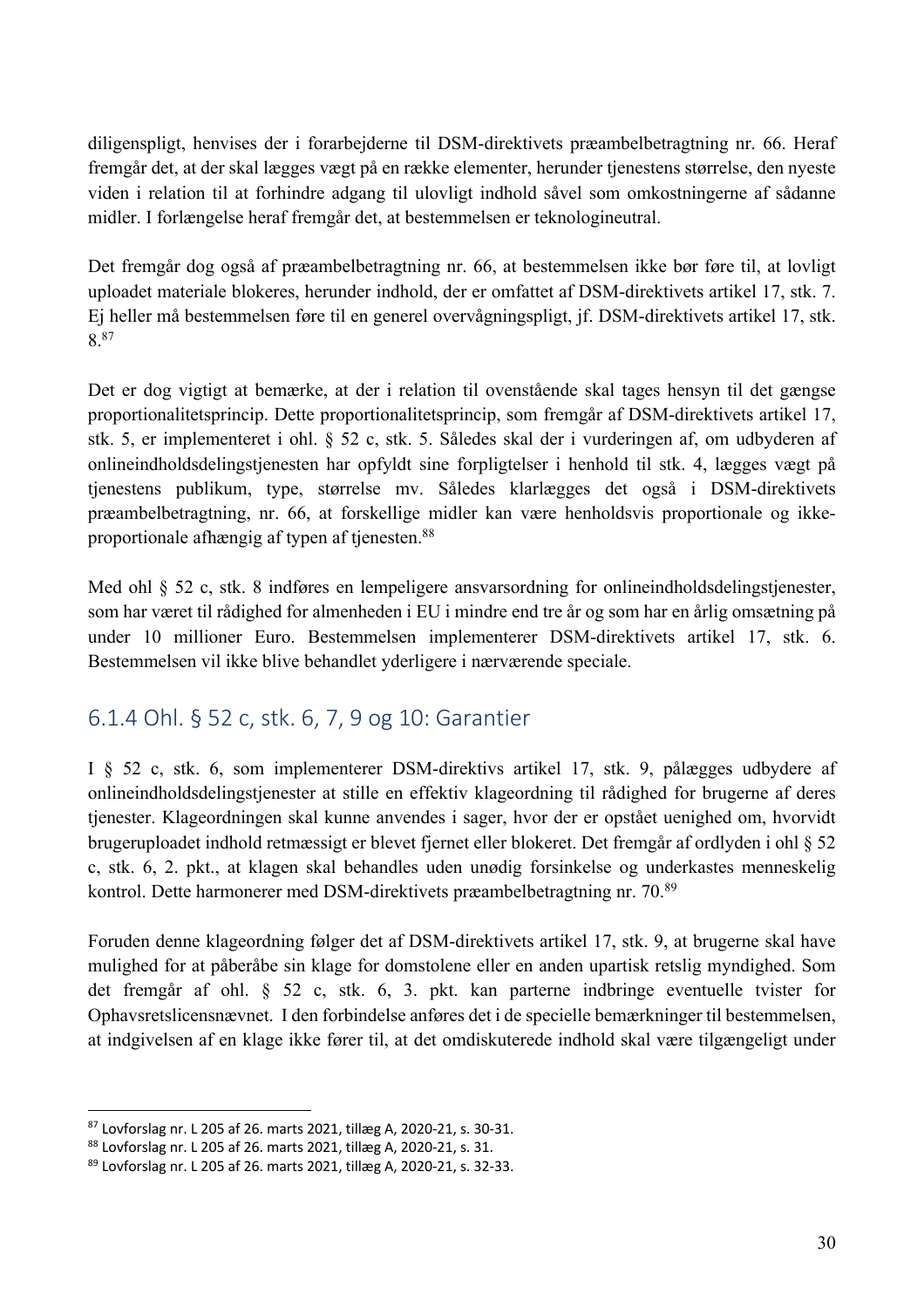klagebehandlingen. Det vil således ifølge forarbejderne til bestemmelsen stride imod formålet med DSM-direktivets artikel 17, som netop er at beskytte rettighedshaveren.

Herudover vil uenigheder om, hvorvidt brugeruploadet indhold retmæssigt er blevet fjernet eller blokeret, tillige kunne indbringes for domstolene. I den forbindelse er det vigtigt at bemærke, at såfremt det omdiskuterede indhold er tilgængeligt under klagesagen, da vil udbyderen af onlineindholdsdelingstjenesten kunne ifalde et ansvar for den ulovlige brug, såfremt resultatet af klagen tilgodeser rettighedshaveren. Således følger det af forarbejderne at tvivlen i disse tilfælde kommer rettighedshaveren til gode.<sup>90</sup>

Ohl. § 52 c, stk. 7 medfører, at udbydere af onlineindholdsdelingstjenester skal informere rettighedshaverne om de foranstaltninger, der er truffet i relation til stk. 4. De oplysninger rettighedshaverne skal modtage skal være tilstrækkelige og præcise.<sup>91</sup>

Med ohl. § 52 c, stk. 9 indføres på linje med ohl. § 52 c, stk. 7 en bestemmelse, hvorefter udbydere af onlineindholdsdelingstjenester pålægges en informationsforpligtelse. Således følger det af ohl. § 52 c, stk. 9, at samarbejdet imellem udbydere af onlineindholdsdelingstjenester og rettighedshavere, som nævnt i stk. 4, ikke må hindre brugernes upload af værker beskyttet efter §§ 65-71. I denne forbindelse pålægges udbyderne at informere brugerne herom. Bestemmelsen skal læses i sammenhæng med ohl. § 52 c, stk. 10. Bestemmelsen gennemfører DSM-direktivets artikel 17, stk. 7 og tilsiger, at brugerne må uploade indhold, når dette sker med henblik på karikatur, parodi eller pastiche. Det fremgår dog af de specielle bemærkni nger til bestemmelsen, at disse undtagelser til ophavsretten finder anvendelse i dansk ret, uanset om ophavsretsloven indeholder en udtrykkelig angivelse heraf.92

#### 6.2 DSM-direktivets artikel 17: Hvilke hensyn varetages?

Formålet med DSM-direktivets artikel 17 er at skabe klarhed og rimelige forhold for rettighedshaverne for så vidt angår det indhold, der uploades af brugerne til onlineindholdsdelingstjenesterne. DSM-direktivets artikel 17, stk. 1 pålægger således udbyderne af onlineindholdsdelingstjenesterne et direkte ansvar for det indhold, som brugerne uploader til deres tjenester. Hensynet til udbyderne af onlineindholdsdelingstjenesterne varetages imidlertid også, eftersom dette udgangspunkt fraviges i DSM-direktivets artikel 17, stk. 4, hvorefter udbyderne af onlineindholdsdelingstjenester kan opnå ansvarsfritagelse, hvis tre kumulative betingelser er opfyldt.

For så vidt angår den første betingelse, hvorefter udbyderne af onlineindholdsdelingstjenester skal have gjort sit bedste for at indhente en tilladelse fra rettighedshaveren, bemærkes det, at DSMdirektivet ikke fremhæver eksempler på sådanne situationer. Ydermere fremgår det ikke af DSM-

<sup>90</sup> Lovforslag nr. L 205 af 26. marts 2021, tillæg A, 2020-21, s. 33.

<sup>91</sup> Lovforslag nr. L 205 af 26. marts 2021, tillæg A, 2020-21, s. 33.

<sup>92</sup> Lovforslag nr. L 205 af 26. marts 2021, tillæg A, 2020-21, s. 34.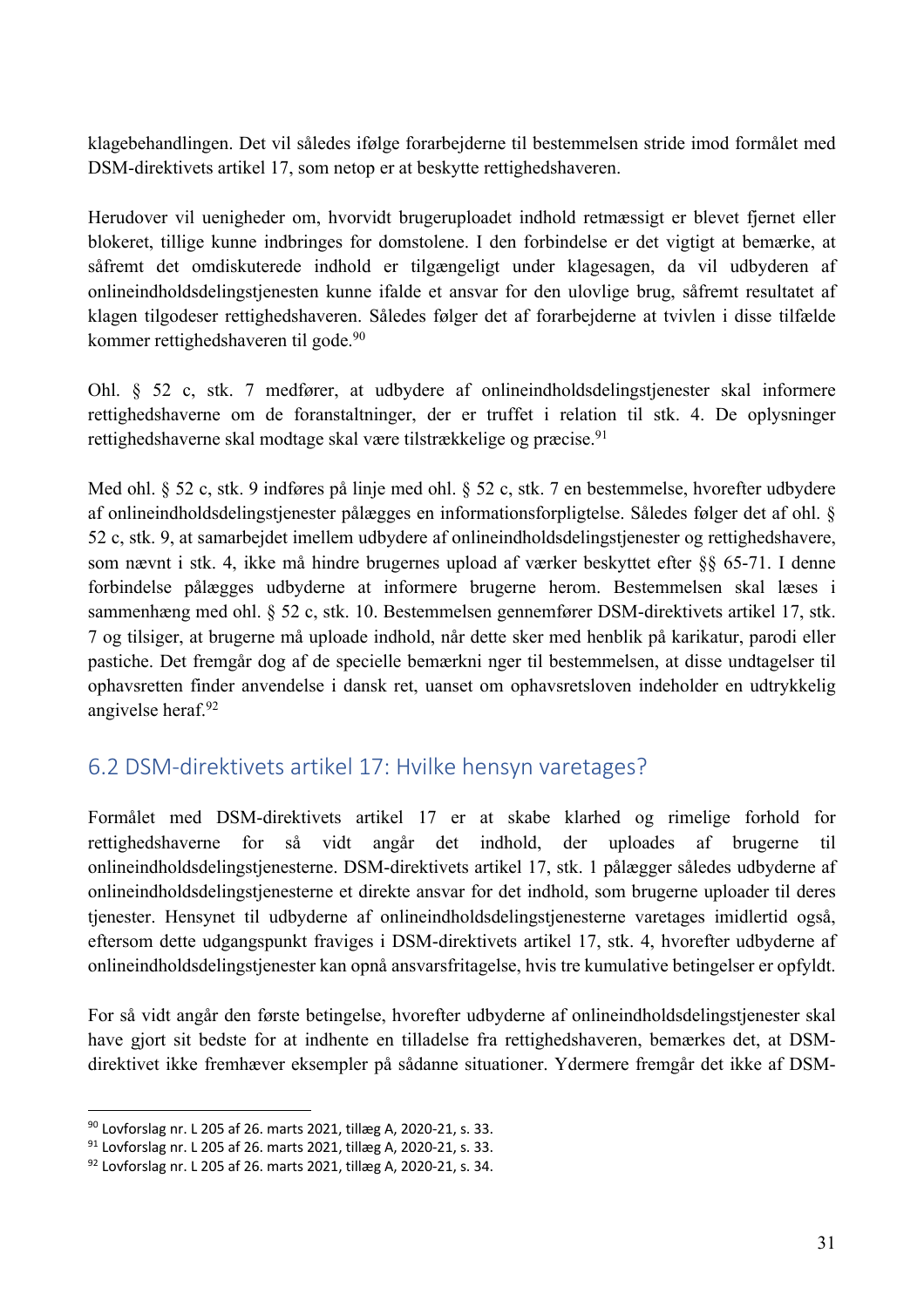direktivet, hvorvidt udbyderne af onlineindholdsdelingstjenesterne er forpligtede til at indgå aftaler med rettighedshaverne, når disse forlanger urimelige krav.<sup>93</sup> Disse spørgsmål er søgt besvaret i forarbejderne til den danske implementering, jf. ovenfor, men den manglende omtale heraf i DSMdirektivet, medfører en risiko for, at harmoniseringen i medlemsstaterne vil forringes. Med tanke på onlineindholdsdelingstjenesternes internationale natur, vil dette i sidste ende udgøre en risiko for, at beskyttelsesniveauet vil divergere fra medlemsstat til medlemsstat.

I relation til den anden betingelse, som medfører, at udbyderen i overensstemmelse med høje branchestandarder for erhvervsmæssig diligenspligt skal gøre sit bedste for at sikre, at værker hvorom rettighedshaverne har givet de relevante og nødvendige oplysninger, ikke er tilgængelige, bemærkes det tillige, at DSM-direktivet er tavst for så vidt angår rækkevidden af eksempelvis "høje branchestandarder for erhvervsmæssig diligenspligt".94

Den tredje betingelse pålægger udbyderen at handle hurtigt efter at have modtaget en tilstrækkelig begrundet meddelelse om at forhindre adgangen til eller fjerne de værker, der er givet meddelelse om og at denne dertil har gjort sit bedste for at forhindre, at disse værker også fremover uploades i overensstemmelse med nr. 2. Ej heller hertil nævner DSM-direktivet, hvordan udbyderne af onlineindholdsdelingstjenesterne i praksis skal sørge for at forhindre, at ulovligt indhold også fremover uploades.

Overordnet kan det således anføres, at de tre kumulative betingelser i DSM-direktivets artikel 17, stk. 4, litra a-c skaber en række spørgsmål, som ikke er besvaret med DSM-direktivet. Af DSMdirektivets artikel 17, stk. 10 fremgår det imidlertid, at Kommissionen i samarbejde med medlemsstaterne skal drøfte bedste praksis for samarbejdet imellem rettighedshaverne og udbyderne af onlineindholdsdelingstjenesterne med hensyn til anvendelsen af artiklen.

Set fra et brugerperspektiv, er DSM-direktivets artikel 17, stk. 7-9 særligt centrale. Artikel 17, stk. 7 sikrer, at samarbejdet mellem udbyder af onlineindholdsdelingstjenester og rettighedshaver ikke må føre til blokering af lovligt indhold, herunder indhold, som er omfattet af en undtagelse. Således er det op til disse at sikre, at dette indhold ikke blokeres. Der er imidlertid fortsat tvivl om, hvorledes dette kan fungere i praksis, eftersom DSM-direktivet ej heller oplyser yderligere herom.

Artikel 17, stk. 9 pålægger udbyderne af onlineindholdsdelingstjenesterne at etablere en effektiv og hurtig klageordning. Hvad der er særligt interessant i denne henseende er, at sådanne klage skal underkastes menneskelig kontrol. Med denne formulering kan det således antages, at den forudgående procedure kan foregå uden menneskelig indblanding – altså ved brug af automatiske it-værktøjer.95

<sup>93</sup> Schwemer, Sebastian Felix, *Article 17 at the intersection of EU Copyright Law and Platform Regulation*, 2020, s. 415- 416.

<sup>94</sup> Schwemer, Sebastian Felix, *Article 17 at the intersection of EU Copyright Law and Platform Regulation*, 2020, s. 417-418.

<sup>95</sup> Schwemer, Sebastian Felix, *Article 17 at the intersection of EU Copyright Law and Platform Regulation*, 2020, s. 423- 424.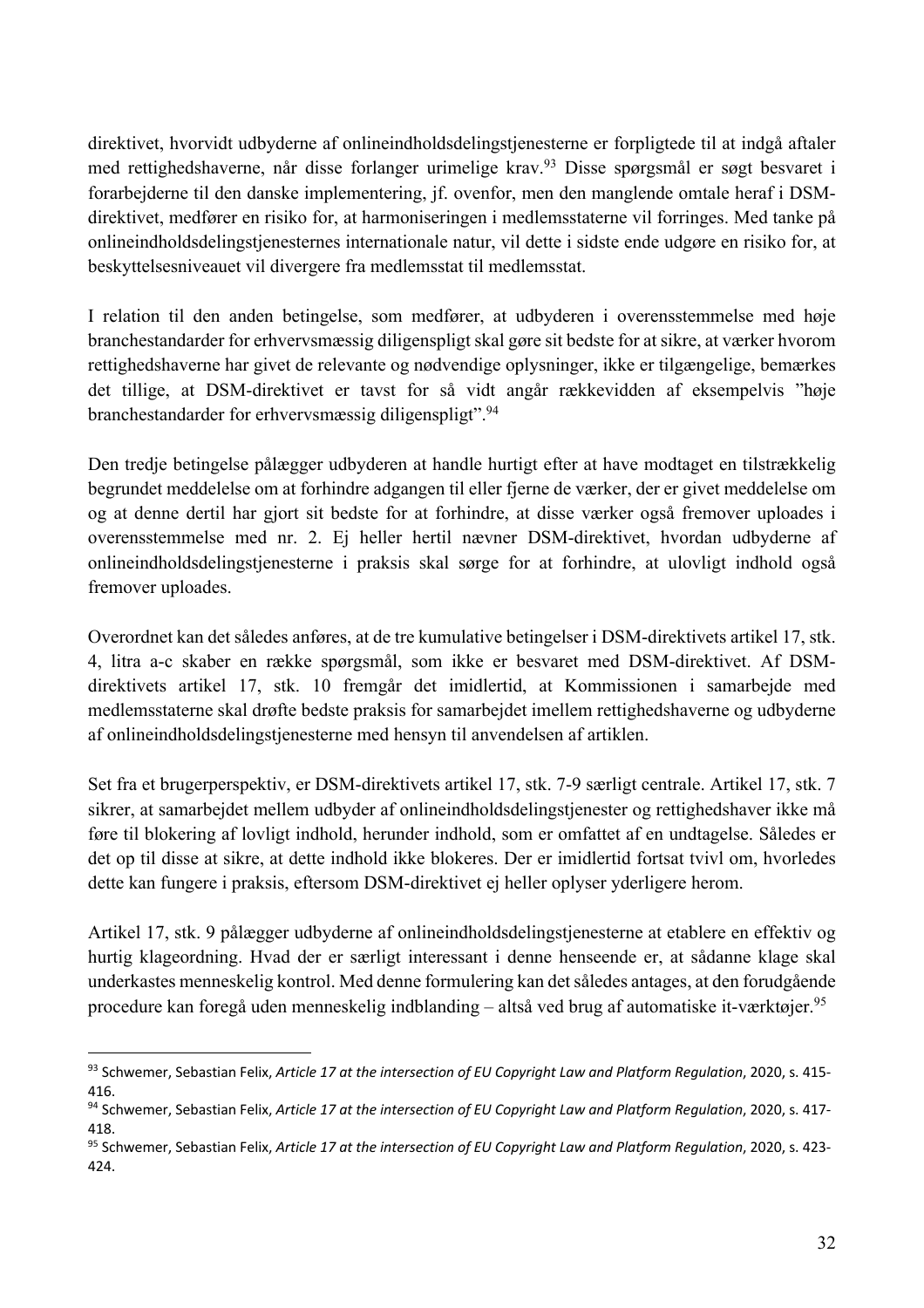DSM-direktivets artikel 17 pålægger således ikke direkte udbyderne af onlineindholdsdelingstjenesterne at anvende it-værktøjer til brug for en automatisk forudgående filtreringsmekanisme, men det kan anføres, at udbyderne pålægges dette indirekte. Således vil disse ellers have svært ved at opfylde betingelserne i artikel 17, stk. 4, litra b og c med det et stort antal bruger-uploads in mente.96 Af DR Medieforsknings årlige rapport fremgår det således, at i 2020 anvendte 65 % af danskerne Facebook dagligt og 29 % af danskerne anvendte YouTube dagligt.<sup>97</sup> Ydermere skaber henvisningen til "høje branchestandarder for erhvervsmæssig diligenspligt" ligeledes en formodning for, at der nødvendigvis skal etableres en automatisk forudgående filtreringsmekanisme. 98

Af DSM-direktivets præambelbetragtning nr. 84 fremgår det, at DSM-direktivet overholder de grundlæggende rettigheder, som er sikret ved charteret. Ydermere fremgår det af præambelbetragtning nr. 70, at det er vigtigt at finde en balance mellem de grundlæggende rettigheder, som sikret ved charteret, navnlig ytringsfriheden og på den anden side den intellektuelle ejendomsret.

Introduktionen til en automatisk forudgående filtreringsmekanisme rejser imidlertid bekymringer i relation til, om udbyderne af onlineindholdsdelingstjenesterne ud fra et forsigtighedsprincip vil blokere ellers lovligt indhold, for derved at sikre sig, at de lever op til betingelserne i artikel 17, stk. 4, litra b og c. Ydermere udtrykkes der bekymring for så vidt angår, om sådanne automatiske mekanismer vil kunne genkende uploads, som umiddelbart fremstår ulovlige, men som reelt udnytter de undtagelser, der er reguleret i artikel 17, stk. 7.99 Dette til skade for brugernes ytrings- og informationsfrihed.

#### 7 Ophavsretten og ytrings- og informationsfriheden

Vedtagelsen af DSM-direktivets artikel 17 rejser en række spørgsmål i relation til balancen mellem ophavsretten og ytrings- og informationsfriheden. Førend disse spørgsmål uddybes, vil der kort blive redegjort for retten til ytrings- og informationsfrihed, som sikret ved Charterets artikel 11 og retten til den intellektuelle ejendomsret, som sikret ved Charterets artikel 17, stk. 2.

Charteret er, jf. TEU artikel 6, at betragte som værende en primær retskilde, hvorfor Charteret har bindende virkning for medlemsstaterne. Afsnit 7 i Charteret indeholder almindelige bestemmelser vedrørende fortolkning og anvendelse af Charteret. Således fremgår det af artikel 51, 1. afsnit, at

<sup>96</sup> Schwemer, Sebastian Felix, *Article 17 at the intersection of EU Copyright Law and Platform Regulation*, 2020, s. 425- 26.

<sup>97</sup> Christensen, Dennis, *Medieudviklingen <sup>2020</sup>*, 2020, s. 14-15. 98 Schwemer, Sebastian Felix and Schovsbo, Jens Hemmingsen, *What is Left of User Rights? – Algorithmic Copyright Enforcement and Free Speech in the Light of the Article 17 Regime, 2019,* s. 5.

<sup>99</sup> Schwemer, Sebastian Felix, *Article 17 at the intersection of EU Copyright Law and Platform Regulation*, 2020, s. 426- 428.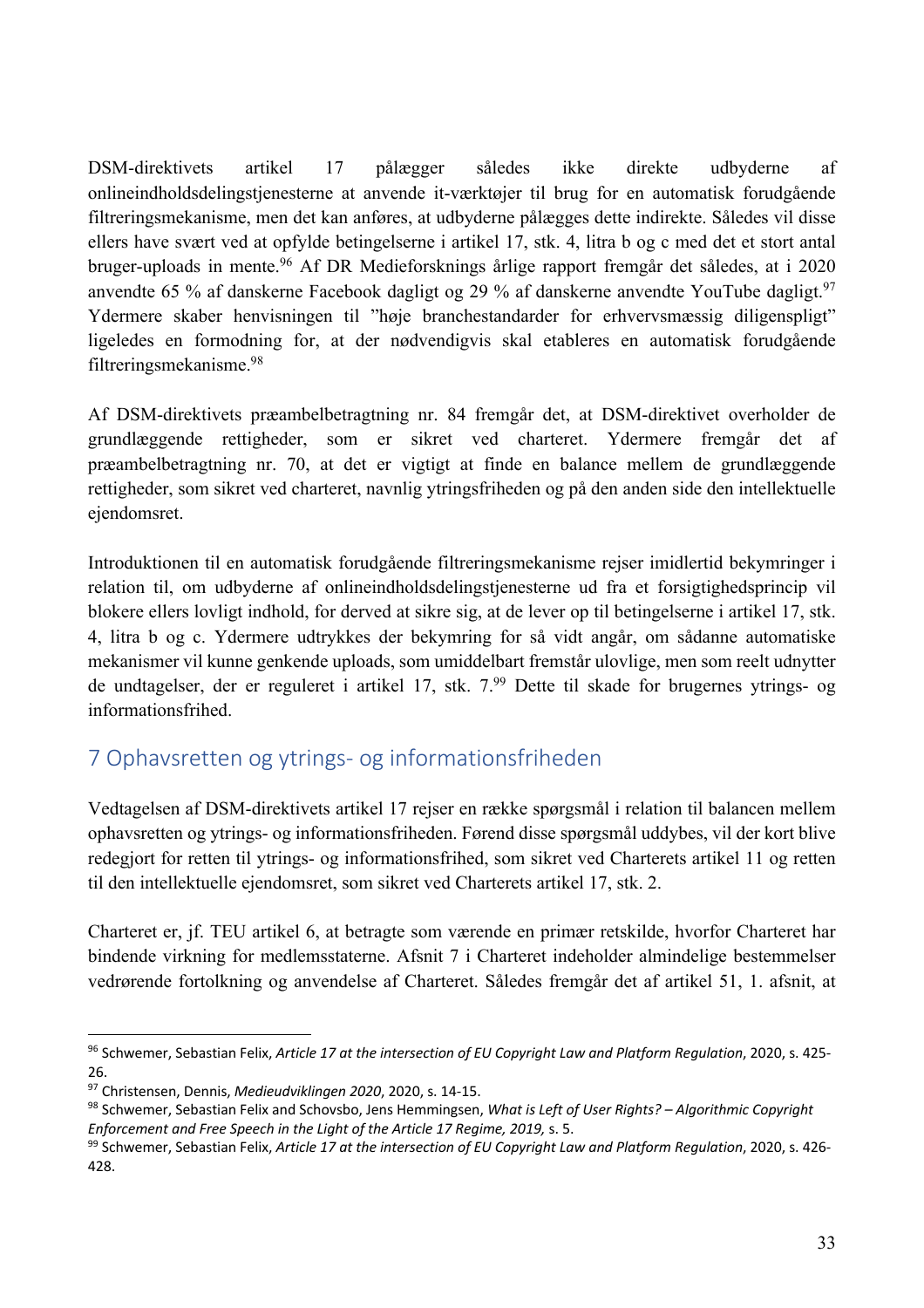Charteret er rettet mod Unionens institutioner samt til medlemsstaterne. Dette har den konsekvens, at EU-lovgiver såvel som medlemsstaterne skal respektere Charteret.

Unionsborgerne kan som udgangspunkt påberåbe sig diverse grundrettigheder. Der har imidlertid hersket en betydelig tvivl om, hvorvidt de rettigheder og friheder, som sikres ved Charteret, kan påberåbes af én unionsborger over for en anden. Dette vedrører med andre ord om Charteret har horisontal direkte virkning.100

EU Domstolen har i en række sager statueret, at Charteret kan have direkte virkning mellem unionsborgere, selv om Charteret, som bekendt, retter sig mod EU-institutionerne såvel som medlemsstaterne.101 Indledningsvist skal det dog bemærkes, at Domstolen ikke har udtalt sig generelt om, hvorvidt Charteret har horisontal direkte virkning eller ej.<sup>102</sup>

I den forbindelse kan Domstolens dom af 15. januar 2014 i sag C-176/12, AMS-dommen, fremhæves. Dommen omhandlede, hvorvidt en fransk fagforening over for en anden forening kunne påberåbe sig Charterets artikel 27. Charterets artikel 27 omhandler retten til information og høring af arbejdstagere i virksomheden. Af dommen fremgår det, at artikel 27 skal præciseres ved bestemmelser i EU-retten eller i national ret, for at få fuldt ud virkning.<sup>103</sup> Videre anfører Domstolen, at der ikke kan udledes en direkte retsregel, af ordlyden af Charterets artikel 27.104 Dette har den konsekvens, at artikel 27 ikke kan anvendes som selvstændig hjemmel, hvorfor denne ikke kan antages at have horisontal direkte virkning. Dette harmonerer også med Charterets artikel 52, stk. 5, hvorefter de bestemmelser i Charteret, som alene indeholder principper, kun kan påberåbes over for en domstol i forbindelse med fortolkning af retsakter og kontrol af lovligheden af disse.105

Domstolen anfører imidlertid også – med henvisning til sag C-555/07, Kücükdeveci – at Charterets artikel 21, som vedrører et forbud mod forskelsbehandling på grund af alder, i sig selv er tilstrækkeligt til at tillægge private en subjektiv ret, som direkte kan påberåbes.<sup>106</sup> I den pågældende sag anføres det således, at forbuddet mod aldersdiskrimination i Charterets artikel 21 har horisontal direkte virkning. Det er dog vigtigt at bemærke, at Charterets artikel 21 ikke kan påberåbes uden for EUrettens anvendelsesområde.

Det er således ikke muligt at give et entydigt svar på om en given artikel i Charteret har horisontal direkte virkning. Det ligger dog klart, at en given rettighed i Charteret kan have horisontal direkte virkning, hvis bestemmelsen er klar, præcis og ubetinget.107 Den enkelte bestemmelse i Charteret må

<sup>100</sup> Andersen, Pernille Bruun, *Ophavsret & ytringsfrihed*, s. 139-141.

<sup>101</sup> Rytter, Jens Elo, *Individets grundlæggende* rettigheder, 2021, s. 48.

<sup>102</sup> Ersbøll, Eva, *EU's Charter – I et menneskeretligt krydsfelt*, 2016, s. 238.

<sup>&</sup>lt;sup>103</sup> EU-Domstolen, sag 176/12, AMS-dommen, præmis 45.<br><sup>104</sup> EU-Domstolen, sag 176/12, AMS-dommen, præmis 46.

<sup>105</sup> Ersbøll, Eva, *EU's Charter – I et menneskeretligt krydsfelt*, 2016, s. 240-241. 106 EU-Domstolen, sag 176/12, AMS-dommen, præmis 47.

<sup>107</sup> Ersbøll, Eva, *EU's Charter – I et menneskeretligt krydsfelt*, 2016, s. 239-241.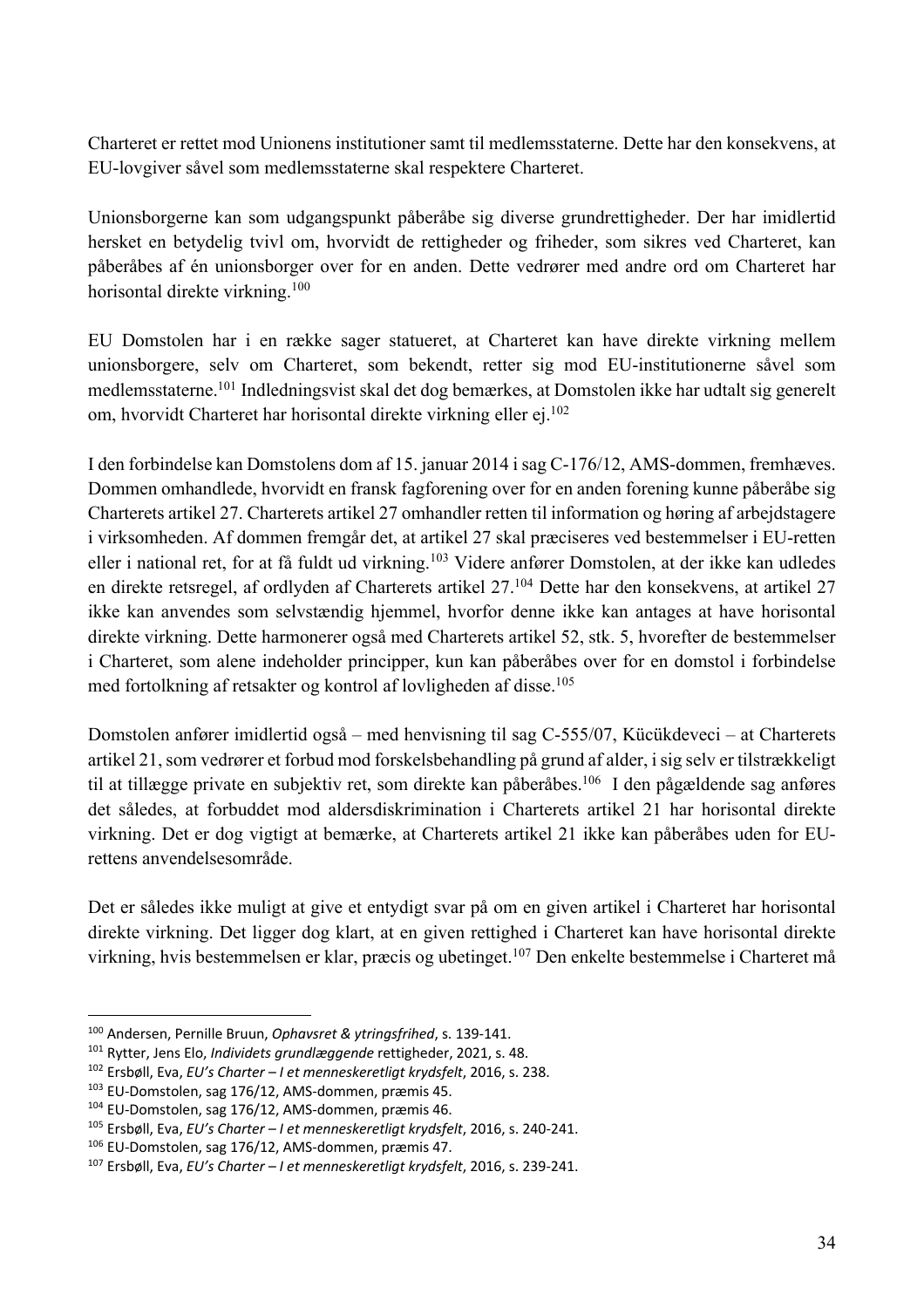således nødvendigvis tillægge den enkelte unionsborger ubetingede og tilstrækkeligt klare rettigheder, førend denne får horisontal direkte virkning.108

Ytrings- og informationsfriheden er sikret ved Charterets artikel 11. Heraf fremgår det, at enhver har ret til ytringsfrihed og at denne ret omfatter meningsfrihed og frihed til at modtage eller meddele oplysninger uden indblanding fra offentlig myndighed, jf. Charterets artikel 11, stk. 1. Der er dertil elementer af ytringsfriheden i andre bestemmelser, herunder eksempelvis Charterets artikel 13 om friheden for kunst og videnskab. Som allerede angivet i emneafgræsningen vil nærværende speciale imidlertid alene fokusere på Charterets artikel 11. Charterets artikel 11 omfatter enhver ytring. Dette betyder således også, at retten til at modtage og meddele oplysninger er omfattet af Charterets artikel 11.109 Med andre ord har brugeren ret til at fremsætte ytringer og til at modtage ytringer fremsat af andre.

Af Charterets artikel 17, stk. 2 følger, at intellektuel ejendomsret er beskyttet. Intellektuelle ejendomsrettigheder omfatter blandt andet ophavsretten. Den intellektuelle ejendomsret er specifikt fremhævet i Charterets artikel 17, stk. 2 grundet den intellektuelle ejendomsrets stadigt stigende betydning.<sup>110</sup>

Ophavsretten udgør et indgreb i ytrings- og informationsfriheden eftersom ophavsretten begrænser, hvorledes eksempelvis brugere af en onlineindholdsdelingstjeneste kan ytre sig.111 Af Charterets artikel 52, stk. 1 fremgår det, at enhver begrænsning i de rettigheder og friheder, der følger af Charteret, skal være fastlagt i lovgivningen og respektere disse rettigheder og friheders væsentligste indhold. Videre fremgår det, af der kan indføres begrænsninger i overensstemmelse med proportionalitetsprincippet såfremt de er nødvendige og vedrører mål af almen interesse eller et behov for beskyttelse af andres rettigheder og friheder. Således etablerer charterets artikel 52, 1. afsnit en mulighed for, at der kan foretages lovlige indgreb i de rettigheder og friheder, som er sikret ved chartret, hvis betingelserne i artikel 52, 1. afsnit er opfyldt. Disse betingelser vedrører at 1) begrænsningen skal være fastsat i lovgivningen, 2) begrænsningen skal svare til mål af almen interesse eller et behov for beskyttelse af andre rettigheder og friheder og 3) begrænsningen kan kun indføres såfremt den er i overensstemmelse med proportionalitetsprincippet. Sidst nævnte består af yderligere tre dele: et krav om egnethed, et krav om nødvendighed og et krav om absolut forholdsmæssighed.112 Disse betingelser skal sikre en rimelig balance imellem de forskellige rettigheder og friheder.

At der kan foretages lovlige indgreb i ytrings- og informationsfriheden efter Charterets artikel 11 fremgår blandt andet af sag C-145/10, Eva-Maria Painer mod Standard VerlagsGmbH m.fl. Således anførte Domstolen, at hensynet til den offentlige sikkerhed, kunne begrunde et lovligt indgreb i

<sup>111</sup> Andersen, Pernille Bruun, *Ophavsret & ytringsfrihed*, s. 15.

<sup>108</sup> Christoffersen, Jonas, m.fl., *EU's Charter om Grundlæggende Rettigheder med kommentarer*, 2018, side 52.

<sup>&</sup>lt;sup>109</sup> Christoffersen, Jonas, m.fl., EU's Charter om Grundlæggende Rettigheder med kommentarer, 2018, side 157-160.<br><sup>110</sup> Christoffersen, Jonas, m.fl., EU's Charter om Grundlæggende Rettigheder med kommentarer, 2018, side 2

<sup>112</sup> Andersen, Pernille Bruun, *Ophavsret & ytringsfrihed*, s. 147-150.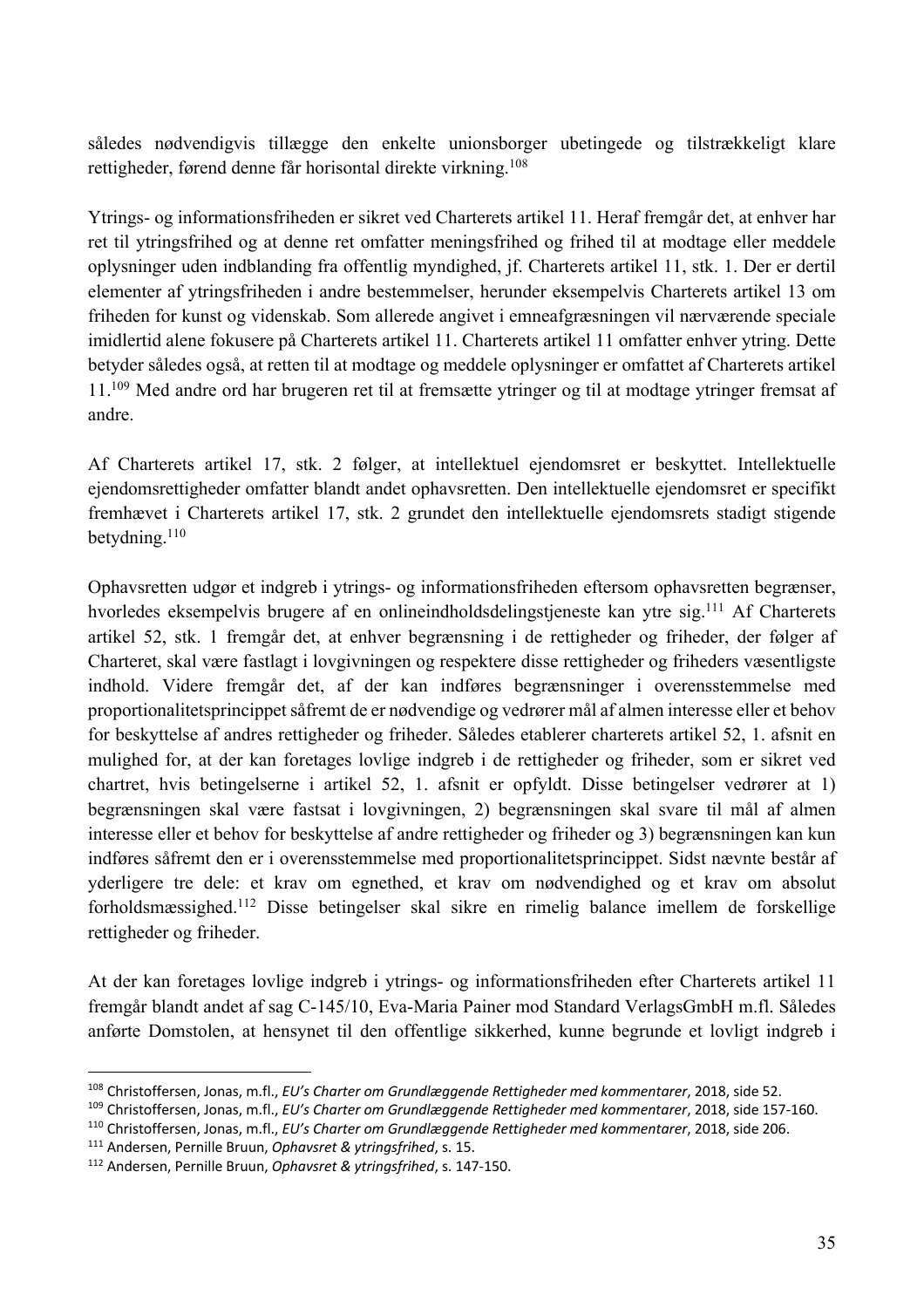Charterets artikel 11.113 Ej heller den intellektuelle ejendomsret i Charterets artikel 17, stk. 2 er absolut. Således fremgår dette direkte af den allerede omtalte sag C-70/10, Scarlet Extended.114

#### 8 En rimelig balance mellem ophavsretten og ytrings- og informationsfriheden

Hvor den danske implementering af DSM-direktivets artikel 17 er forløbet relativt problemfrit, da har situationen været en anden i nogle af de andre medlemsstater i EU. I Tyskland oplevede man således store protester blandt dele af den tyske befolkning. Modstanderne hævdede, at en forudgående filtreringsmekanisme ville begrænse brugernes ytrings- og informationsfrihed uforholdsmæssigt. Ydermere har man i dele af den tyske befolkning hævdet at en sådan filtreringsmekanisme vil begrænse iværksætterlysten eftersom sådanne filtreringsmekanismer nødvendiggør dyre og avancerede it-systemer. Med andre ord, ville sådanne filtreringsmekanismer ikke sikre en balance mellem på den ene side ophavsretten og på den anden side brugernes grundlæggende rettigheder, herunder retten til ytrings- og informationsfrihed. <sup>115</sup> De tyske protester skal givetvis vurderes med Tysklands historie i og omkring 2. verdenskrig in mente. Således eksisterer der en iboende frygt for, at man vil blive pålagt censur, som tilfældet var det, i det tidligere DDR. Om end en forudgående filtreringsmekanisme ikke nødvendigvis fører til censur, vil en sådan imidlertid kunne skabe associationer til tidligere tiders overvågningssamfund. Protesterne har udformet sig til et hashtag – #SaveYourInternet. <sup>116</sup> Til trods for disse protester har Tyskland implementeret DSM-direktivets artikel 17 relativt direktivnært med Urheberrechts-Diensteanbieter-Gezetz (UrhDaG).

I Polen har der tillige været protester for så vidt angår DSM-direktivets artikel 17. Dette førte til, at Polen den 24. maj 2019 anlagde sag mod Europa-Parlamentet og Rådet for Den Europæiske Union. Således nedlagde Polen påstand om, at artikel 17, stk. 4, litra b og c og dermed udtrykket "og gjort deres bedste indsats for at forhindre, at de fremover uploades, i overensstemmelse med litra b)" annulleres. Subsidiært har Polen nedlagt påstand om, at DSM-direktivets artikel 17 annulleres i sin helhed såfremt det vurderes, at det ikke er muligt at adskille de anfægtede bestemmelser fra den resterende del af artikel 17 i DSM-direktivet.<sup>117</sup>

Der er endnu ikke afsagt dom i sagen, men den 15. juli 2021 fremsatte generaladvokaten forslag til afgørelse i sagen, som nu benævnes sag C-401/19, Republikken Polen mod Europa-Parlamentet og Rådet for den Europæiske Union. Da sagen netop vedrører balancen mellem ophavsretten og ytringsog informationsfriheden i relation til DSM-direktivets artikel 17, da vil generaladvokatens forslag til afgørelse blive gennemgået nedenfor. Som allerede anført i afsnit 3 "Metode og retskilder" er det i denne henseende vigtigt at være opmærksom på den begrænsede retskildeværdi af et sådant forslag til afgørelse. Imidlertid må det deslige anføres, at generaladvokaterne er tilknyttet Domstolen og at

<sup>&</sup>lt;sup>113</sup> EU-Domstolen, sag 145/10, Eva-Maria Painer mod Standard VerlagsGmbH, præmis 115.<br><sup>114</sup> EU-Domstolen, sag 70/10, Scarlet Extended, præmis 43.

<sup>115</sup> Solmecke, Christian, *Polens EuGH-Klage kann die Reform teilweise kippen*, 2021.

<sup>&</sup>lt;sup>116</sup> Meaker, Morgan, *Inside the giant German protest trying to bring down Article 13*, 2019.<br><sup>117</sup> Stævning af 24. maj 2019, sag C-401/19.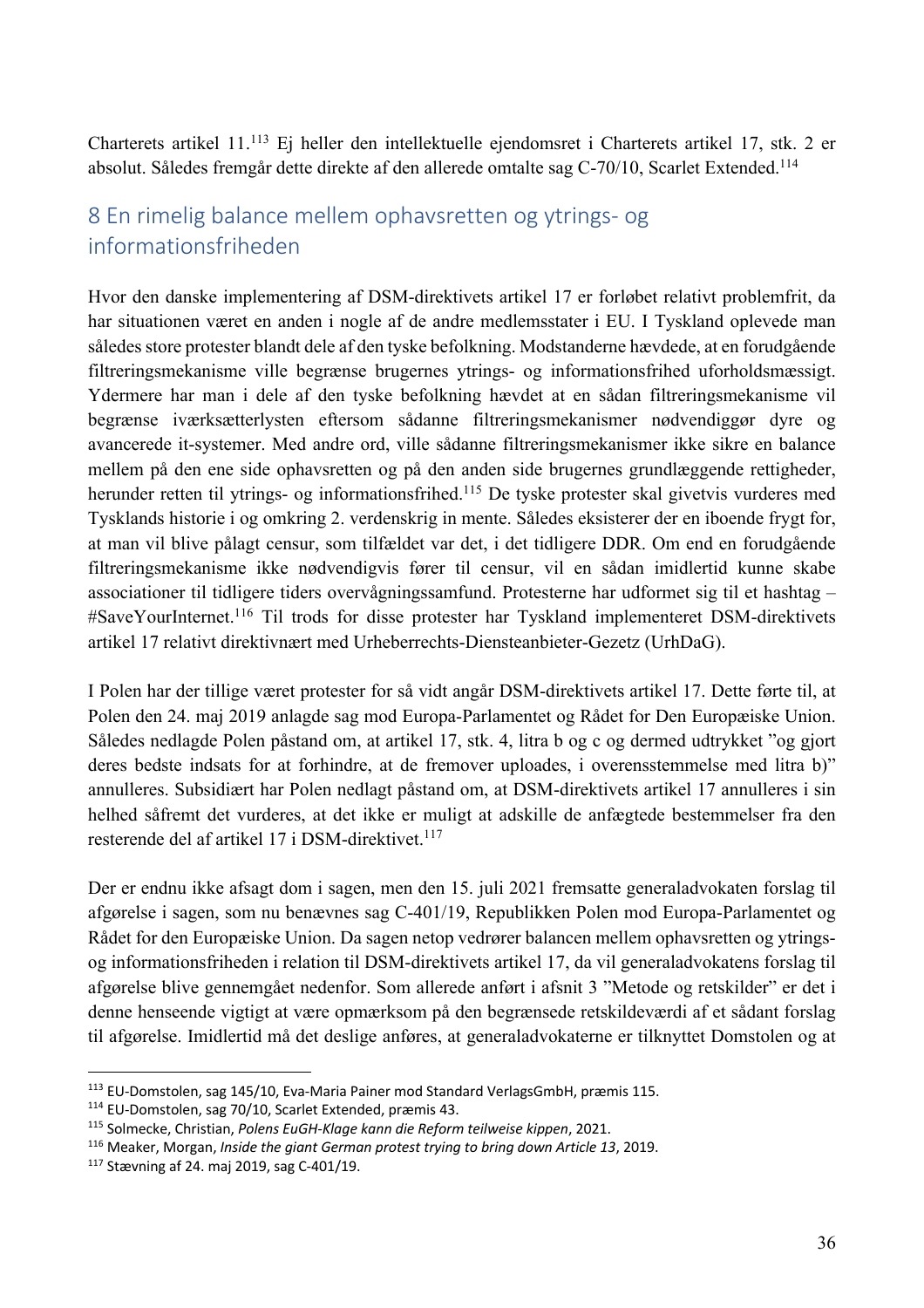der stilles de samme betingelser til deres kvalifikationer, som de der stilles til dommerne ved Domstolen.118 Generaladvokatens forslag til afgørelse er således et kvalificeret forslag, som derved skal tillægges en vis vægt. Generaladvokaten i den pågældende sag var danske Henrik Saugmandsgaard Øe. Til orientering var det selvsamme Saugmandsgaard Øe, der fremsatte generaladvokatens forslag til afgørelse i de forenede sager C-682/18 og C-683/18, Youtube/Cyando.

Generaladvokaten redegjorde indledningsvist kort for de retlige aspekter relateret til DSM-direktivets artikel 17. Dernæst bemærkede generaladvokaten, at det ikke var muligt at udskille DSM-direktivets artikel 17, stk. 4, litra b og c, hvorfor alene spørgsmålet om hvorvidt artikel 17 i sin helhed skulle annulleres blev optaget til realitetsbehandling. 119

I forhold til rækkevidden af artikel 17, stk. 4, litra b og c bemærker generaladvokaten, at udbyderne af onlineindholdsdelingstjenesterne er forpligtede til at foretage en forebyggende overvågning af det indhold, som brugerne uploader på tjenesterne. I praksis er det således nødvendigt, at udbyderne anvender it-værktøjer for derved at gennemføre en automatisk filtrering af det indhold, som brugerne har uploadet til den pågældende tjeneste.<sup>120</sup> Tilsammen pålægger disse bestemmelser ifølge generaladvokaten udbyderne af onlineindholdsdelingstjenesterne flere handlingsforpligtelser i relation til overvågning af deres tjenester. En overvågning, hvori udbyderne af onlineindholdsdelingstjenesterne skal tage alle de skridt, som en påpasselig erhvervsdrivende ville tage.121

Denne fortolkning er i overensstemmelse med formålet med DSM-direktivets artikel 17. Således kræves det af udbyderne, at disse forudgående – og altså ikke blot efterfølgende – skal søge at forhindre, at ulovligt indhold bliver tilgængeliggjort på deres onlineplatforme. Generaladvokaten henviser i den forbindelse til DSM-direktivet præambelbetragtning nr. 66, hvoraf det fremgår, at udbyderne af onlineindholdsdelingstjenester bør sikre, at ulovligt indhold ikke tilgængeliggøres på deres onlineplatforme. Af artikel 17, stk. 4, litra c, fremgår det, at udbyderne skal gøre deres bedste for at forhindre, at de af rettighedshaverne fremhævede værker, også fremadrettet tilgængeliggøres. Det ligger således klart, at udbyderne både er pålagt en notice and take down-forpligtelse såvel som en notice and stay down-forpligtelse. Dette må nødvendigvis kræve en form for overvågning og filtrering, førend en sådan ordning vil kunne fungere i praksis.122

Til brug for en sådan filtreringsmekanisme kan anvendes it-værktøjer, som gør det muligt automatisk at lokalisere ulovligt materiale. Disse genkendelsesværktøjer kan således foretage en automatisk filtrering.123 DSM-direktivet artikel 17 fremhæver ikke specifikke it-værktøjer til brug for automatisk genkendelse. DSM-direktivets artikel 17 er derimod udformet generelt, hvorfor udbyderne af

<sup>118</sup> Folketingets EU-oplysning, *Hvad er en generaladvokat?,* 2020.

<sup>119</sup> Generaladvokatens forslag til afgørelse af 15. juli 2021, sag C-401/19, *afsnit 42-45*.

<sup>120</sup> Generaladvokatens forslag til afgørelse af 15. juli 2021, sag C-401/19, *afsnit 49*.

<sup>121</sup> Generaladvokatens forslag til afgørelse af 15. juli 2021, sag C-401/19, afsnit *50-52*.

<sup>122</sup> Generaladvokatens forslag til afgørelse af 15. juli 2021, sag C-401/19, *afsnit 53-56*.

<sup>123</sup> Generaladvokatens forslag til afgørelse af 15. juli 2021, sag C-401/19, *afsnit 57-58*.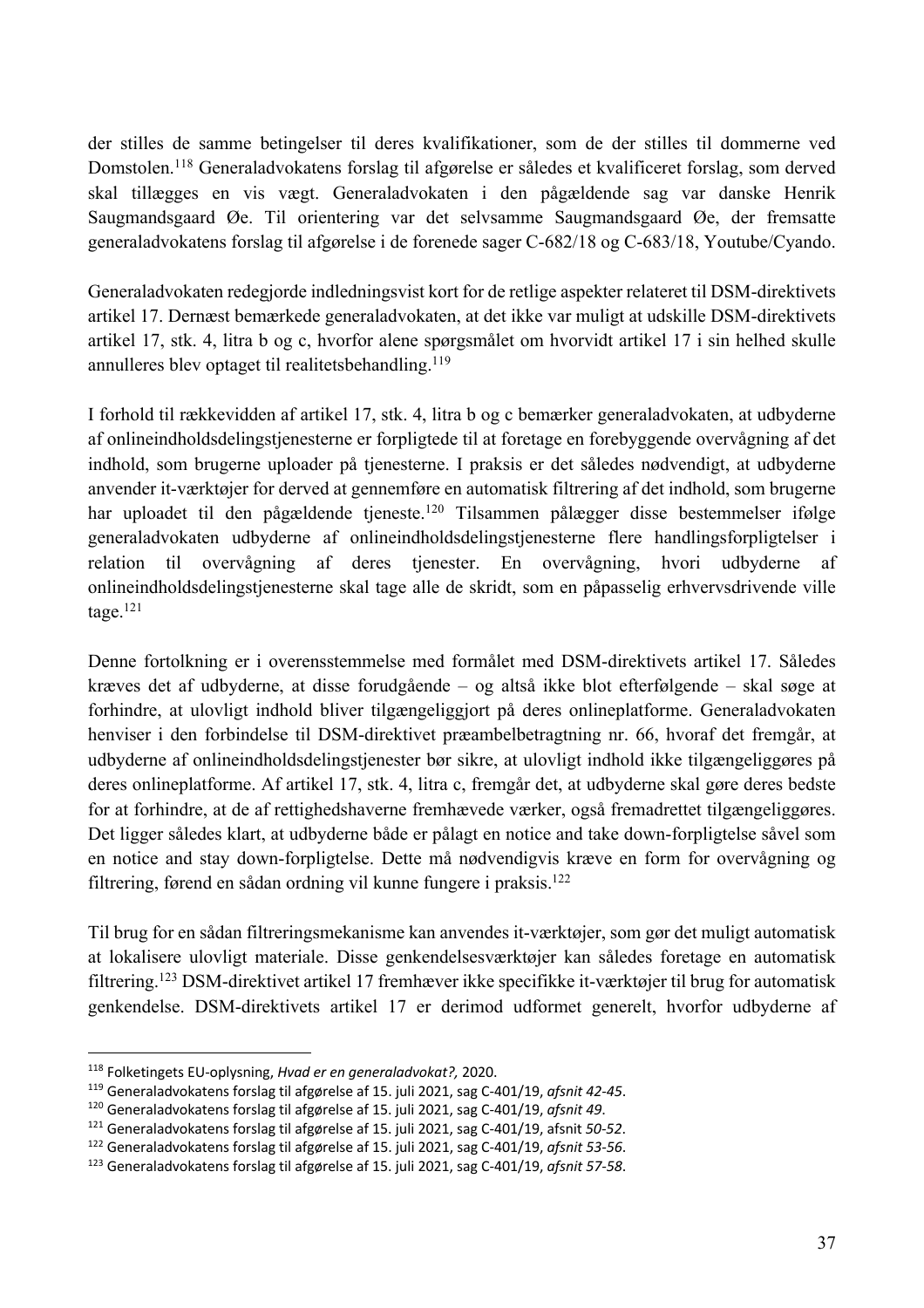onlineindholdsdelingstjenester ej heller direkte pålægges at anvende sådanne it-værktøjer. Generaladvokaten anfører imidlertid, at om end DSM-direktivet ikke direkte pålægger brugen af itværktøjer, da pålægges dette indirekte, idet det ellers ikke vil være muligt at opfylde de betingelser, der følger af artikel 17, stk. 4, litra b og c.<sup>124</sup>

I den forbindelse anfører generaladvokaten, at denne ikke finder det realistisk, at udbyderne af onlineindholdsdelingstjenesterne kan filtrere indhold på anden måde, end ved at gøre brug af itværktøjer, som sikrer en automatisk genkendelse. Dertil kommer, at sådanne it-værktøjer allerede anvendes af flere udbydere af onlineindholdsdelingstjeneste, hvorfor de øvrige udbydere af onlineindholdsdelingstjenester er forpligtede til at indføre sådanne værktøjer, jf. kravet om "bedste praksis i branchen" i artikel 17, stk. 4, litra b.125 Generaladvokaten tilføjer dog, at sådanne foranstaltninger skal leve op til proportionalitetsprincippet i DSM-direktivets artikel 17, stk. 5, hvorfor et krav om at anvende sådanne it-værktøjer, under særlige omstændigheder kan være uproportionalt. Disse særlige tilfælde ændrer dog ikke på, at udbydere af onlineindholdsdelingstjenester efter artikel 17, stk. 4, litra b og c har en pligt til at anvende itværktøjer, som kan foretage automatisk indholdsgenkendelse, jf. formuleringen "bedste indsats". Det er således nødvendigt, at udbyderne af onlineindholdsdelingstjenesterne indfører en filtreringsmekanisme, der kan sortere i det indhold brugerne uploader på onlineplatformene.<sup>126</sup>

Generaladvokaten vender herefter blikket mod retten til ytrings- og informationsfrihed som sikret ved artikel 11 i Charteret. Når en bruger uploader materiale på en onlineindholdsdelingstjeneste, da udnytter denne sin ret til ytrings- og informationsfrihed. Disse rettigheder udnyttes, uanset om det indhold brugeren uploader er ulovligt eller ej.<sup>127</sup> Generaladvokaten påpeger, at filtreringsmekanismen har til formål at forebygge tilgængeliggørelsen af ulovligt indhold, hvorfor filtreringen nødvendigvis må ske forud for tilgængeliggørelsen. Det er således utvivlsomt, at DSM-direktivets artikel 17 udgør et indgreb i ytringsfriheden.128 Dette indgreb i ytringsfriheden kan tilregnes EU-lovgiver – altså Rådet og Europa-Parlamentet. 129

Sammenfattende anfører generaladvokaten på denne baggrund, at ansvarsfritagelsesreglen i DSMdirektivets artikel 17, stk. 4, skal sidestilles med en direkte forpligtelse, hvorfor det skal vurderes om indgrebet i brugernes grundlæggende rettigheder er foreneligt med Charteret. Det fremgår af afsnit 89, at dette dog kan være tilfældet såfremt indgrebet er fastlagt i lovgivningen, respekterer ytringsfrihedens væsentligste indhold og sidst men ikke mindst overholder proportionalitetsprincippet, jf. charterets artikel 52, stk. 1.

<sup>124</sup> Generaladvokatens forslag til afgørelse af 15. juli 2021, sag C-401/19, *afsnit 62*.

<sup>125</sup> Generaladvokatens forslag til afgørelse af 15. juli 2021, sag C-401/19, *afsnit 64-66*.

<sup>126</sup> Generaladvokatens forslag til afgørelse af 15. juli 2021, sag C-401/19, *afsnit 67-69*.

<sup>127</sup> Generaladvokatens forslag til afgørelse af 15. juli 2021, sag C-401/19, *afsnit 72-73*.

<sup>128</sup> Generaladvokatens forslag til afgørelse af 15. juli 2021, sag C-401/19, *afsnit 79.*

<sup>129</sup> Generaladvokatens forslag til afgørelse af 15. juli 2021, sag C-401/19, *afsnit 84*.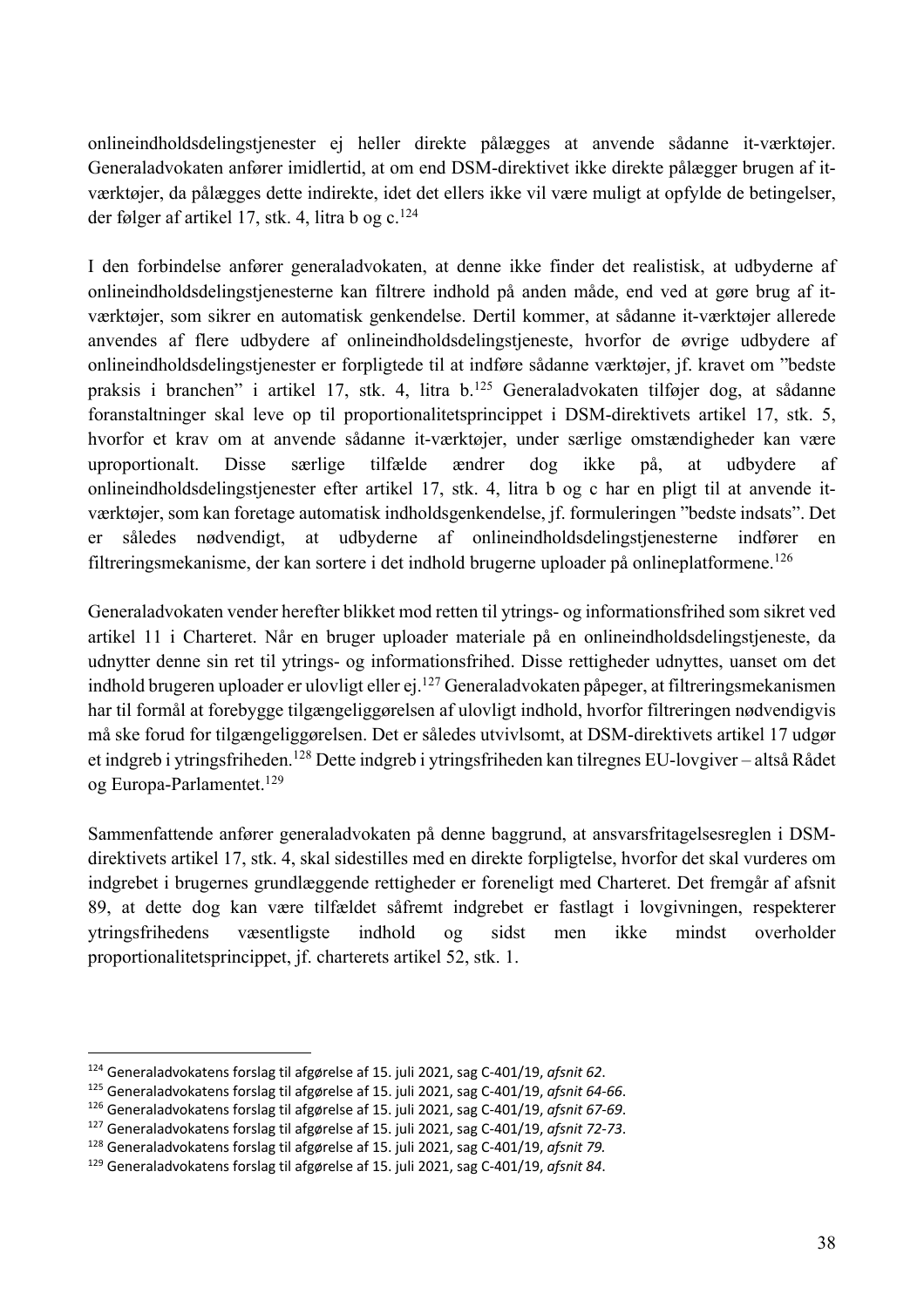For så vidt angår betingelsen om, at indgrebet i ytringsfriheden skal være fastlagt i lovgivningen, udtaler generaladvokaten, at indgrebet foruden at være lovfæstet tillige skal være tilgængeligt og forudsigeligt. Dette betyder med andre ord, at retsgrundlaget skal være klart og præcist.<sup>130</sup> Generaladvokaten finder, at artikel 17 er tilstrækkeligt tilgængelig og forudsigelig, om end denne er udformet generelt og derved rejser flere fortolkningsspørgsmål. Det tillades imidlertid i sådanne situationer, at lovgiver benytter sig af generelle formuleringer således lovgivningen forbliver fleksibel. I tilknytning hertil anfører generaladvokaten, at Domstolen med dette forslag til afgørelse og fremtidige afgørelser vil præcisere de uklarheder, der måtte fremgå af formuleringerne i DSMdirektivets artikel 17, stk. 4, litra b og c, og således skabe yderligere klarhed over retstilstanden.<sup>131</sup>

I relation til betingelsen om, at indgrebet skal respektere ytringsfrihedens væsentligste indhold bemærker Generaladvokaten, at EU-lovgiver tillades at begrænse visse grundlæggende rettigheder, så længe dette har til formål at varetage andre legitime hensyn. Det er med andre ord tilladeligt at skabe en rimelig balance imellem forskellige legitime hensyn – dog skal den grundlæggende rettigheds væsentligste indhold bibeholdes. Sagsøgeren har anført, at en forudgående filtreringsmekanisme er et særligt alvorligt indgreb i ytringsfriheden eftersom blokeret indholdet da aldrig vil kunne indgå i den offentlige debat.132 I den forbindelse anfører Generaladvokaten, at onlineindholdsdelingstjenesterne har stor betydning for friheden til at modtage og dele informationer. Disse tjenester er således essentielle for den enkelte brugers udøvelse af informations- og ytringsfriheden.133

Generaladvokaten understreger, at det vil være i strid med ytringsfrihedens væsentligste indhold såfremt udbyderne af onlineindholdsdelingstjenesterne skulle foretage en generel forebyggende overvågning af informationer uploadet af brugerne på onlineplatformene. Det er derimod tilladt at gennemføre overvågning i særlige tilfælde – altså hvor overvågningsforpligtelserne ikke er generelle. <sup>134</sup> Et sådant særligt tilfælde finder generaladvokaten, at der foreligger i det pågældende tilfælde, jf. afsnit 110. Om end udbyderne af onlineindholdsdelingstjenesterne skal overvåge alt det materiale, som brugerne uploader på deres tjenester, skal der alene søges efter specifikke værker på baggrund af rettighedshavernes oplysninger, hvorfor overvågningsforpligtelsen efter generaladvokatens mening, ikke er et indgreb i ytringsfrihedens væsentligste indhold. 135

Den sidste betingelse vedrører hvorvidt proportionalitetsprincippet overholdes i forbindelse med indgrebet i ytringsfriheden. Før end et indgreb i en grundlæggende kan anses for værende i overensstemmelse med proportionalitetsprincippet skal tre kumulative betingelser være opfyldt. Betingelserne vedrører hvorvidt indgrebet er passende, nødvendigt og forholdsmæssigt, jf. ovenfor.

<sup>130</sup> Generaladvokatens forslag til afgørelse af 15. juli 2021, sag C-401/19, *afsnit 92*.

<sup>131</sup> Generaladvokatens forslag til afgørelse af 15. juli 2021, sag C-401/19, *afsnit 95*.

<sup>132</sup> Generaladvokatens forslag til afgørelse af 15. juli 2021, sag C-401/19, *afsnit 99*.

<sup>133</sup> Generaladvokatens forslag til afgørelse af 15. juli 2021, sag C-401/19, *afsnit 103.*

<sup>134</sup> Generaladvokatens forslag til afgørelse af 15. juli 2021, sag C-401/19, *afsnit 104-106*.

<sup>135</sup> Generaladvokatens forslag til afgørelse af 15. juli 2021, sag C-401/19, *afsnit 114*.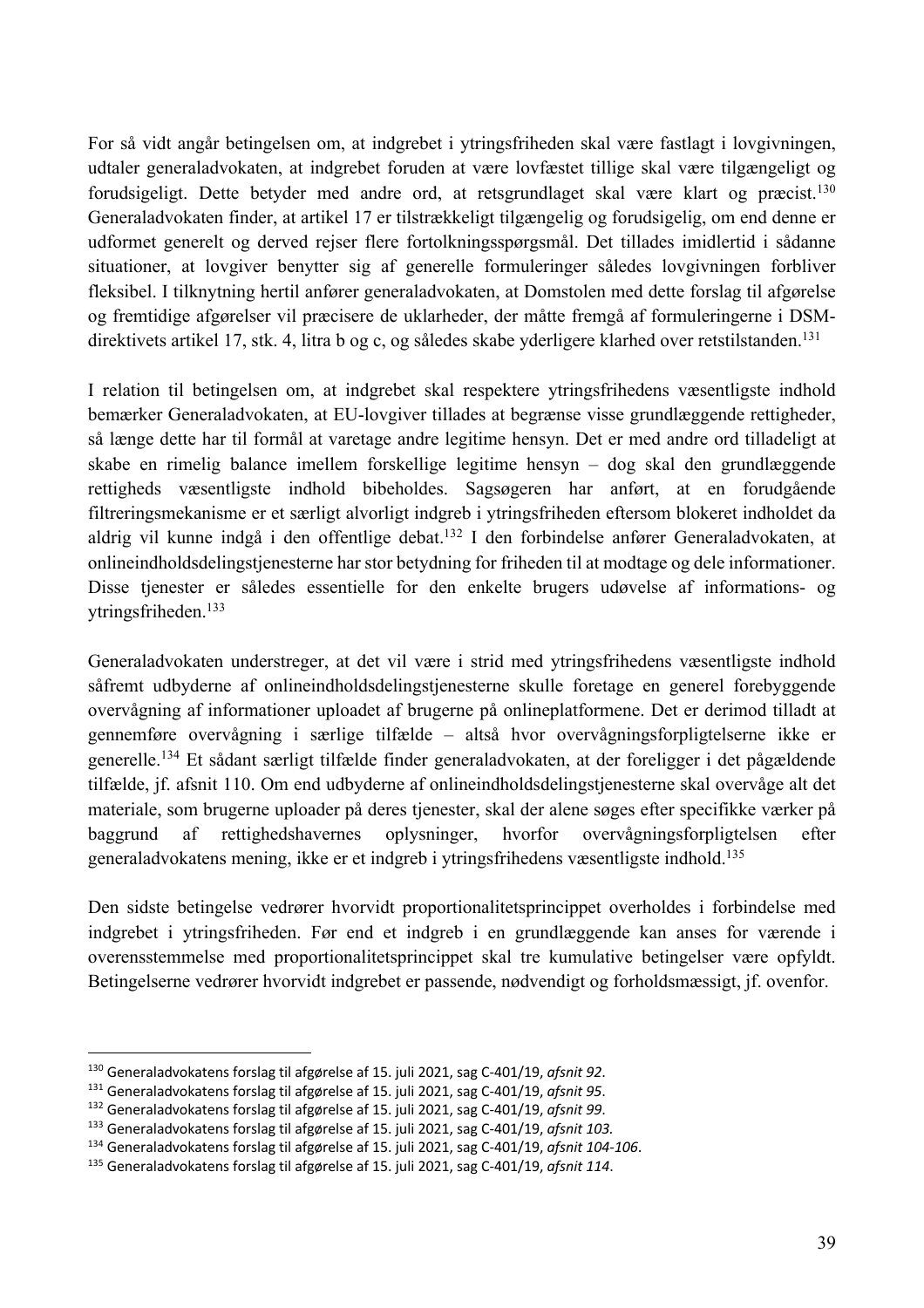For så vidt angår betingelsen om at indgrebet skal være passende, finder Generaladvokaten, at foranstaltningen er egnet til at bidrage til at formålet realiseres, hvorfor betingelsen er opfyldt. 136

I relation til betingelsen vedrørende nødvendighed, anfører generaladvokaten at det skal søges klarlagt, om der findes alternative foranstaltninger, som er mindre indgribende og samtidig lige så effektive som den valgte foranstaltning. Generaladvokaten anfører, at en ordning hvorefter udbyderne af onlineindholdsindholdsdelingstjenesterne ikke tillægges en overvågningsforpligtelse, ikke vil – uanset om den er mindre indgribende eller ej – være tilstrækkelig effektiv til at sikre de formål som er angivet i artikel 17. 137

For så vidt angår den sidste af de kumulative betingelser påpeger generaladvokaten, at ansvarsordningen udsætter ytringsfriheden for risici, hvorfor det må kræves, at der fastsættes tilstrækkelige garantier, der sikrer at sådanne risici minimeres mest muligt.138 Det vil i det følgende blive gennemgået hvorfor dette efter generaladvokatens opfattelse er blevet gjort.

Som følge af, at udbyderne af onlineindholdsdelingstjenesterne pålægges at gennemføre en forudgående filtrering af det indhold, som brugerne uploader til tjenesterne, vil der opstå en væsentlig risiko for at ytringsfriheden begrænses uforholdsmæssigt. Således vil der foreligge en reel risiko for, at ellers lovligt materiale tillige vil blive blokeret som udslag af et forsigtighedsprincip. Risikoen herfor forstærkes af det faktum, at udbyderne af onlineindholdsdelingstjenesterne indirekte pålægges at anvende automatiske it-værktøjer til brug for en automatiske indholdsgenkendelse. 139

Generaladvokaten finder det særdeles vigtigt, at der er netop EU-lovgiver der fastsætter disse garantier for på den måde at sikre en ensartet harmonisering i samtlige medlemsstater. Dette bestyrkes yderligere af onlineindholdsdelingstjenesternes ofte grænseoverskridende natur. Således skal brugerne nyde den samme beskyttelse uanset hvilken medlemsstat, de befinder sig i.<sup>140</sup> I det pågældende tilfælde er disse garantier efter generaladvokatens opfattelse indeholdt i DSM-direktivets artikel 17, stk. 7, 8 og 9.

For så vidt angår DSM-direktivets artikel 17, stk. 7 bemærker generaladvokaten, at denne bestemmelse er blandt de væsentligste garantier. Hvor infosoc-direktivet tidligere gav medlemsstaterne mulighed for at gennemføre de fremhævede udtagelser, er medlemsstaterne med vedtagelsen af DSM-direktivets artikel 17, stk. 7 blevet forpligtede til at fastætte sådanne undtagelser. Generaladvokaten finder således, at EU-lovgiver med vedtagelsen af DSM-direktivets artikel 17, stk. 7, har søgt at minimere de risici, der foreligger. Således har EU-lovgiver gjort det klart, at filtreringsmekanismerne ikke må have til formål eller til følge, at lovlige anvendelser med hjemmel i

<sup>136</sup> Generaladvokatens forslag til afgørelse af 15. juli 2021, sag C-401/19, *afsnit 121-122*.

<sup>137</sup> Generaladvokatens forslag til afgørelse af 15. juli 2021, sag C-401/19, *afsnit 125-127*.

<sup>138</sup> Generaladvokatens forslag til afgørelse af 15. juli 2021, sag C-401/19, *afsnit 132*.

<sup>139</sup> Generaladvokatens forslag til afgørelse af 15. juli 2021, sag C-401/19, *afsnit 142 og 147*.

<sup>140</sup> Generaladvokatens forslag til afgørelse af 15. juli 2021, sag C-401/19, *afsnit 152*.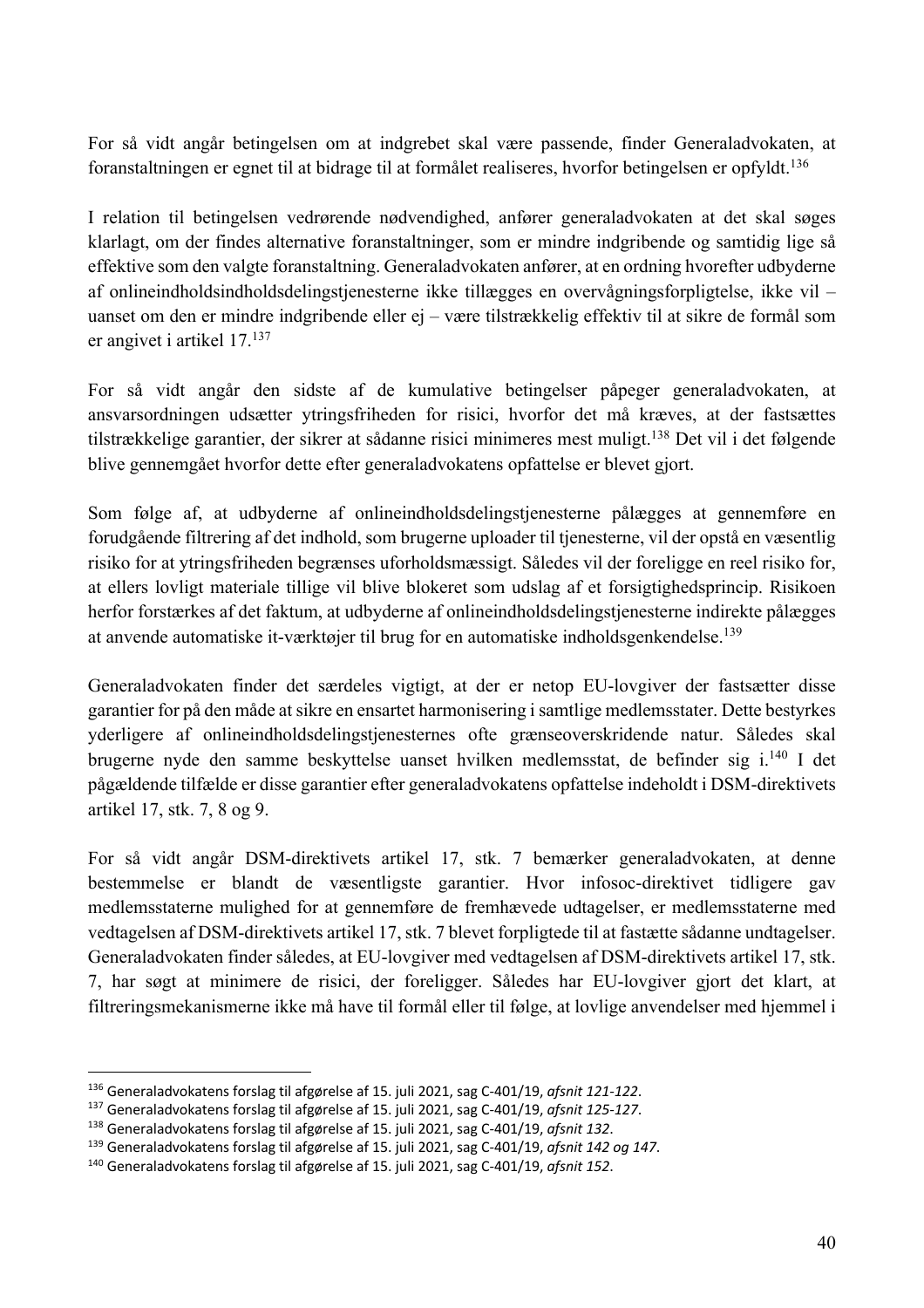artikel 17, stk. 7, forhindres. Med artikel 17, stk. 7 begrænser EU-lovgiver således indgrebet i ytringsfriheden.141

Som modargument hertil har sagsøger anført, at de it-værktøjer, som nødvendigvis skal anvendes, ikke er tilstrækkeligt udviklede, til at kunne afgøre hvorvidt umiddelbart ulovligt indhold alligevel bør tillades med henvisning til artikel 17, stk. 7. Dette har således den konsekvens, at der ikke er tale om en effektiv garanti. Generaladvokaten anfører, at DSM-direktivets artikel 17, stk. 4, litra b og c skal sammenholdes med artikel 17, stk. 7, hvorfor udbyderne af onlineindholdsdelingstjenesterne allerede i filtreringsprocessen skal tage hensyn til undtagelserne hjemlet i artikel 17, stk. 7. Ydermere finder generaladvokaten at klageordningen i artikel 17, stk. 9 udgør en supplerende garanti i de tilfælde hvor indhold som ellers er omfattet af artikel 17, stk. 7 uhensigtsmæssigt blokeres.<sup>142</sup> Således sikrer artikel 17, stk. 7 – hvorefter der skal til hensyn til undtagelser både før og efter brugeren uploader et givent materiale – at indgrebet i ytringsfriheden må anses for værende forholdsmæssigt. 143

Disse processuelle garantier er dog ikke i sig selv tilstrækkelige til at kunne sikre en rimelig balance imellem ophavsretten og ytrings- og informationsfriheden. I den forbindelse udtaler generaladvokaten, at de processuelle garantier, ikke fritager medlemsstaterne fra at forsøge at minimere de bivirkninger, der følger med etableringen af filtrerings- og overvågningsmekanismer. Med andre ord må disse ikke være generelle og derved få konsekvenser for ellers lovligt indhold.<sup>144</sup>

Med enhver filtreringsmekanisme følger bivirkninger, hvorfor det er nødvendigt at balancere kravet til effektivitet heroverfor. Det er således utopisk at tro, at der findes filtreringsmekanismer, som er 100 procent effektive og samtidig ingen bivirkninger har. Filtreringsmekanismer, der systematisk blokerer lovligt indhold udgør imidlertid et uforholdsmæssigt indgreb i ytrings- og informationsfriheden.<sup>145</sup> Dette følger således også af sag C-70/10, Scarlet Extended<sup>146</sup> og sag C-360/10, SABAM147.

I de tilfælde, hvor der vil blive blokeret ellers lovligt indhold ud fra et forsigtighedsprincip, da vil bevisbyrden vende. Således vil det være op til brugeren at indgive en klage, såfremt denne vurderer, at ellers lovligt indhold uretmæssigt er blevet blokeret. Dette vil antageligvis medføre, at flere brugere ikke vil gøre brug af deres klageret, da de ikke nødvendigvis besidder de nødvendige ressourcer til at vurdere om blokeret indhold reelt er lovligt, hvilket i sidste ende vil skade brugerens ytringsfrihed. Ydermere påpeger generaladvokaten, at de skader ytrings- og informationsfriheden vil lide som følger heraf, kan være uoprettelige, da indholdet kan have mistet sin aktualitet under klagens behandling. 148

<sup>141</sup> Generaladvokatens forslag til afgørelse af 15. juli 2021, sag C-401/19, *afsnit 159, 162 og 165*.

<sup>142</sup> Generaladvokatens forslag til afgørelse af 15. juli 2021, sag C-401/19, *afsnit 166 og 170-171*.

<sup>143</sup> Generaladvokatens forslag til afgørelse af 15. juli 2021, sag C-401/19, *afsnit 177.*

<sup>144</sup> Generaladvokatens forslag til afgørelse af 15. juli 2021, sag C-401/19, *afsnit 181*.

<sup>145</sup> Generaladvokatens forslag til afgørelse af 15. juli 2021, sag C-401/19, *afsnit 184 og 186*.

<sup>146</sup> EU-Domstolen, sag C-70/10, Scarlet Extended, præmis 51-54. 147 EU-Domstolen, sag 360/10, SABAM, præmis 49-52. 148 Generaladvokatens forslag til afgørelse af 15. juli 2021, sag C-401/19, *afsnit 187-188*.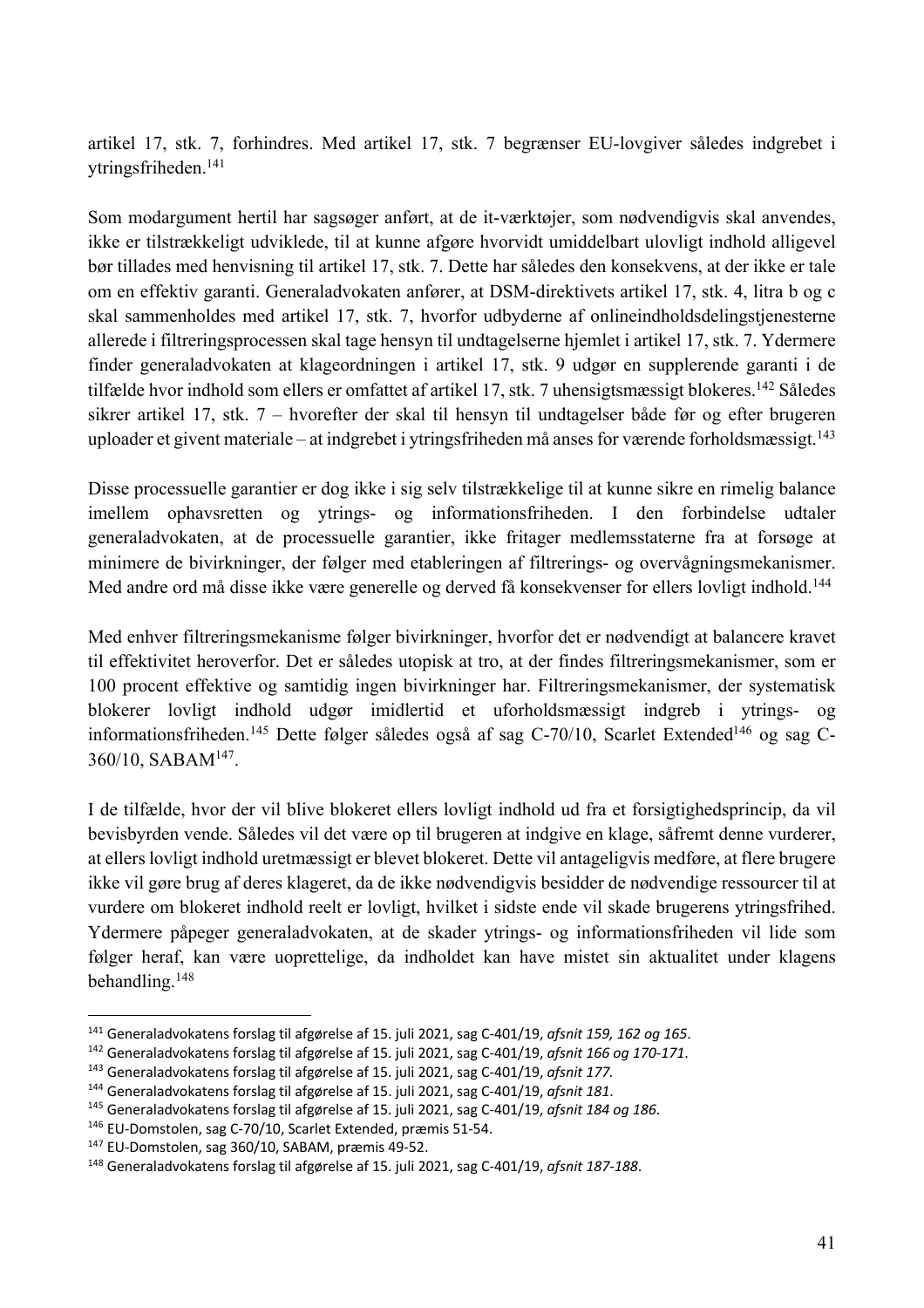På baggrund af ovenstående konkluderer generaladvokaten, at de filtreringssystemer, som udbyderne er forpligtede til at gennemføre i overensstemmelse med DSM direktivets artikel 17, stk. 4, litra b og c såvel som artikel 17, stk. 7, skal overholde følgende to betingelser: For det første skal de sikre at ulovligt materiale ikke gøres tilgængeligt online. Dernæst skal det sikres at lovligt indhold kan gøres tilgængeligt.149

Som en afsluttende krølle på halen fremhæver generaladvokaten forbuddet mod en generel overvågningspligt, som lovfæstet i DSM-direktivets artikel 17, stk. 8. Dette er tilfældet da artikel 17, stk. 4, litra b og c såvel tillige skal vurderes i overensstemmelse hermed. Generaladvokaten tilføjer i forlængelse heraf, at denne bestemmelse tillige er udtryk for en effektiv og væsentlig garanti for ytringsfriheden, da artiklen i alt sin enkelthed begrænser rækkevidden af filtrerings- og overvågningssystemerne.150

Med henvisning til sag C-18/18, Glawischnig-Piescek<sup>151</sup> bemærker Generaladvokaten, at udbydere af indholdsdelingstjenester – uanset om de har den fornødne teknologi til at bekæmpe fremkomsten af ulovligt indhold – ikke skal foretage en vurdering af om indholdet er lovligt eller ej. Således vil udbyderne ikke have de fornødne ressourcer eller den nødvendige uafhængighed til at vurdere materialets lovlighed. Dette har ifølge generaladvokaten den konsekvens, at udbyderne alene er forpligtede til at blokere materiale, hvor det er åbenbart for enhver, at der er tale om ulovligt materiale.152 Generaladvokaten anfører blandt andet, at filtreringsmekanismerne alene skal anvendes for så vidt angår indhold, der enten er identisk med eller svarer til de værker, rettighedshaverne har indgivet meddelelse om. Det skal altså ikke pålægges udbydere af onlineindholdsdelingstjenester at afgøre tvivlstilfælde, som udgør svære juridiske afvejninger. Dette er derimod en opgave for domstolene. 153

På baggrund af ovenstående opsamlede generaladvokaten i præmis 204-219 sine overvejelser.

Således har udbyderne af onlineindholdsdelingstjenesterne efter artikel 17, stk. 7 ikke ret til at foretage en forebyggende blokering af alt indhold, der indeholder ophavsretligt beskyttede værker, som rettighedshaveren har givet meddelelse om. Den bedste indsats, som det pålægges udbyderne af onlineindholdsdelingstjenesterne at yde, består således alene i at blokere åbenbart ulovligt materiale. Hertil påpeger generaladvokaten, at EU-lovgiver med udfærdigelsen af artikel 17, stk. 7 har ønsket at ytringsfriheden skal prioriteres højt, hvorfor eventuelle tvivlstilfælde som udgangspunkt skat betragtes som værende lovlige og således tilgodese brugernes grundlæggende rettigheder. 154

<sup>149</sup> Generaladvokatens forslag til afgørelse af 15. juli 2021, sag C-401/19, *afsnit 191*.

<sup>150</sup> Generaladvokatens forslag til afgørelse af 15. juli 2021, sag C-401/19, *afsnit 194.*

<sup>151</sup> EU-Domstolen, sag C-18/18, Glawischnig-Piescek, præmis 37.

<sup>152</sup> Generaladvokatens forslag til afgørelse af 15. juli 2021, sag C-401/19, *afsnit 197-198*.

<sup>153</sup> Generaladvokatens forslag til afgørelse af 15. juli 2021, sag C-401/19, *afsnit 200, 201 og 203*.

<sup>154</sup> Generaladvokatens forslag til afgørelse af 15. juli 2021, sag C-401/19, *afsnit 205 og 207-208.*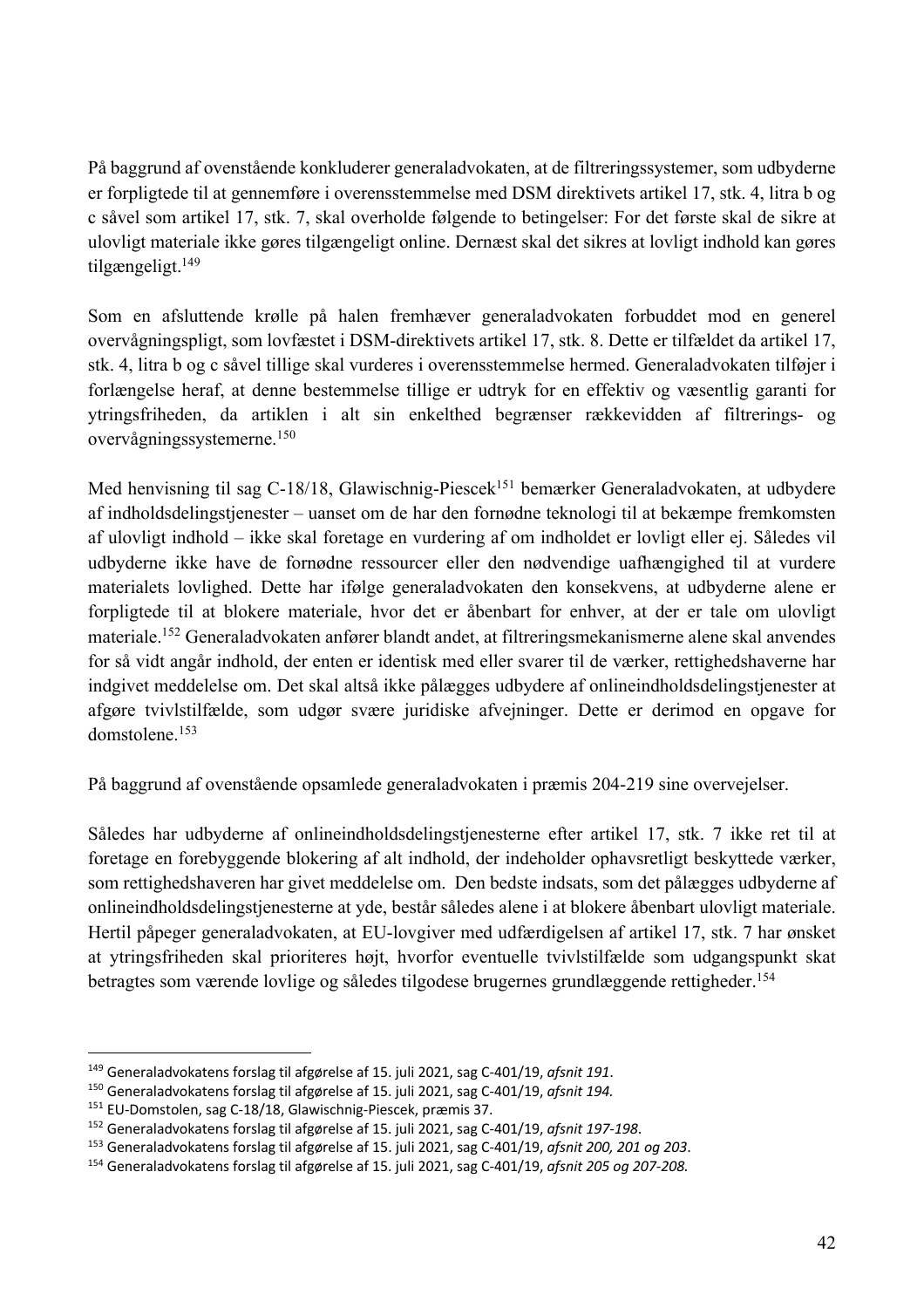Generaladvokaten fremhæver, at udfordringen bunder i at iværksætte praktiske løsninger vedrørende brugen af it-værktøjer for så vidt angår sondringen mellem åbenbart ulovligt materiale og tvivlstilfælde. DSM-direktivet fastsætter nemlig ikke konkrete løsninger herfor og det er derfor op til medlemsstaterne og Kommissionen at tegne konkrete retningslinjer herfor. Generaladvokaten fremhæver, at der i denne henseende skal lægges vægt på omfanget af match, som et givent it-værktøj lokaliserer. På baggrund heraf, kan der fastsættes tærskelværdier som rettesnor for, hvorledes indhold skal blokeres eller ej. Generaladvokaten foreslår i denne henseende en konkret model, hvorefter brugerne har mulighed for at øremærke indhold, som er omfattet af undtagelserne i artikel 17, stk. 7. Det øremærkede indhold vil herefter kunne undersøges manuelt af udbyderne af onlineindholdsdelingstjenesterne.155 Generaladvokaten understreger, at det ikke må overlades til udbyderne af onlineindholdsdelingstjenesterne – eller sågar rettighedshaverne – at fastlægge praktiske løsninger, med tanke på løsningernes betydning for brugernes ytringsfrihed.156

I forlængelse heraf anfører generaladvokaten, at det vil være uforholdsmæssigt at anvende filtreringsmekanismer såfremt dette betyder, at et ikke uvæsentlig andel lovligt materiale blokeres som følge heraf. Dette er tilfælde, da de skader, som herved påføres ytringsfriheden vil være uoprettelige.157 Dertil anfører generaladvokaten, at rettighedshaverne for så vidt angår tvivlstilfælde til stadighed, har mulighed for at meddele udbyderne af onlineindholdsdelingstjenesterne herom, jf. proceduren i artikel 17, stk. 4, litra c, hvorfor disse ikke vil stå uden beskyttelse. 158

På baggrund af ovenstående finder generaladvokaten, at indgrebet i ytrings- og informationsfriheden, som følge af DSM-direktivets artikel 17, stk. 7, litra b og c opfylder de kumulative betingelser i charterets artikel 52, stk. 1, hvorfor Rådet og Europa-Parlamentet bør frifindes.159

#### 8.1 Kolliderer DSM-direktivets artikel 17 med Charterets artikel 11?

Generaladvokaten anfører således i dennes forslag til afgørelse, at indgrebet i ytrings- og informationsfriheden, som sikret ved Charterets artikel 11, opfylder betingelserne i Charterets artikel 52, stk. 1. Herudover, kan der udledes flere interessante forhold, for så vidt angår balancen mellem ophavsretten og ytrings- og informationsfriheden.

Først og fremmest præciserer generaladvokaten i sit forslag til afgørelse, at udbyderne af onlineindholdsdelingstjenesterne indirekte pålægges at foretage en forebyggende filtrering af det indhold, som brugerne uploader på onlineindholdsdelingstjenesterne, jf. formuleringen "bedste indsats". Til brug herfor må nødvendigvis anvendes it-værktøjer, som muliggør automatisk genkendelse. Således kræves det af udbyderne at disse forudgående – og altså ikke blot efterfølgende – skal søge at forhindre, at ulovligt indhold bliver tilgængeliggjort på onlineplatformene.

<sup>155</sup> Generaladvokatens forslag til afgørelse af 15. juli 2021, sag C-401/19, *afsnit 210-211.*

<sup>156</sup> Generaladvokatens forslag til afgørelse af 15. juli 2021, sag C-401/19, *afsnit 212.*

<sup>157</sup> Generaladvokatens forslag til afgørelse af 15. juli 2021, sag C-401/19, *afsnit 214-216.*

<sup>158</sup> Generaladvokatens forslag til afgørelse af 15. juli 2021, sag C-401/19, *afsnit 218.*

<sup>159</sup> Generaladvokatens forslag til afgørelse af 15. juli 2021, sag C-401/19, *afsnit 220.*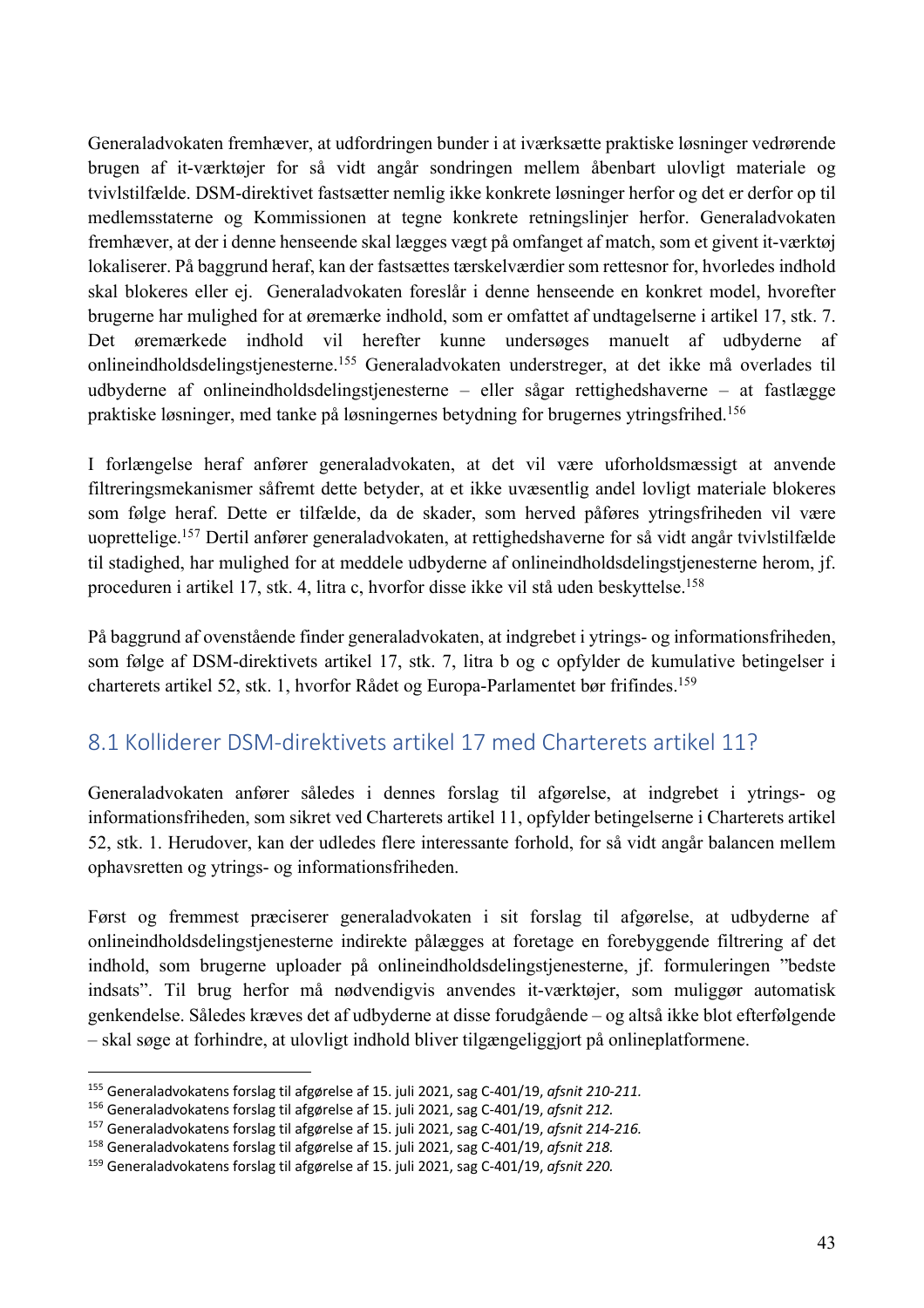At DSM-direktivet ikke direkte berører dette forhold, hænger givetvis sammen med at DSMdirektivet er udformet i generelle vendinger. Det er naturligt, at bestemmelserne må udformes generelt førend disse, kan vedtages blandt de 27 EU-medlemsstater. Dertil må ordlyden af bestemmelsen nødvendigvis bibeholde en vis fleksibilitet. Ved ikke at fremhæve bestemte itværktøjer, sikrer EU-lovgiver for det første, at DSM-direktivets artikel 17 forbliver teknologineutral og derved fremtidssikres bedst muligt.160 Ydermere medfører den manglende henvisning til specifikke it-værktøjer, at udbyderne af onlineindholdsdelingstjenesterne har mulighed for at anvende de it-værktøjer, som netop passer disse bedst.

Man kan dog også argumentere for, at den generelle udformning af de anfægtede bestemmelser svækker såvel brugernes, rettighedshavernes som udbydernes af onlineindholdsdelingstjenesternes retssikkerhed. Således kan det anføres, at disse ikke nødvendigvis kan overskue rækkevidden af forpligtelserne, ved alene at læse ordlyden af de anfægtede bestemmelser. Generaladvokaten påpeger i afsnit 95, at artikel 17, stk. 4, litra b og c er tilstrækkelige klare og præcise. Videre anfører denne, at det pågældende forslag til afgørelse, såvel som fremtidige afgørelser, vil bidrage til at præcisere de spørgsmål, der omgærder bestemmelserne. Uanset om generaladvokaten finder, at de anfægtede bestemmelser er tilstrækkelige klare og præcise, da er det indiskutabelt, at den generelle udformning rejser en række spørgsmål, som førend de bliver afklaret, svækker retssikkerheden.

Generaladvokaten påpeger, at DSM-direktivets artikel 17, stk. 4, litra b og c udgør et indgreb i brugernes ytringsfrihed, hvorfor generaladvokaten søger at klarlægge, om indgrebet er foreneligt med charteret, jf. charterets artikel 52, stk. 1. Det er uomtvisteligt, at der er tale om et indgreb i ytringsfriheden. Således udgør enhver ophavsretlig regulering et indgreb i ytringsfriheden eftersom brugerens ret til at ytre sig begrænses som følge heraf. Ophavsretten kan imidlertid udgøre et lovligt indgreb i ytringsfriheden, da ytringsfriheden som rettighed ikke er absolut.161 Som det også fremgår af generaladvokatens forslag til afgørelse, skal de tre kumulative betingelser i charterets artikel 52, stk. 1 være opfyldt, førend der kan foretages et lovligt indgreb i de af friheder og rettigheder, som følger af charteret.

Det er i denne henseende vigtigt at bemærke, at EU-Domstolen påser, hvorvidt EU-direktiver er i overensstemmelse med de grundlæggende rettigheder. Jacob Linkis anfører således med henvisning til C-479/04, Laserdisken  $II^{162}$ , at Domstolen anser det for sin opgave, at kontrollerer retsakter udstedt af EU-logvier.163 Videre anføres det, at hvor rettigheder kolliderer, bliver det afgørende kriterium ofte en afvejning af, hvorvidt proportionalitetsprincippet er overholdt eller ej. Dette har den ulempe, at afgørelsernes præjudikatsværdi forringes, da afgørelserne bliver konkrete og således begrænset til

<sup>&</sup>lt;sup>160</sup> Udsen, Henrik, *IT-ret*, 2021, s. 16-17.<br><sup>161</sup> Andersen, Pernille Bruun, *Ophavsret & ytringsfrihed*, 2018, s. 15-18.

<sup>162</sup> EU-Domstolen, sag C-479/04, Laserdisken II, præmis 60-66.

<sup>163</sup> Linkis, *Dansk ophavsrets fleksibilitet*, 2017, s. 263-264.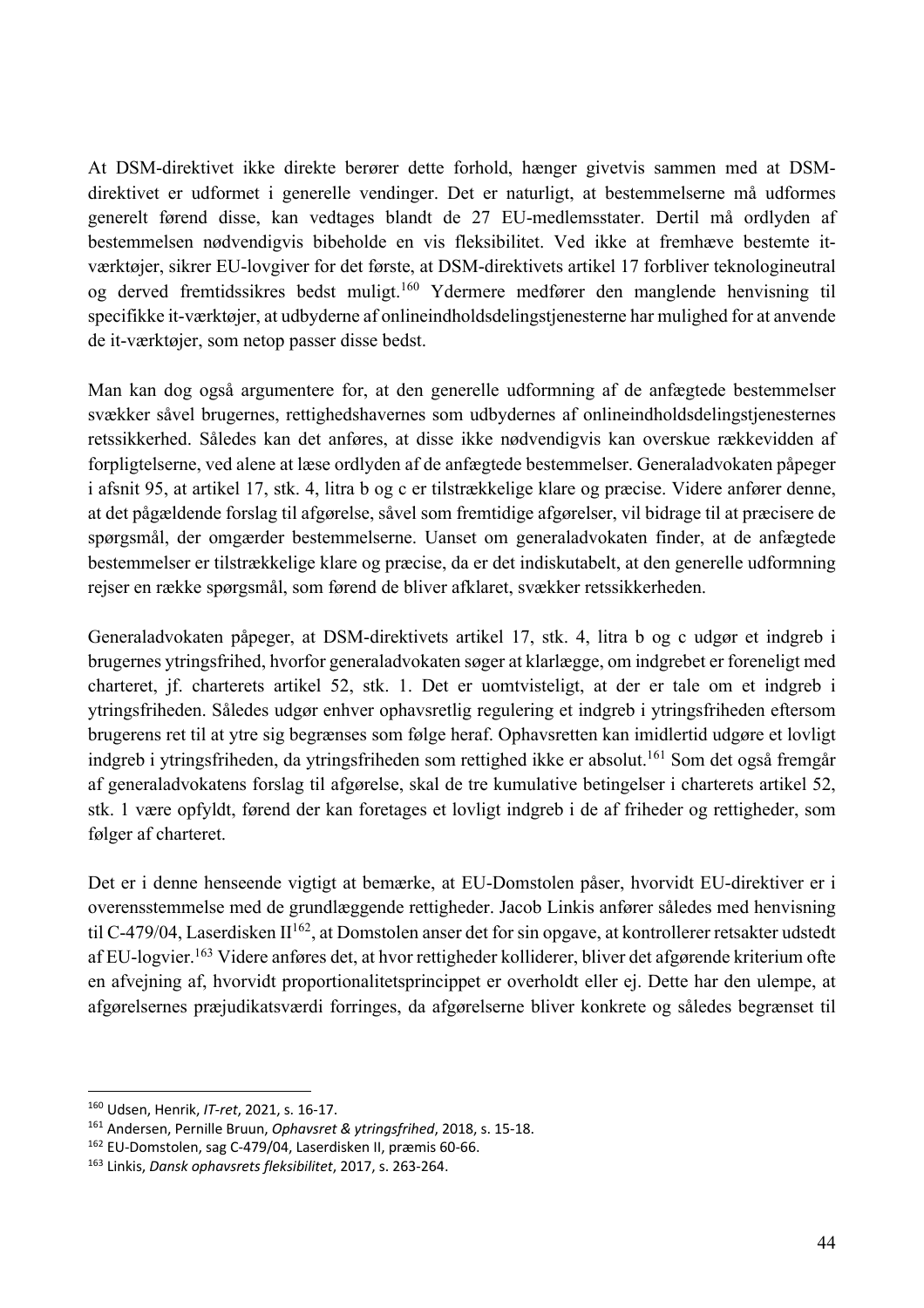sagens ofte specifikke omstændigheder. Dermed skaber afgørelserne heller ikke nødvendigvis en bred forudsigelig retstilstand, men derimod alene retningslinjer i specifikke situationer.164

Generaladvokatens gennemgående bekymring i relation til at udbyderne af onlineindholdsdelingstjenesterne pålægges at gennemføre en automatisk forudgående filtrering af det indhold, som brugerne uploader til tjenesterne, består i, at udbyderne foruden ulovligt materiale tillige vil blokere ellers lovligt materiale ud fra et forsigtighedsprincip. Således sikrer udbyderne sig herved, at disse lever op til ansvarsfritagelsesreglerne i artikel 17, stk. 4. Dette udgør således en væsentlig risiko for, at brugernes ytrings- og informationsfrihed begrænses uforholdsmæssigt. Dette gør sig navnlig gældende, hvor brugerne deler indhold, som er omfattet af de undtagelser til ophavsretten, som er hjemlet i DSM-direktivets artikel 17, stk. 7.

I denne henseende skal det først og fremmest påpeges, at DSM-direktivets artikel 17, stk. 7 forpligter medlemsstaterne til at fastsætte undtagelser til ophavsretten i national lovgivning. Dette er en klar indikator fra EU-lovgivers side om, at man prioriterer brugernes ytrings- og informationsfrihed højt. Således gav infosoc-direktivet alene medlemsstaterne en mulighed for at implementere disse undtagelser i national lovgivning, jf. generaladvokatens forslag til afgørelse afsnit 162.

Sagsøgeren påstår dog, at de it-værktøjer, som nødvendigvis må anvendes, ikke er tilstrækkeligt udviklede til at kunne garantere, at disse undtagelser opretholdes. Dette har således den konsekvens, at der ikke er tale om en effektiv garanti. Generaladvokaten erkender, at der i ethvert filtreringssystem er en risiko for at lovligt indhold blokeres ud fra et forsigtighedsprincip. Uanset om den nødvendige teknologi er til rådighed eller ej, påpeger generaladvokaten dog, at udbyderne af onlineindholdsdelingstjenesterne alene er forpligtede til at blokere åbenbart ulovligt materiale. Den bedste indsats, som det pålægges udbyderne af onlineindholdsdelingstjenesterne at yde, består således alene i at blokere åbenbart ulovligt materiale, jf. afsnit 205 i generaladvokatens forslag til afgørelse. Dette betyder også, at eventuelle tvivlstilfælde som udgangspunkt skal betragtes som værende lovlige og således tilgodese brugernes grundlæggende rettigheder.

I den henseende består vanskeligheden i at finde praktiske løsninger, som netop medfører at alene åbenbart ulovligt indhold blokeres og at undtagelserne til ophavsretten opretholdes og forbliver effektive. Generaladvokaten anfører, at EU-lovgiver skal fastætte garantier, der minimerer de risici ytringsfriheden udsættes for. Dette er sket med DSM-direktivets artikel 17, stk. 7-9. Det er derimod op til medlemsstaterne og Kommissionen, at fastsætte rammerne for de tekniske foranstaltninger. Generaladvokaten understreger dog, at det skal være muligt at sondre imellem åbenbart ulovligt indhold og tvivlstilfælde. Dertil skal det være muligt at overholde de undtagelser, som er lovfæstet i artikel 17, stk. 7.

Generaladvokaten foreslår i denne henseende en model, hvorefter brugerne får mulighed for at øremærke indhold, som disse anser for værende omfattet af undtagelserne i artikel 17, stk. 7.

<sup>164</sup> Linkis, Jacob, *Dansk ophavsrets fleksibilitet*, 2017, s. 280.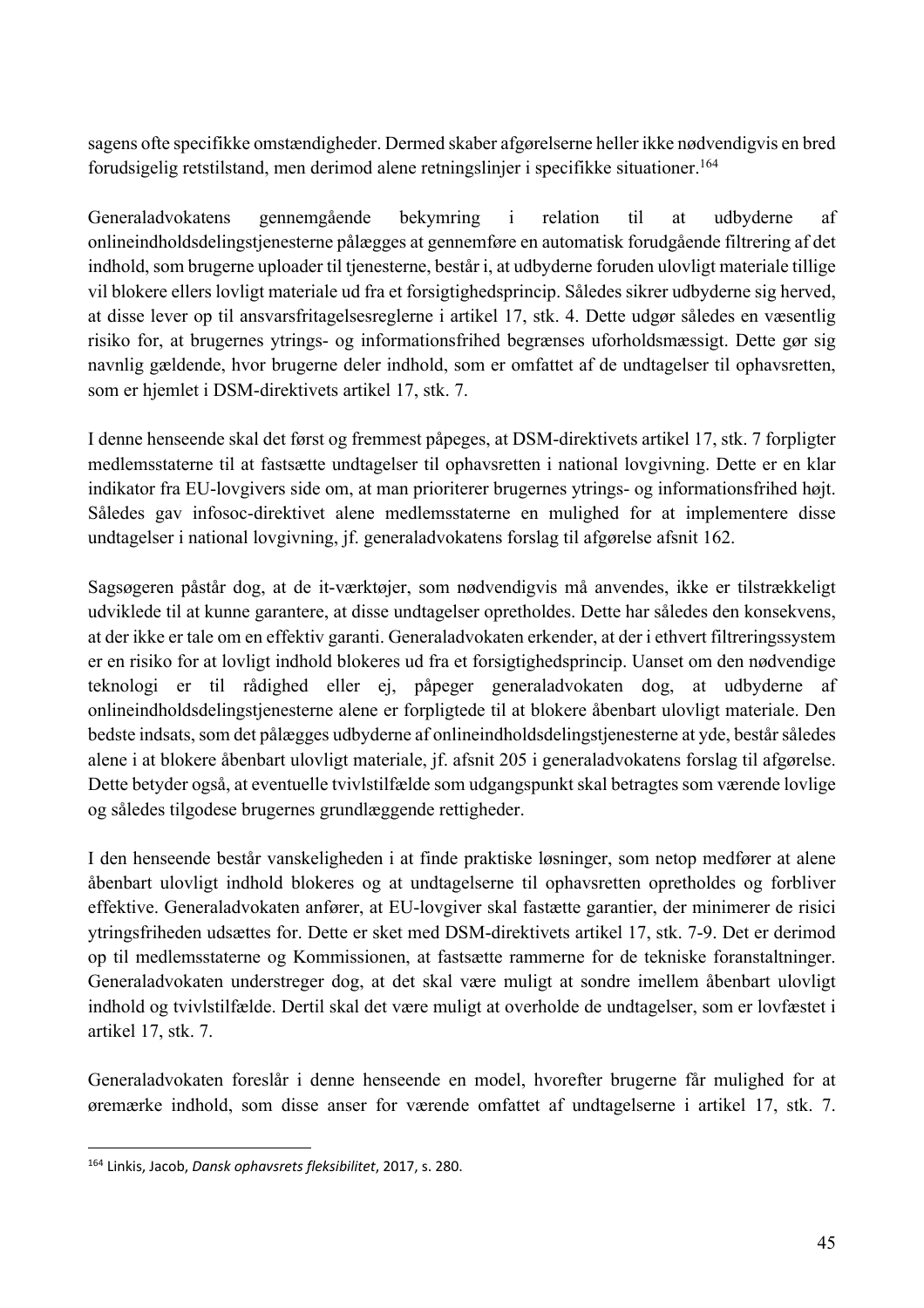Udbyderne af onlineindholdsdelingstjenesterne vil herefter skulle gennemføre en manuel undersøgelse af dette indhold, førend det blokeres. Der kan dog sættes spørgsmålstegn ved, om brugerne af tjenesterne har de nødvendige ressourcer til at kunne vurdere, om indholdet er omfattet af DSM-direktivets artikel 17, stk. 7 eller ej. En sådan model kan således ende med at skabe en illusorisk beskyttelse af brugernes ytrings- og informationsfrihed. Generaladvokaten anførte i relation til klageordningen efter DSM-direktivets artikel 17, stk. 9, at det kunne medføre en "chilling effect" på brugernes ytrings- og informationsfrihed, hvis brugerne skulle indgive en klage, førend ellers lovligt materiale igen ville kunne uploades til onlineindholdsdelingstjenesternes platforme. Dette begrundede generaladvokaten med, at brugerne ikke kunne antages at have de fornødne ressourcer til, at kunne vurdere, om der var grundlag for en klage eller ej, hvorfor flere af brugerne sandsynligvis blot ville afholde sig fra at indgive en klage, jf. generaladvokatens forslag til afgørelse, afsnit 187. På baggrund heraf, kan man således argumentere for, at brugerne ej heller kan forventes at have de fornødne ressourcer, til at kunne vurdere, om indhold er omfattet af artikel 17, stk. 7 eller ej. Dette kan således i sidste ende betyde, at ytrings- og informationsfriheden reelt begrænses, om end formålet med forslaget er det stik modsatte.

Der foreligger selvfølgelig også den mulighed, at brugerne blot vil øremærke ethvert upload og derved angive, at indholdet eksempelvis er omfattet af undtagelserne i DSM-direktivets artikel 17, stk. 7. Om end dette eksempel er sat en anelse på spidsen, vil det utvivlsomt resulterer i, at udbyderne af onlineindholdsdelingstjenesterne pålægges en uforholdsmæssigt stor byrde i relation til at skulle gennemgå disse klager manuelt. Med den enorme frekvens af uploads på sådanne tjenester in mente vil en sådan løsning givetvis medføre at den manuelle klageprocedure bliver langsommelig. Herved risikerer brugernes uploads, at miste deres aktualitet, hvilket igen vil skade ytrings- og informationsfriheden.

Generaladvokaten anfører, at DSM-direktivets artikel 17, stk. 4, litra b og c skal sammenholdes med artikel 17, stk. 7, hvorfor udbyderne af onlineindholdsdelingstjenesterne allerede i filtreringsprocessen, skal tage hensyn til undtagelserne hjemlet i artikel 17, stk. 7. Videre anfører generaladvokaten, at klageordningen efter DSM-direktivets artikel 17, stk. 9, udgør en endelig garanti, hvor fejlagtigt blokereret indhold retmæssigt kan erklæres lovligt. Generaladvokaten erkender herved, at der vil ske fejl. EU-lovgiver er dog ifølge generaladvokaten opmærksom herpå, hvorfor man har etableret de nødvendige garantier for at sikre sig herimod.

Generaladvokaten påpeger, at fastlæggelsen af de nødvendige praktiske løsninger hverken kan pålægges udbyderne af onlineindholdsdelingstjenesterne eller rettighedshaverne. De praktiske løsninger har stor betydning for ytrings- og informationsfriheden, hvorfor disse skal fastsættes under tilsyn fra offentlige myndigheder. I den henseende fremhæver generaladvokaten, at Kommissionen efter DSM-direktivets artikel 17, stk. 10 skal fremsætte en vejledning om anvendelsen af artikel 17 med forslag til, hvordan bestemmelserne effektivt gennemføres i national lovgivning.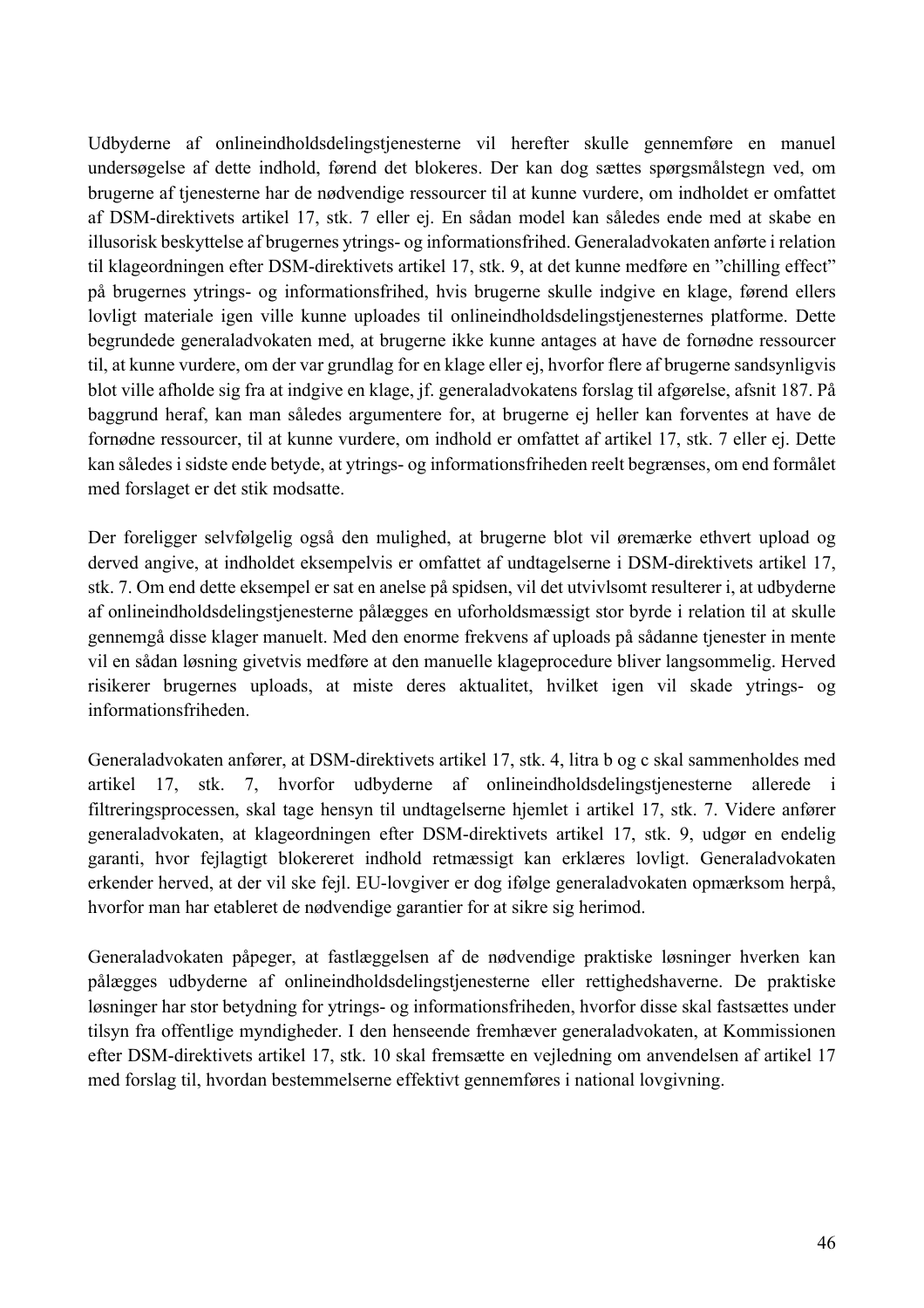## 8.2 Kommissionens anbefalinger i relation til implementeringen af DSMdirektivets artikel 17

I sin Postscriptum henviser generaladvokaten i sit forslag til afgørelse til Europa-Kommissionens vejledning om DSM-direktivet artikel 17. Af denne fremgår, at rettighedshaverne tildeles en mulighed for at øremærke indhold såfremt dette indhold kan forvolde rettighedshaverne "betydelig økonomisk skade". Denne procedure, har den konsekvens, at udbyderne af indholdsdelingstjenesterne ikke kan anses for at have gjort deres bedste i henhold til artikel 17, stk. 4 såfremt øremærket indhold tilgængeliggøres. Hvis der hermed menes, at udbyderne af onlineindholdsdelingstjenesterne forudgående skal blokere for øremærket indhold – selvom dette indhold ikke åbenbart er ulovligt – kan generaladvokaten ikke tiltræde dette.165 Som følge heraf vil der laves forskellige nedslag i Europa-Kommissionens vejledning om DSM-direktivets artikel 17.

Indledningsvist beskrives det i vejledning om DSM-direktivets artikel 17, at formålet med vejledningen er, at:

*"[…] understøtte en korrekt og sammenhængende gennemførelse af artikel 17 i alle medlemsstaterne, idet der lægges særlig vægt på behovet for at sikre balance mellem grundlæggende rettigheder og anvendelsen af undtagelser og indskrænkninger, jf. kravene i artikel 17, stk. 10."166*

Dog bemærkes det også, at EU-Domstolens dom i sag C-401/19, Republikken Polen mod Europa-Parlamentet og Rådet for den Europæiske Union, kan medføre at vejledningen skal revurderes, hvorfor det følgende skal læses med forbehold herfor.

I relation til artikel 17, stk. 4, litra b, fremgår det af vejledningen, at det med implementeringen skal sikres, at bestemmelsen bliver både teknologineutral og fremtidssikret. Derfor bør medlemsstaterne ifølge vejledningen ikke fastsætte bestemte teknologiske løsninger, som udbyderne af onlineindholdsdelingstjenesterne skal anvende. Således skal udbyderne af onlineindholdsdelingstjenesterne frit kunne vælge, hvilke teknologiske løsninger, som de ønsker at gøre brug af. Det eneste forbehold i denne henseende er, at den teknologiske løsning skal være i overensstemmelse med "høje branchestandarder for erhvervsmæssig diligenspligt".

Til trods herfor, fremhæver Europa-Kommissionen specifikt indholdsgenkendelsesteknologi, som bliver anvendt blandt flere af de store udbydere af onlineindholdsdelingstjenester. Europa-Kommissionen påpeger dog, at det ikke er ensbetydende med, at sådan teknologi skal betragtes som markedsstandard. Dette understreger således igen, at Europa-Kommissionens ønsker, at valget af teknologiske løsninger skal tillægges udbyderen, hvorfor det også må forventes at udbyderne vil gøre brug af forskelligartede teknologiske løsninger.

<sup>165</sup> Generaladvokatens forslag til afgørelse af 15. juli 2021, sag C-401/19, *afsnit 223.*

<sup>166</sup> Europa-Kommissionen, *Vejledning om DSM-direktivets artikel 17*, 2021, s. 1.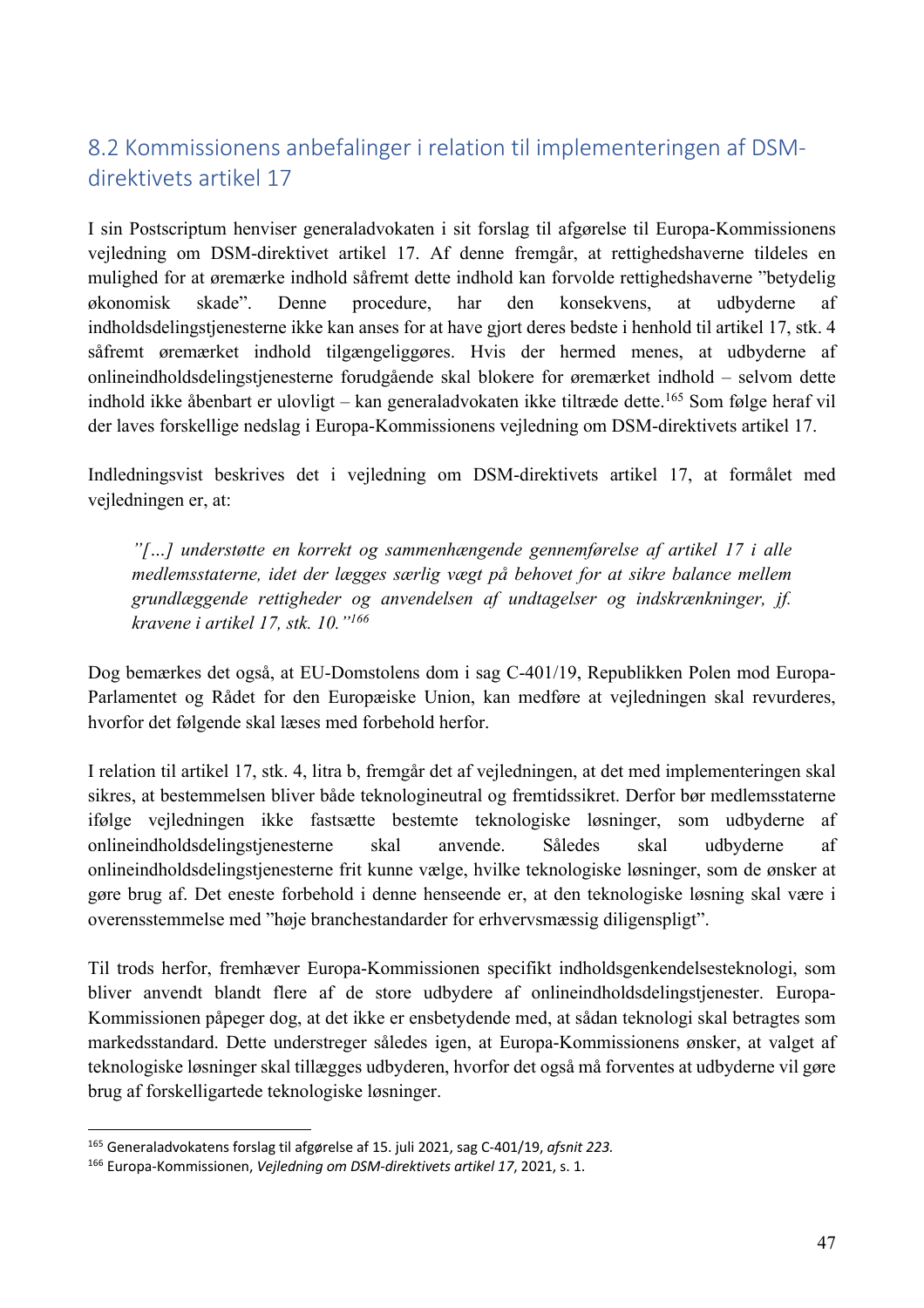Vurderingen af hvorvidt udbyderen af onlineindholdsdelingstjenesten har gjort sit bedste i overensstemmelse med artikel 17, stk. 4, litra b, skal bero på en konkret vurdering, afhængigt af omstændighederne i den enkelte sag. Det kan således ikke forventes, at alle udbydere af onlineindholdsdelingstjenester anvender de dyreste eller mest avancerede løsninger. Det vil således også være i strid med proportionalitetsprincippet i artikel 17, stk. 5. Europa-Kommissionen fremhæver i forlængelse heraf, at ulovligt materiale i enkelte tilfælde, alene kan søges blokeret ved forudgående meddelelse fra rettighedshaverne. Derfor anerkender Europa-Kommissionen også vigtigheden af samarbejdet imellem rettighedshaverne og udbyderne af onlineindholdsdelingstjenesterne.167

For så vidt angår artikel 17, stk. 4, litra c fremgår det indledningsvist af vejledningen, at denne bestemmelse ikke må føre til en generel overvågningspligt, hvilket også er fastsat i DSM-direktivets artikel 17, stk. 8. Dertil er det essentielt at lovlige anvendelser beskyttes, jf. artikel 17, stk. 7.168

Derfor er det også yderst interessant, at vejledningen tager stilling til anvendelsen af artikel 17, stk. 4 i overensstemmelse med artikel 17, stk. 7 og 9. Af dette afsnit fremgår det, at der ikke på nuværende tidspunkt findes teknologi, som kan sondre mellem ulovligt indhold og brugeruploadet indhold, som øjensynligt fremtræder som værende ulovligt, men som reelt er lovligt, som følge af undtagelserne lovfæstet i artikel 17, stk. 7. Dette har således også den konsekvens, at filtreringsmekanismer, som automatisk forudgående blokerer indhold, skal begrænses til blokeringen af åbenbart ulovligt indhold. Dette betyder omvendt, at ethvert tvivlstilfælde skal kunne tilgængeliggøres online. Disse tvivlstilfælde skal herefter underlægges menneskelig kontrol, såfremt rettighedshaveren afsender en meddelelse herom. Dette betyder også, at det er overladt til udbyderne af onlineindholdsdelingstjenesterne at afgøre op det pågældende materiale er en åbenbart ulovligt eller ej. 169

I denne sammenhæng konkretiserer Europa-Kommissionen, hvilke forhold, der skal tillægges betydning i vurderingen af, om indhold er åbenbart ulovligt eller ej. Disse kan således omfatte længden eller størrelsen af indholdet, den procentvise andel af matchende indhold samt i hvilken grad materiale er blevet ændret i forbindelse med at materiale er blevet uploadet. Dette har også den konsekvens, at eksakte gengivelser af værker eller dele af værker kan betragtes som værende åbenbart ulovligt materiale.

Europa-Kommissionen er dog også opmærksom på, at det kan være nødvendigt at tage hensyn til yderligere forhold afhængigt at den pågældende situation. Her fremhæves specifikt de situationer, hvor rettighedshaveren har øremærket indhold, som kan være særligt skadeligt for rettighedshaveren. Således kan det i sådanne situationer være påkrævet, at udbyderen af onlineholdsdelingstjenesten gennemføre en forudgående menneskelig kontrol af det øremærkede indhold. Øremærket indhold

<sup>167</sup> Europa-Kommissionen, *Vejledning om DSM-direktivets artikel 17*, 2021, s. 11-15.

<sup>168</sup> Europa-Kommissionen, *Vejledning om DSM-direktivets artikel 17*, 2021, s. 15-17.

<sup>169</sup> Europa-Kommissionen, *Vejledning om DSM-direktivets artikel 17*, 2021, s- 21-22.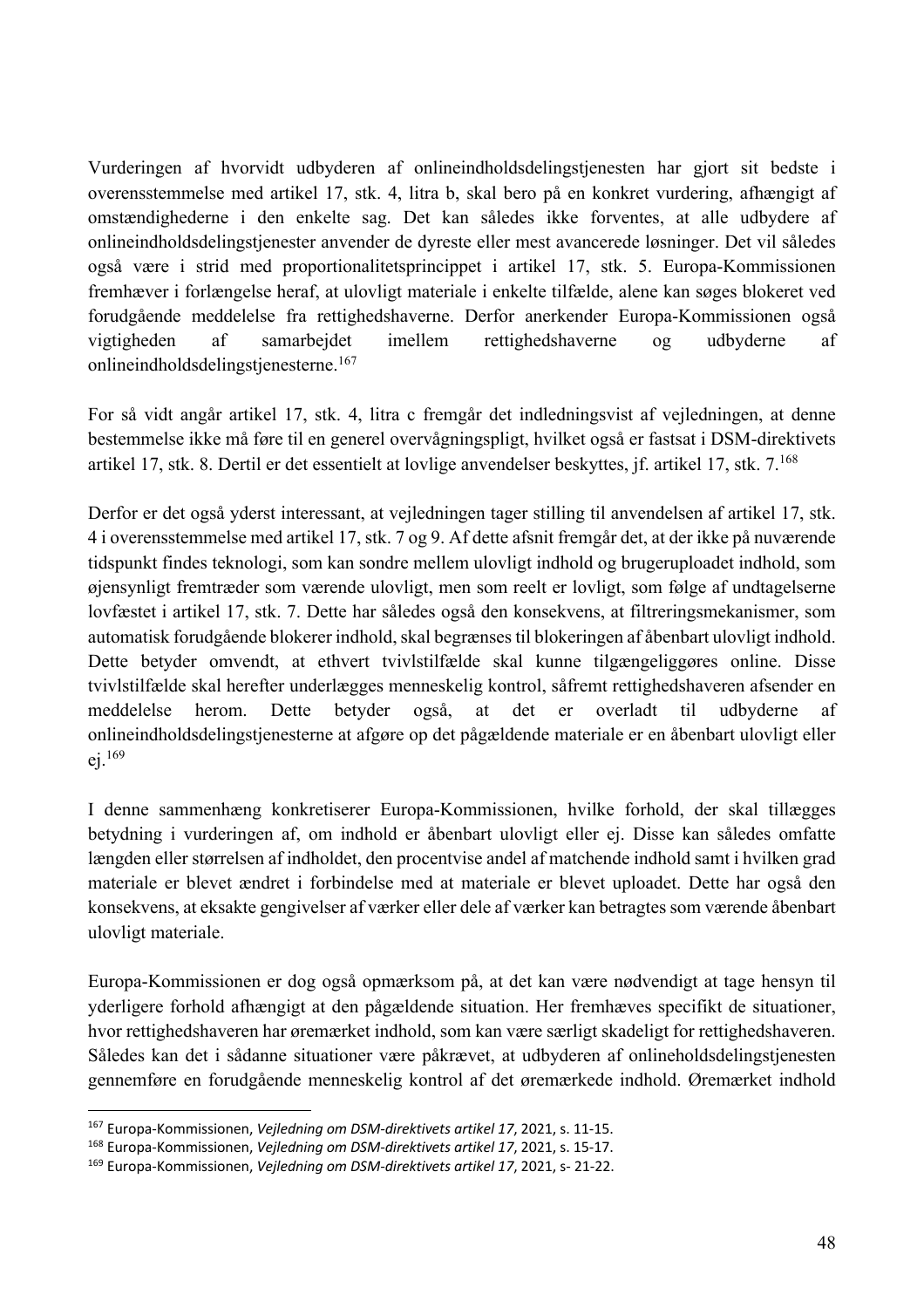skal dog af hensyn til brugerens grundlæggende rettigheder alene begrænses til absolut nødvendige tilfælde, hvor risikoen for økonomisk skade er særligt nærliggende. Således bør en sådan mekanisme ej heller pålægge udbyderne af onlineindholdsdelingstjenesterne en uforholdsmæssig stor byrde, som i sidste ende vil pålægge disse en generel overvågningspligt.<sup>170</sup>

Sammenfattende betyder ovenstående, at ethvert tvivlstilfælde bør kunne tilgængeliggøres på udbydernes tjenester, dog bortset fra indhold som rettighedshaverne forudgående har øremærket. Dette indhold skal således gennemgå en forudgående menneskelig kontrol, førend det kan tilgængeliggøres. Således kan udbyderne af onlineindholdsdelingstjenesterne anses for at leve op til betingelserne i artikel 17, stk. 4, litra b og c, hvis de har handlet som beskrevet ovenfor i relation til åbenbart ulovligt materiale.

Afslutningsvist opfordrer Kommissionen udbyderne af onlineindholdsdelingstjenesterne til at indsende regelmæssige rapporter til medlemsstaterne, som herved kan danne grundlag for en vurdering af, om en given udbyders adfærd skal tilpasses.171

#### 8.3 Hvilke hensyn skal varetages?

Som generaladvokaten også fremhæver det i sin Postscriptum, er det mest kontroversielle ved Europa-Kommissionens vejledning, at rettighedshavernes gives en mulighed for at øremærke indhold, som kan forvolde disse en betydelig økonomisk skade. Dette indhold skal, før det må tilgængeliggøres online, gennemgå en menneskelig kontrol, hvorefter det skal vurderes om indholdet reelt kan tilgængeliggøres. Hvor generaladvokaten i sit forslag til afgørelse foreslog en model hvorefter brugerne – og altså ikke rettighedshaverne – havde mulighed for at øremærke indhold, var dette af hensyn til brugernes ytrings- og informationsfrihed. Denne model foreslået af Europa-Kommissionen tilgodeser derimod rettighedshaverne og dermed også hensynet til ophavsretten. Således søger modellen at beskytte rettighedshaveren mod betydelig økonomisk skade. Dette illustrer med al tydelighed den konstante afvejning, der foregår mellem henholdsvis ytrings- og informationsfriheden og ophavsretten. Derfor vil en model, der søger at varetage et af disse hensyn nødvendigvis svække hensynet til det modsatrettede hensyn. Hvor den model Europa-Kommissionen foreslår styrker ophavsretten, da svækker den tillige ytrings- og informationsfriheden, da brugerne bliver begrænsede i forhold til, hvad de kan uploade. Omvendt styrker modellen foreslået i generaladvokatens forslag til afgørelse ytrings- og informationsfriheden, hvorimod den svækker hensynet til ophavsretten, idet der foreligger en risiko for at ulovligt materiale på den måde tilgængeliggøres.

For så vidt angår Europa-Kommissionens forslag lægges der op til, at det øremærkede indhold skal gennemgå en forudgående menneskelig kontrol, førend det kan tilgængeliggøres. Øremærkningen begrænser sig alene til indhold, som kan forvolde rettighedshaverne "betydelig økonomisk skade".

<sup>170</sup> Europa-Kommissionen, *Vejledning om DSM-direktivets artikel 17*, 2021, s. 22-24.

<sup>171</sup> Europa-Kommissionen, *Vejledning om DSM-direktivets artikel 17*, 2021, s. 24-25.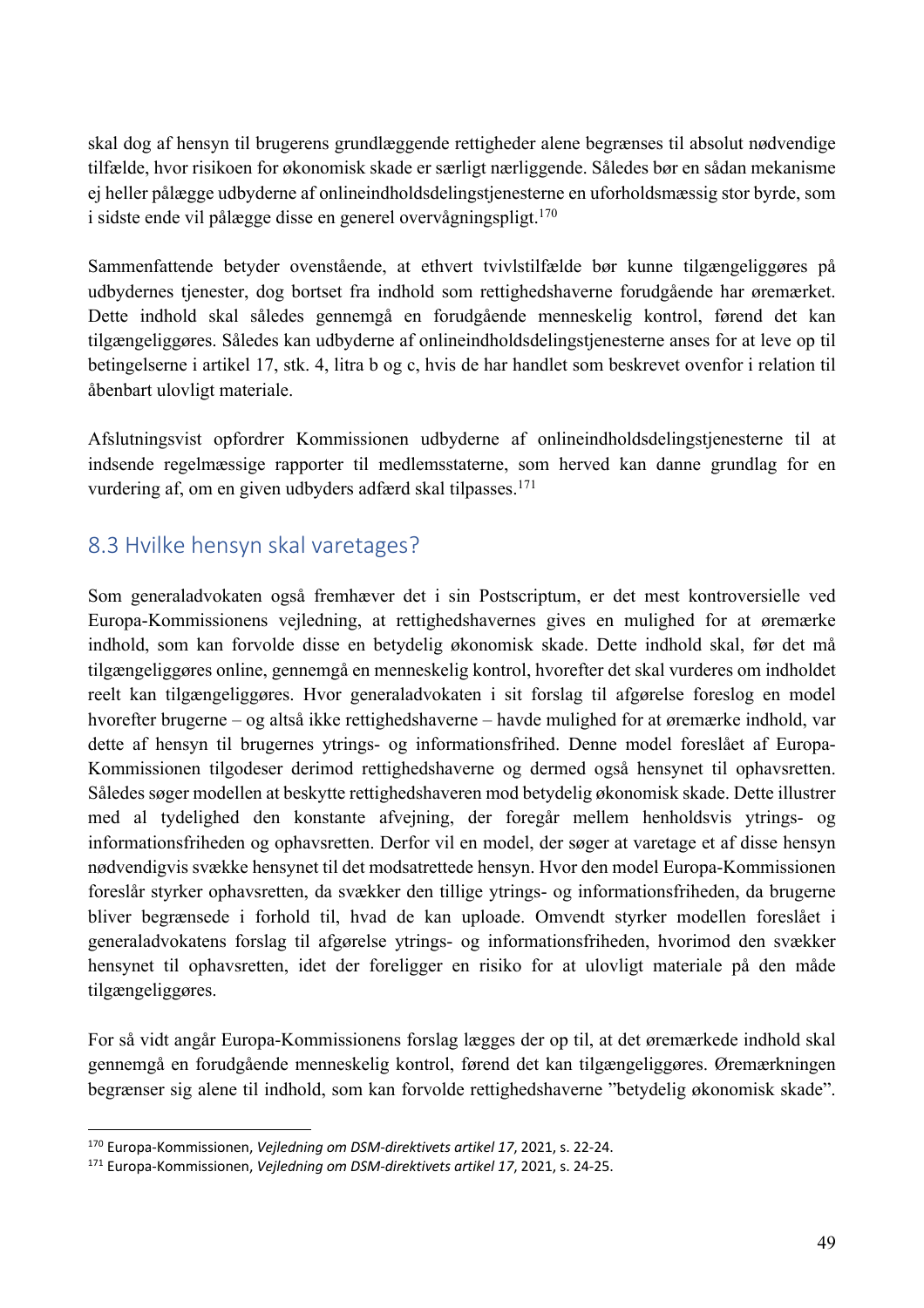Hermed søger Europa-Kommissionen at balancere hensynet til ophavsretten overfor hensynet til ytrings- og informationsfriheden. Havde Europa-Kommissionen alene ønsket at varetage hensynet til ophavsretten kunne de således have foreslået, at alt indhold skulle gennemgå en menneskelig kontrol, førend det kunne tilgængeliggøres. Dette er selvfølgelig ikke ønskværdigt, hvorfor Europa-Kommissionen har søgt et kompromis. Med det søgte kompromis mellem de pågældende hensyn foreligger der dog en risiko for, at de skader ytrings- og informationsfriheden, kan lide som følge heraf, kan blive uoprettelige. Således foreligger der en risiko for, at indholdet mister sin aktualitet, medens dette er underlagt menneskelig kontrol.

Videre fremgår det af vejledning om DSM-direktivets artikel 17, at det med implementeringen skal sikres, at DSM-direktivets artikel 17 bliver både teknologineutral og fremtidssikret. Dermed skal udbyderne af onlineindholdsdelingstjenesterne tillægges et frit valg i relation til hvilke teknologiske løsninger disse ønsker at gøre brug af – dog med det forbehold at de skal være i overensstemmelse med "høje branchestandarder for erhvervsmæssig diligenspligt". Som ovenfor beskrevet tillægger dette udbyderne af onlineindholdsdelingstjenesterne en stor grad af fleksibilitet. Ydermere fremtidssikres DSM-direktivets artikel 17. Imidlertid medfører det frie valg også en risiko for, at harmoniseringen i EU's 27 medlemsstater vil lide skade som følge heraf. Det frie valg må givetvis medføre, at valget af teknologiske løsninger vil divergere fra tjeneste til tjeneste. Dette vil således betyde, at brugerne kan risikere at blive mødt at forskellige løsninger – og dermed også forskellige filtreringsmekanismer – afhængigt af hvilken tjenesten, som de anvender. Med andre ord risikeres det, at balancen mellem ophavsretten og ytrings- informationsfriheden kan opleves forskelligt afhængigt af, hvilken tjeneste brugeren anvender.

Dertil gentager Europa-Kommissionen på linje med generaladvokatens forslag til afgørelse, at det alene er åbenbart ulovligt materiale, der forudgående skal blokeres. I den forbindelse opstiller vejledningen en række forhold, der kan lægges vægt på ved denne vurdering. Det skal ifølge vejledningen pålægges udbyderen af onlineindholdsdelingstjenesterne at vurdere, hvorvidt det pågældende indhold er åbenbart ulovligt eller ej. Hermed må forventes, at Kommissionen på linje med generaladvokaten mener, at udbyderne alene skal blokere åbenbart ulovligt materiale og at tvivlstilfælde må afgøres ved Domstolene. Såfremt dette ikke er tilfældet, må dette anses for værende en stærk svækkelse af brugernes ytrings- og informationsfrihed eftersom udbyderne således vil blive pålagt et valg, som de ikke nødvendigvis har de nødvendige ressourcer og den nødvendige uafhængighed til at kunne træffe.

Sammenfattende betyder ovenstående, at ethvert tvivlstilfælde bør kunne tilgængeliggøres på udbydernes tjenester, dog bortset fra indhold som rettighedshaverne forudgående har øremærket. Dette indhold skal således gennemgå en forudgående menneskelig kontrol før det kan tilgængeliggøres. Således kan udbyderne af onlineindholdsdelingstjenesterne anses for at leve op til betingelserne i artikel 17, stk. 4, litra b og c, hvis de har handlet som beskrevet ovenfor i relation til åbenbart ulovligt materiale.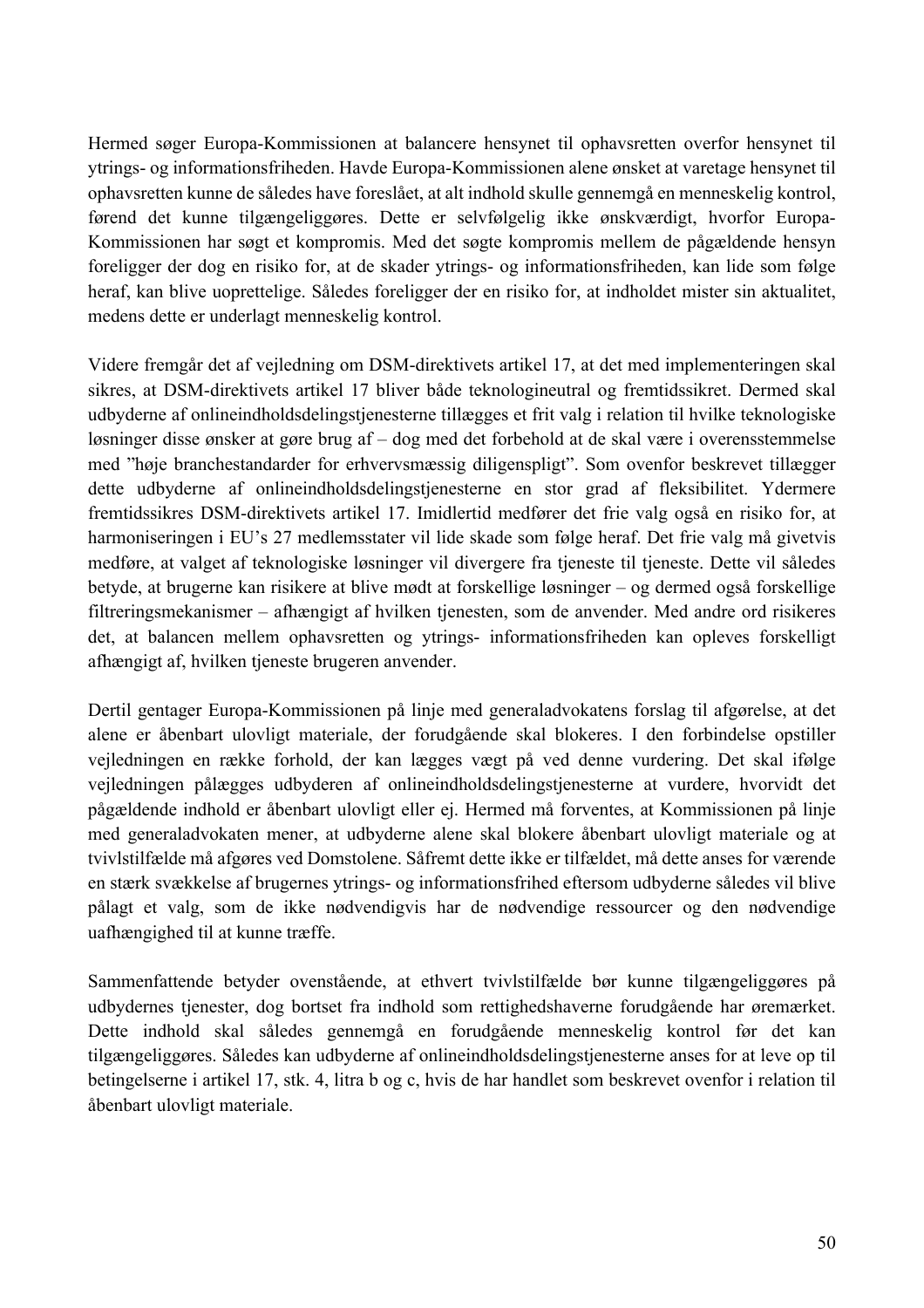DSM-direktivet har til formål at beskytte rettighedshaveren og derved varetager DSM-direktivet hensynet til ophavsretten højt. Dog er EU-lovgiver opmærksom på, at denne prioritering har konsekvenser for blandt andet ytrings- og informationsfriheden, hvorfor EU-lovgiver har søgt at balancere hensynet til på den ene side ophavsretten og på den anden side ytrings- og informationsfriheden. Hensynet til ytrings- og informationsfriheden er således søgt varetaget ved DSM-direktivets artikel 17, stk. 7-9.

Europa-Kommissionens vejledning om DSM-direktivets artikel 17 lader imidlertid også forsat flere spørgsmål forblive ubesvarede for så vidt angår praktiske løsninger som kan realisere ovenstående. Herfor bliver Domstolens dom i sag C-401/19, Republikken Polen mod Europa-Parlamentet og Rådet for Den Europæiske Union, desto mere interessant.

#### 9 Konklusion

Ophavsretten har til formål at tildele en række enerettigheder til den, der frembringer et kunstnerisk eller litterært værk. Således får rettighedshaveren – hvis værket har den fornødne originalitet – ret til at råde over værket ved at fremstille eksemplarer af værket og ved at gøre det tilgængeligt for almenheden, jf. ohl. § 2. For så vidt angår tilgængeliggørelse for almenheden kan dette ske ved spredning, visning og fremførelse. Tilrådighedsstillelsen af værker online, herunder på hjemmesider, er at betragte som værende fremførelse, jf. infosoc-direktivets artikel 3, stk. 1.

Det er indiskutabelt, at brugeren af en indholdsdelingstjeneste foretager en overføring til almenheden, hvor denne uploader et værk til en given indholdsdelingstjeneste. Det har derimod været omdiskuteret, hvorvidt udbyderen af indholdsdelingstjenesten tillige foretager en overføring til almenheden, som omfattet af infosoc-direktivets artikel 3, stk. 1. Dette er tilfældet, da det trods alt er brugeren, der uploader værket til indholdstjenesten. EU-Domstolen har i en række afgørelser, herunder C-610/15, Stichting Brein og i de forenede sager C-682/18 og C-683/18, YouTube/Cyando fastslået, at indholdsdelingstjenesterne kan foretage en selvstændig overføring til almenheden, som omhandlet i infosoc-direktivets artikel 3, stk. 1, for så vidt angår det indhold, som brugerne uploader til indholdsdelingstjenesterne. EU-Domstolen har blandt andet på baggrund af disse sager udarbejdet en doktrin, om mellemmandsoverføring som bygger på et subjektivt og et objektivt kriterium. Det subjektive kriterium vedrører, hvorvidt udbyderen havde viden eller burde viden for så vidt angår materiale, der krænker ophavsretten. Det objektive kriterium vedrører, hvorvidt udbyderen ved at stille indholdsdelingstjenesten til rådighed har gjort det væsentligt lettere for brugerne at skaffe sig adgang til ulovligt materiale. Den af EU-Domstolen udviklede doktrin om mellemmandsoverføring kunne være blevet toneangivende for fremtidige sager, var det ikke for vedtagelsen af DSMdirektivet.

DSM-direktivets artikel 17 søger at varetage hensynet til rettighedshaverne. Med vedtagelsen af DSM-direktivets artikel 17, stk. blev det således fastlagt, at udbydere af en onlineindholdsdelingstjeneste foretager en overføring til almenheden eller tilrådighedsstillelse for almenheden, når en sådan giver offentligheden adgang til ophavsretligt beskyttede værker, der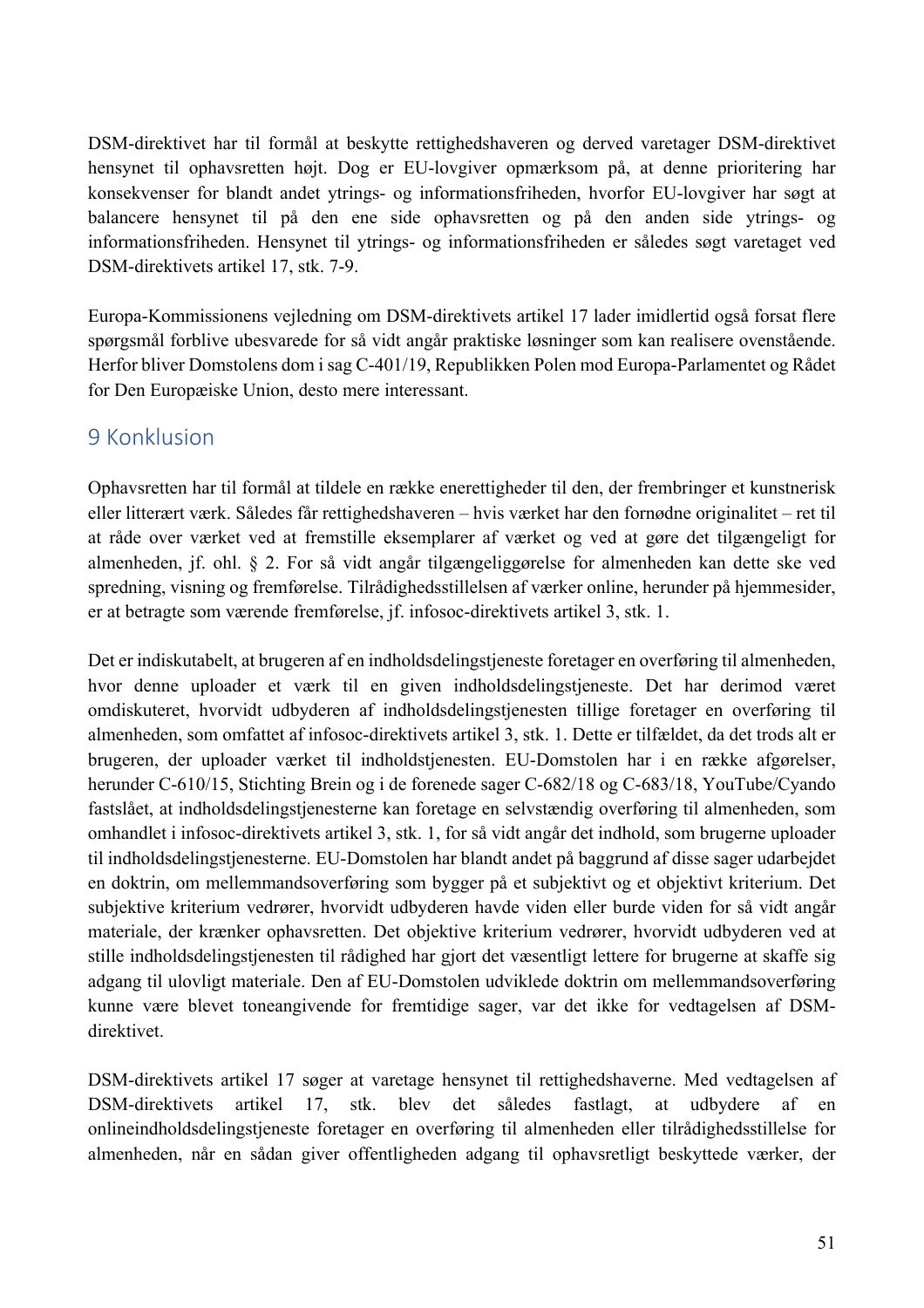uploades til tjenesten af dennes brugere. Således skal udbyderne af onlineindholdsdelingstjenesterne indhente tilladelse fra rettighedshaverne, førend de lovligt kan overføre værkerne til almenheden eller stille dem til rådighed for almenheden, jf. DSM-direktivets artikel 17, stk. 2. Hermed blev udbydere af onlineindholdsdelingstjenesters ansvar lovfæstet.

Af DSM-direktivets artikel 17, stk. 4 fremgår imidlertid en mulighed for at udbyderne af onlineindholdsdelingstjenesterne kan opnå ansvarsfritagelse såfremt tre kumulative betingelser er opfyldt. Udbyderen af onlineindholdsdelingstjenesten skal således 1) have gjort sit bedste for at opnå en tilladelse fra rettighedshaverne, 2) i overensstemmelse med høje branchestandarder for erhvervsmæssig diligenspligt have gjort sit bedste for at sikre, at værker hvorom rettighedshaverne har givet de relevante og nødvendige oplysninger, ikke er tilgængelige, og 3) handle hurtigt efter at modtaget en tilstrækkelig begrundet meddelelse fra rettighedshaverne om at forhindre adgangen til eller fjerne de værker, der er givet meddelelse om og dertil har gjort sit bedste for at forhindre, at disse værker også fremover uploades i overensstemmelse med litra b.

Denne ansvarsfritagelsesregel i DSM-direktivets artikel 17, stk. 4, litra a-c pålægger indirekte udbyderne af onlineindholdsdelingstjenesterne at inkorporere it-værktøjer til automatisk genkendelse, for således at kunne filtrere det indhold, som brugerne uploader til tjenesternes onlineplatforme. Denne filtreringsmekanisme udgør et indgreb i ytrings- og informationsfriheden. Hverken den intellektuelle ejendomsret, som sikret ved Charterets artikel 17, stk. 2 eller ytrings- og informationsfriheden, som sikret ved Charterets artikel 11, er imidlertid absolutte rettigheder. Således kan der ske indgreb i disse rettigheder, hvis de tre kumulative betingelser i Charterets artikel 52, stk. 1 er opfyldt.

Generaladvokaten anfører i sit forslag til afgørelse i sag C-401/19, Republikken Polen mod Europa-Parlamentet og Rådet for Den Europæiske Union, at indgrebet i ytrings- og informationsfriheden opfylder betingelserne i Charterets artikel 52, stk. 1. Således har EU-lovgiver blandt andet ved DSMdirektivets artikel 17, stk. 7-9 indført en række garantier, som afgrænser denne filtrering og derved minimerer filtreringens indvirkning på informations- og ytringsfriheden.

DSM-direktivet har således til formål at beskytte rettighedshaveren og derved varetages hensynet til ophavsretten. EU-lovgiver har imidlertid også ønsket at varetage hensynet til ytrings- og informationsfriheden, eksemplificeret ved DSM-direktivets artikel 7-9. EU-lovgiver har således søgt at balancere hensynet til ophavsretten over for hensynet til ytrings- og informationsfriheden.

Udfordringen består dog i at iværksætte praktiske løsninger, som kan opretholde balancen mellem ophavsretten og ytrings- og informationsfriheden. Foruden generaladvokaten fremhæver Europa-Kommissionens i dennes vejledning om DSM-direktivets artikel 17 flere forhold, som søger at balancere disse hensyn. Det gælder imidlertid, at uanset hvilken praktisk løsning, der vælges, da vil denne nødvendigvis svække det modsatrettede hensyn. Således vil en løsning, der tilgodeser ytringsog informationsfriheden svække hensynet til ophavsretten og omvendt. Domstolens dom i sag C-401/19, Republikken Polen mod Europa-Parlamentet og Rådet for Den Europæiske Union vil givetvis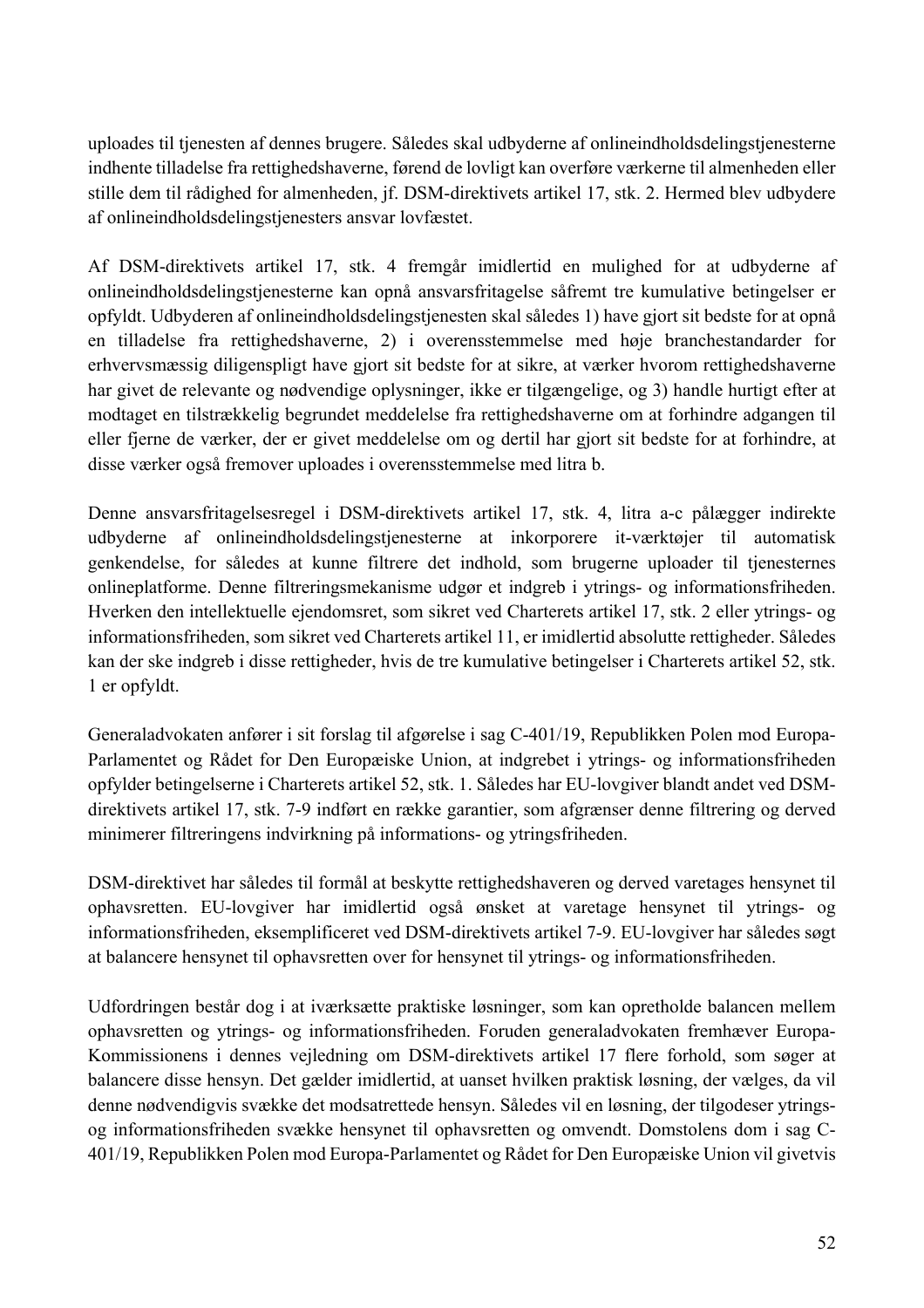afklare flere af de spørgsmål, der omgærder DSM-direktivets artikel 17. Dette med henblik på at sikre en rimelig balance mellem henholdsvis ophavsretten og ytrings- og informationsfriheden.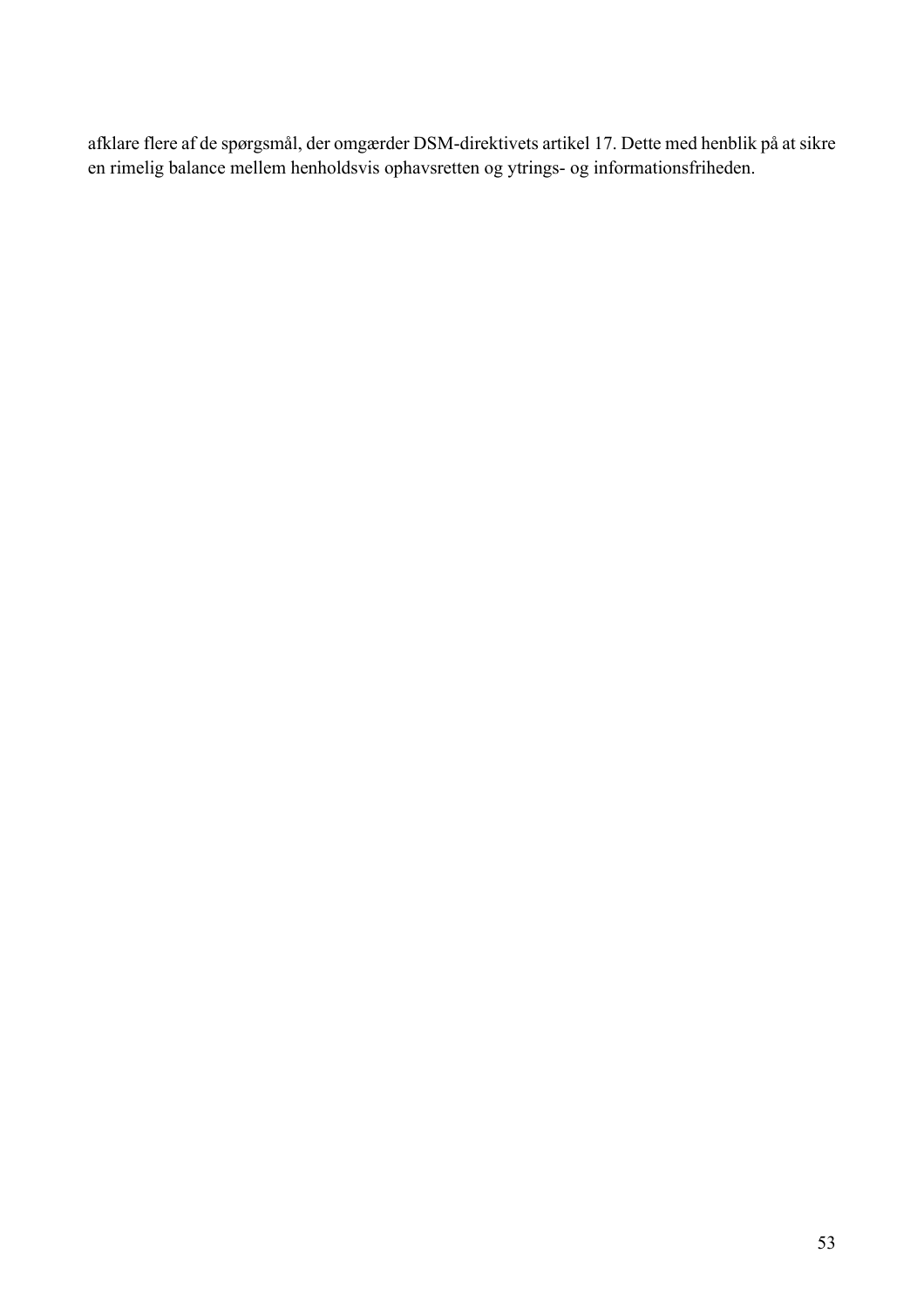#### 10 Litteraturliste

#### **Bøger:**

Andersen, Pernille Bruun, Ophavsret og ytringsfrihed, Ex Tuto Publishing A/S, 1. udgave, 1. oplag, 2018.

Blume, Peter, Retssystemet og juridisk metode, Djøf Forlag, 4. udgave, 1. oplag, 2020.

Christoffersen, Jonas, Christensen, Lasse Højlund, Madsen, Lasse Lund, Storgaard, Louise Halleskov, Skovgaard-Petersen, Henrik og Ventegodt, Maria, EU's Charter om Grundlæggende Rettigheder med kommentarer, Jurist og Økonomforbundets Forlag, 2. udgave, 1. oplag, 2018.

Ersbøll, Eva, EU's Charter – I et menneskeretligt krydsfelt, Jurist- og Økonomforbundets Forlag, 1. udgave, 1. oplag, 2016.

Evald, Jens, Juridisk teori, metode og videnskab, Djøf Forlag, 2. udgave, 1. oplag, 2020.

Høilund, Dorte, Retssikkerhed og juridisk metode, Hans Reitzels Forlag, 3. udgave, 1. oplag, 2021.

Linkis, Jacob, Dansk ophavsrets fleksibilitet, Jurist- og Økonomforbundets forlag, 1. udgave, 1. oplag, 2017.

Munk-Hansen, Carsten, Retsvidenskabsteori, Jurist- og Økonomforbundets Forlag, 1. udgave, 1. oplag, 2014.

Rosenmeier, Morten, Riis, Thomas, Schovsbo, Jens og Udsen, Henrik (red.), Festskrift til Jørgen Blomqvist, Ex Tuto Publishing A/S, 1. udgave, 1. oplag, 2021.

Rytter, Jens Elo, Individets grundlæggende rettigheder, Karnov Group Denmark A/S, 4. udgave, 1. oplag, 2021.

Tvarnø, Christina D. og Nielsen, Ruth, Retskilder og retsteorier, Jurist- og Økonomforbundets Forlag, 4. udgave, 1. oplag, 2014.

Udsen, Henrik, IT-ret, Ex Tuto Publishing A/S, 5. udgave, 1. oplag, 2021.

#### **Artikler:**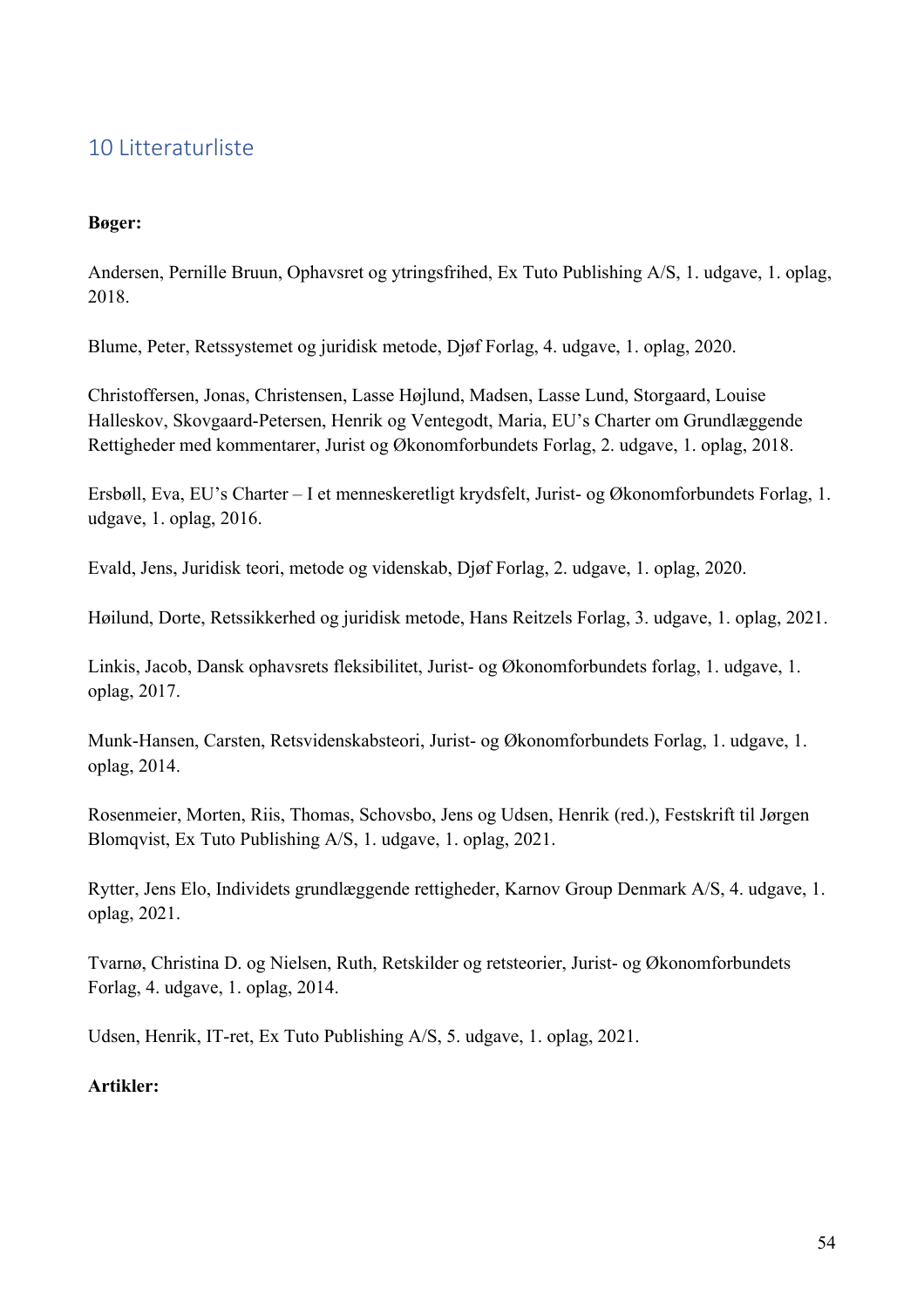Schwemer, Sebastian Felix, Article 17 at the intersection of EU Copyright Law and Platform Regulation, tilgængelig her: Nordic Intellectual Property Law Review (NIR), NIR 3/2020, side 400- 435.

Schwemer, Sebastian Felix og Schovsbo, Hemmingsen Jens, What is Left of User Rights? – Algorithmic Copyright Enforcement and Free Speech in the Light of the Article 17 Regime, University of Copenhagen, 2019, tilgængelig her: https://staticcuris.ku.dk/portal/files/235590603/SSRN\_id3507542.pdf (sidst besøgt 30.11.2021).

#### **Domme:**

Domstolens dom af 15. juli 1964 i sag 6/64, Flaminio Costa mod ENEL, (Costa mod ENEL), tilgængelig her:

https://eur-lex.europa.eu/legal-content/DA/TXT/PDF/?uri=CELEX:61964CJ0006&from=DA (sidst besøgt 30.11.2021).

Domstolens dom af 12. september 2006 i sag C-479/04, Laserdisken ApS mod Kulturministeriet, (Laserdisken II), tilgængelig her:

https://curia.europa.eu/juris/document/document.jsf?text=&docid=63876&pageIndex=0&doclang= DA&mode=lst&dir=&occ=first&part=1&cid=382520 (sidst besøgt 30.11.2021).

Domstolens dom af 19. januar 2010 i sag C-555/07, Seda Kücükdeveci mod Swedex GmbH & Co. KG, (Kücükdeveci-dommen), tilgængelig her: https://eur-lex.europa.eu/legalcontent/DA/TXT/PDF/?uri=CELEX:62007CJ0555&from=DA (sidst besøgt 30.11.2021).

Domstolens dom af 24. november 2011 i sag C-70/10, Scarlet Extended SA mod Société belge des auteurs, compositeurs et éditeurs SCRL (SAMBAM), (Scarlet Extended), tilgængelig her: https://curia.europa.eu/juris/document/document.jsf?text=&docid=115202&pageIndex=0&doclang =DA&mode=lst&dir=&occ=first&part=1&cid=31031187 (sidst besøgt 30.11.2021).

Domstolens dom af 1. december 2011 i sag C-145/10, Eva-Maria Painer mod Standard VerlagsGmbH, Axel Springer AG, Süddeutsche Zeitung GmbH, Spiegel-Verlag Rudolf Augstein GmbH & Co. KG, Verlag M. DuMont Schauberg Expedition der Kölnischen Zeitung GmbH & Co KG, (Eva-Maria Painer mod Standard VerlagsGmbH), tilgængelig her: https://curia.europa.eu/juris/document/document.jsf?text=&docid=115785&pageIndex=0&doclang =DA&mode=req&dir=&occ=first&part=1&cid=442241 (sidst besøgt 30.11.2021).

Domstolen dom af 16. februar 2012 i sag C-360/10, Belgische Verenging van Auteurs, Componisten en Uitgevers CVBA (SABAM), (SABAM), tilgængelig her: https://curia.europa.eu/juris/document/document.jsf?text=&docid=119512&pageIndex=0&doclang =DA&mode=lst&dir=&occ=first&part=1&cid=31031668 (sidst besøgt 30.11.2021).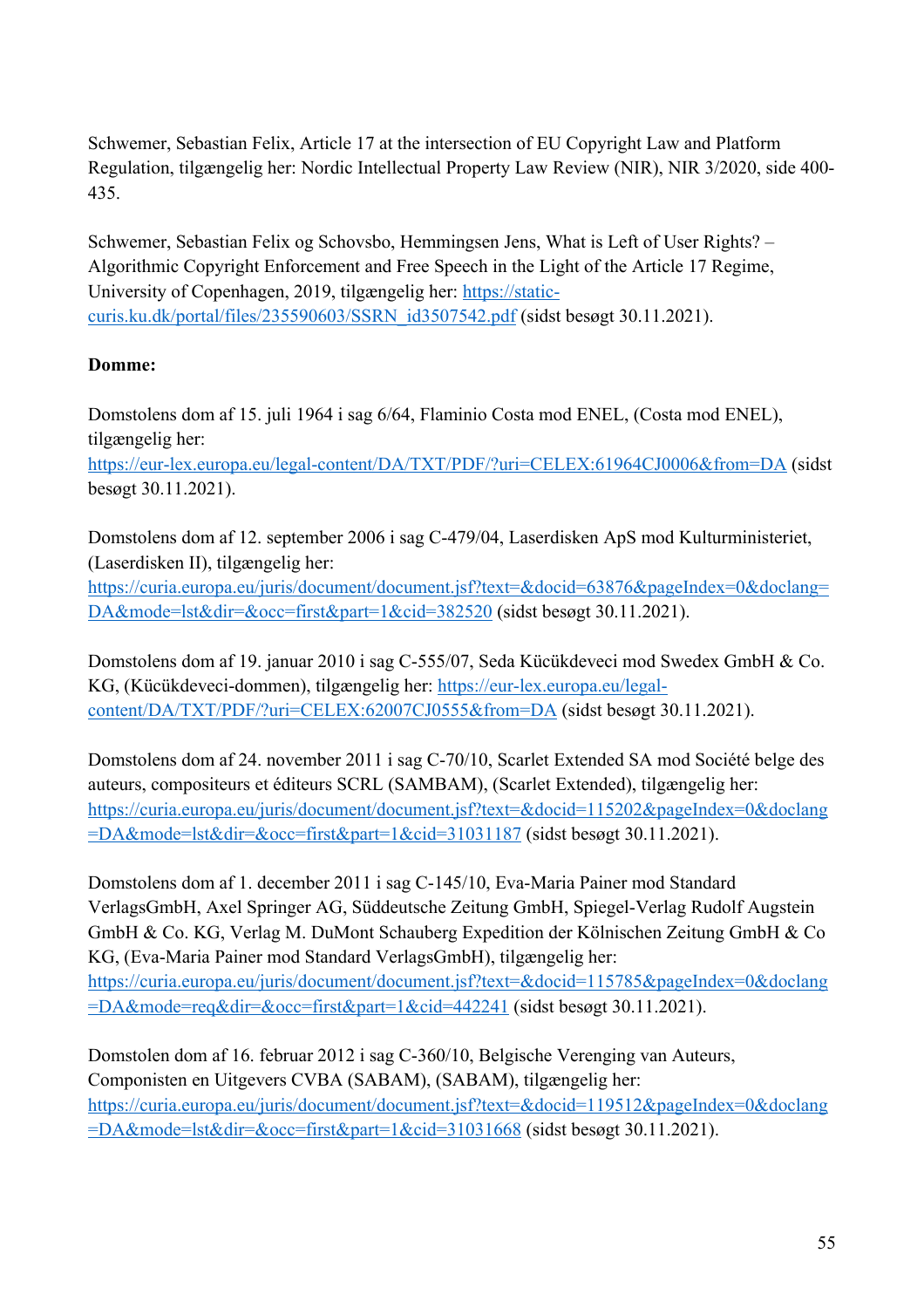Domstolens dom af 3. juli 2012 i sag C-128/11, UsedSoft GmbH mod Oracle International Corp., (UsedSoft), tilgængelig her:

https://curia.europa.eu/juris/document/document.jsf?text=&docid=124564&pageIndex=0&doclang =DA&mode=lst&dir=&occ=first&part=1&cid=39466394 (sidst besøgt 30.11.2021).

Domstolens dom af 15. januar 2014 i sag C-176/12, Association de médiation sociale mod Union locale des syndicats CGT, Hichem Laboubi, Union départementale CGT des Bouches-du-Rhône, Confédération générale du travail (CGT), (AMS-dommen), tilgængelig her: https://curia.europa.eu/juris/document/document.jsf?text=&docid=146384&pageIndex=0&doclang =DA&mode=lst&dir=&occ=first&part=1&cid=118919 (sidst besøgt 30.11.2021).

Domstolens dom af 13. februar 2014 i sag C-466/12, Nils Svensson, Sten Sjögren, Madelaine Sahlman, Pia Gadd mod Retriever Sverige AB, (Svensson), tilgængelig her: https://curia.europa.eu/juris/document/document.jsf?text=&docid=147847&pageIndex=0&doclang =DA&mode=lst&dir=&occ=first&part=1&cid=27364304 (sidst besøgt 30.11.2021).

Domstolens dom af 8. september 2016 i sag C-160/15, GS Media BV mod Sanoma Media Netherlands BV, Playboy Entreprises International Inc., Britt Geertrudia Dekker, (GS Media), tilgængelig her:

https://curia.europa.eu/juris/document/document.jsf?text=&docid=183124&pageIndex=0&doclang =DA&mode=lst&dir=&occ=first&part=1&cid=27364618 (sidst besøgt 30.11.2021).

Domstolens dom af 14. juni 2017 i sag C-610/15, Stichting Brein mod Ziggo BV, XS4All Internet BV, (Stichting Brein), tilgængelig her:

https://curia.europa.eu/juris/document/document.jsf?text=&docid=191707&pageIndex=0&doclang =DA&mode=lst&dir=&occ=first&part=1&cid=39488824 (sidst besøgt 30.11.2021).

Domstolens dom af 3. oktober 2019 i sag C-18/18, Eva Glawischnig-Piesczek mod Facebook Ireland Limited, (Glawischnig-Piesczek), tilgængelig her: https://curia.europa.eu/juris/document/document.jsf?text=&docid=218621&pageIndex=0&doclang =DA&mode=lst&dir=&occ=first&part=1&cid=41979427 (sidst besøgt 30.11.2021).

Domstolens dom af 19. december 2019 i sag C-263/18, Nederlands Uitgeversverbond, Groep Algemene Uitgevers mod Tom Kabinet BV, Tom Kabinet Holding BV, Tom Kabinet Uitgeverij BV, (Tom Kabinet), tilgængelig her:

https://curia.europa.eu/juris/document/document.jsf?text=&docid=221807&pageIndex=0&doclang =DA&mode=lst&dir=&occ=first&part=1&cid=39478968 (sidst besøgt 30.11.2021).

Domstolens dom af 22. juni 2021 i de forenede sager C-682/18 og C-683/18, Frank Peterson mod Google LLC, YouTube Inc., YouTube LLC, Google Germany GmbH og Elsevier Inc. mod Cyando AG, (Youtube/Cyando), tilgængelig her: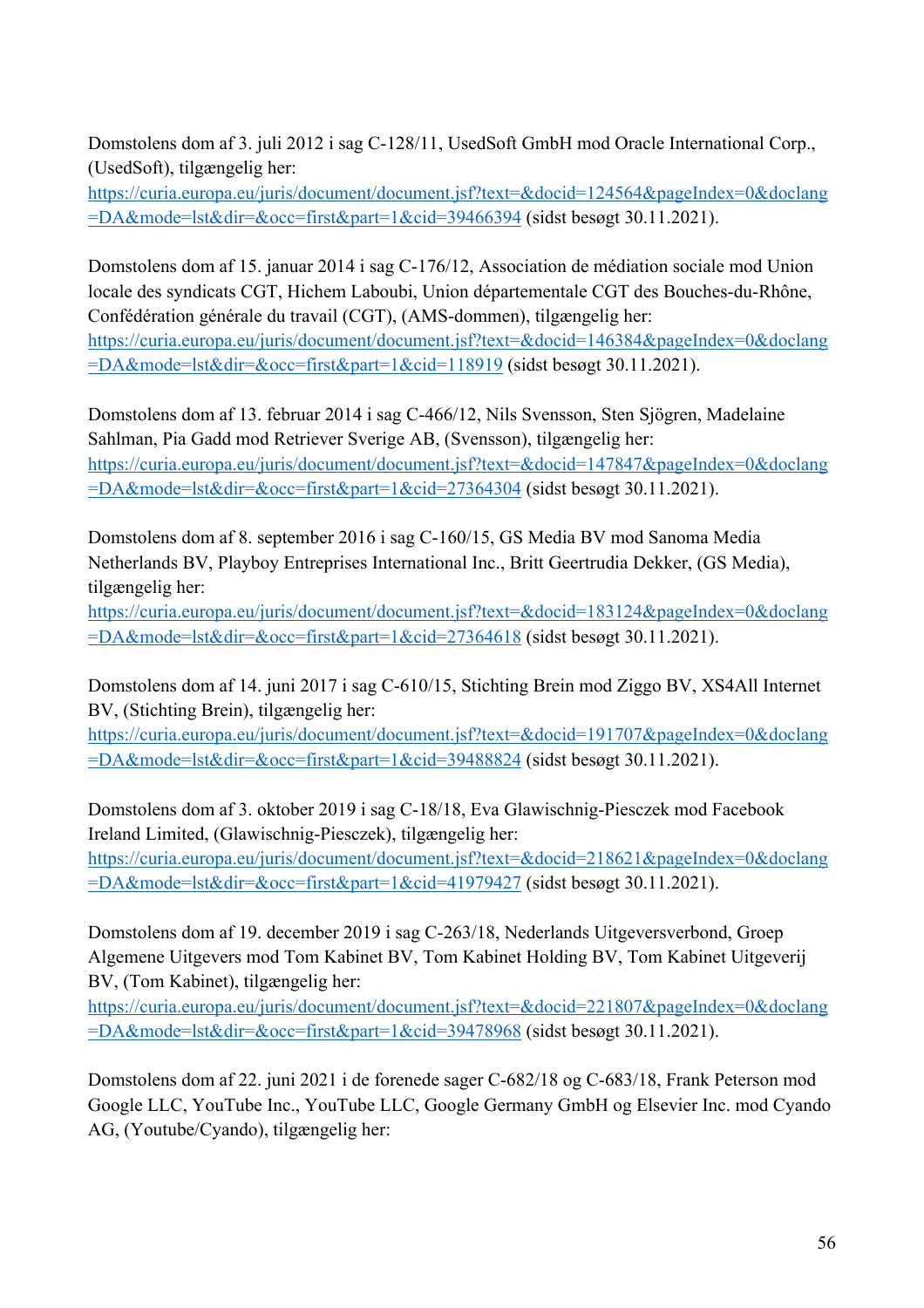https://curia.europa.eu/juris/document/document.jsf?text=&docid=243241&pageIndex=0&doclang =DA&mode=lst&dir=&occ=first&part=1&cid=27452479 (sidst besøgt 30.11.2021).

Generaladvokatens forslag til afgørelse:

Forslag til afgørelse fra generaladvokaten af 15. juli 2021 i sag C-401/19, Republikken Polen mod Europa-Parlamentet og Rådet for Den Europæiske Union, tilgængelig her: https://curia.europa.eu/juris/document/document.jsf?docid=244201&mode=req&pageIndex=1&dir =&occ=first&part=1&text=&doclang=DA&cid=41859398 (sidst besøgt 30.11.2021).

#### Stævning:

Sag anlagt den 24. maj 2019 i sag C-401/19, Republikken Polen mod Europa-Parlamentet og Rådet for Den Europæiske Union, tilgængelig her: https://curia.europa.eu/juris/document/document.jsf?text=&docid=216823&pageIndex=0&doclang =DA&mode=req&dir=&occ=first&part=1&cid=41859398 (sidst besøgt 30.11.2021).

#### **Lovgivning:**

#### EU-ret:

Europa-Parlamentets og Rådets direktiv 2000/31/EF af 8. juni 2000 om visse retlige aspekter af informationssamfundstjenester, navnlig elektronisk handel, i det indre marked (Direktivet om elektronisk handel), tilgængelig her: https://eur-lex.europa.eu/legalcontent/DA/TXT/PDF/?uri=CELEX:32000L0031&from=DA (sidst besøgt 30.11.2021).

Europa-Parlamentets og Rådets direktiv 2001/29/EF af 22. maj 2001 om harmonisering af visse aspekter af ophavsret og beslægtede rettigheder i informationssamfundet, tilgængelig her: https://eur-lex.europa.eu/legal-content/DA/TXT/PDF/?uri=CELEX:32001L0029&from=EN (sidst besøgt 30.11.2021).

Den Europæiske Unions Charter om Grundlæggende Rettigheder (2010/C 83/02) af 30. marts 2010, tilgængelig her: https://eurlex.europa.eu/LexUriServ/LexUriServ.do?uri=OJ:C:2010:083:0389:0403:DA:PDF (sidst besøgt den 30.11.2021).

Europa-Parlamentets og Rådets direktiv (EU) 2015/1535 af 9. september 2015 om en informationsprocedure med hensyn til tekniske forskrifter samt forskrifter for informationssamfundets tjenester, tilgængelig her: https://eur-lex.europa.eu/legalcontent/da/TXT/?uri=CELEX%3A32015L1535 (sidst besøgt den 30.11.2021).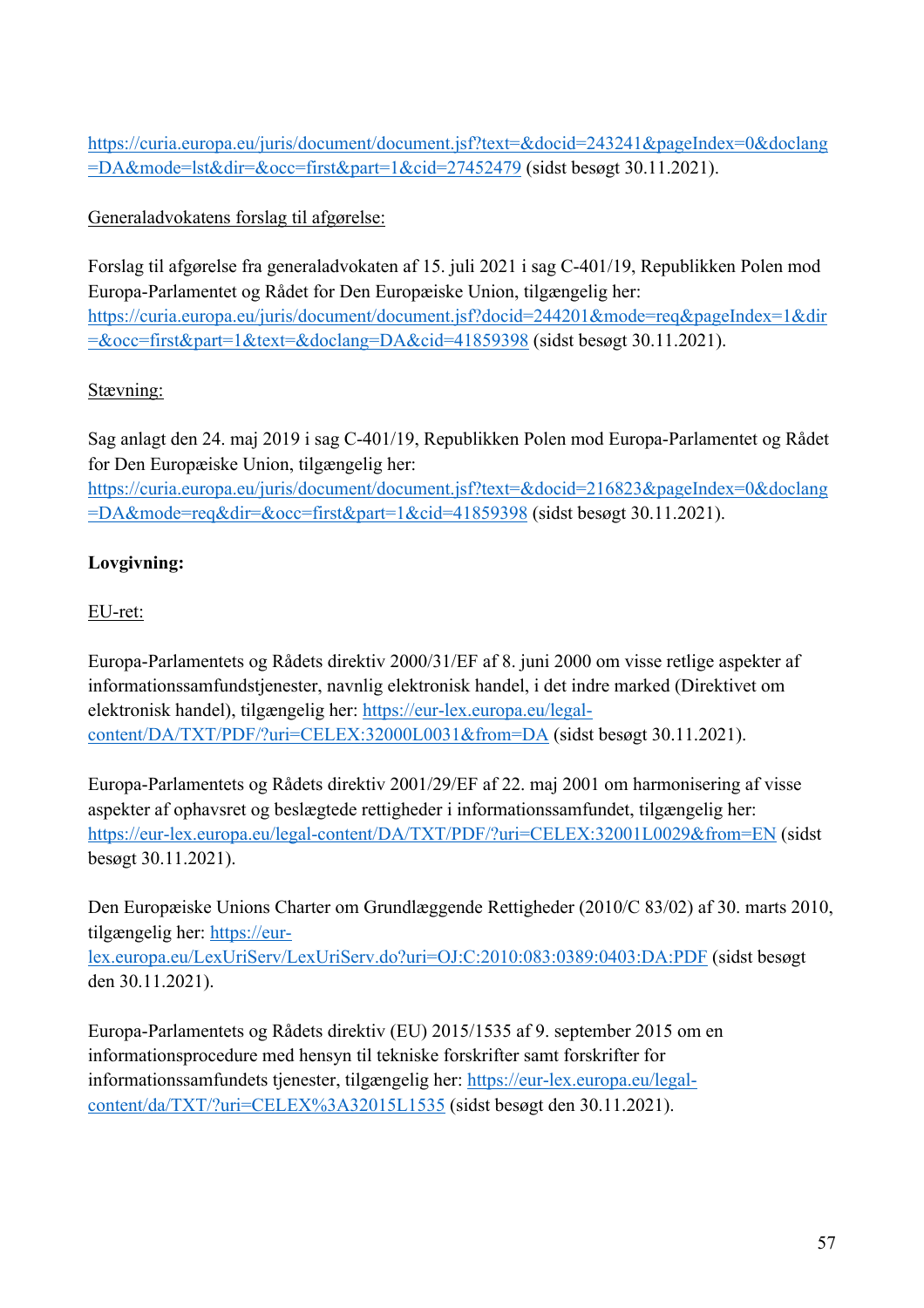Europa-Parlamentets og Rådets direktiv (EU) 2019/790 af 17. april 2019 om ophavsret og beslægtede rettigheder på det digitale indre marked og om ændring af direktiv 96/9/EF og 2001/29/EF, tilgængelig her https://eur-lex.europa.eu/legalcontent/DA/TXT/PDF/?uri=CELEX:32019L0790&from=EN (sidst besøgt 30.11.2021).

#### Dansk ret:

Lov nr. 227 af 22. april 2002 om tjenester i informationssamfundet, herunder visse aspekter af elektronisk handel, tilgængelig her: https://www.retsinformation.dk/eli/lta/2002/227 (sidst besøgt 30.11.2021).

Lovbekendtgørelse nr. 1144 af 23. oktober 2014 af lov om ophavsret (med senere ændringer til forskriften), tilgængelig her: https://www.retsinformation.dk/eli/lta/2014/1144 (sidst besøgt 30.11.2021).

Lovforslag nr. L 205 af 26. marts 2021 om ændring af lov om ophavsret (implementering af dele af direktiv om ophavsret og beslægtede rettigheder på det digitale indre marked og direktiv om regler for udøvelse af ophavsretten og beslægtede rettigheder, der gælder for visse af tv- og radioselskabernes onlinetransmissioner og retransmissioner af tv- og radioprogrammer m.v.), Folketingstidende 2020-2021, tillæg A, tilgængelig her:

https://www.folketingstidende.dk/samling/20201/lovforslag/L205/20201\_L205\_som\_fremsat.pdf (sidst besøgt 30.11.2021).

Lov nr. 1121 af 4. juni 2021 om ændring af lov om ophavsret (Implementering af dele af direktiv om ophavsret og beslægtede rettigheder på det digitale indre marked og direktiv om regler for udøvelse af ophavsretten og beslægtede rettigheder, der gælder for visse af tv- og radioselskabernes onlinetransmissioner og retransmissioner af tv- og radioprogrammer m.v.), tilgængelig her: https://www.retsinformation.dk/eli/lta/2021/1121 (sidst besøgt 30.11.2021).

#### Tysk ret:

Urheberrechts-Dienstenanbieter-Gesetz – UrhDaG, tilgængelig her: https://www.bmjv.de/SharedDocs/Gesetzgebungsverfahren/Dokumente/UrhDaG\_ENG.pdf?\_\_blob  $=$ publicationFile&v=3 (sidst besøgt 30.11.2021).

#### **Øvrigt:**

DR Medieforskning, ansvarshavende redaktør: Christensen, Dennis, Medieudviklingen 2020, 2020, tilgængelig her: https://www.dr.dk/om-dr/fakta-om-dr/medieforskning/medieudviklingen/2020 (sidst besøgt 30.11.2021).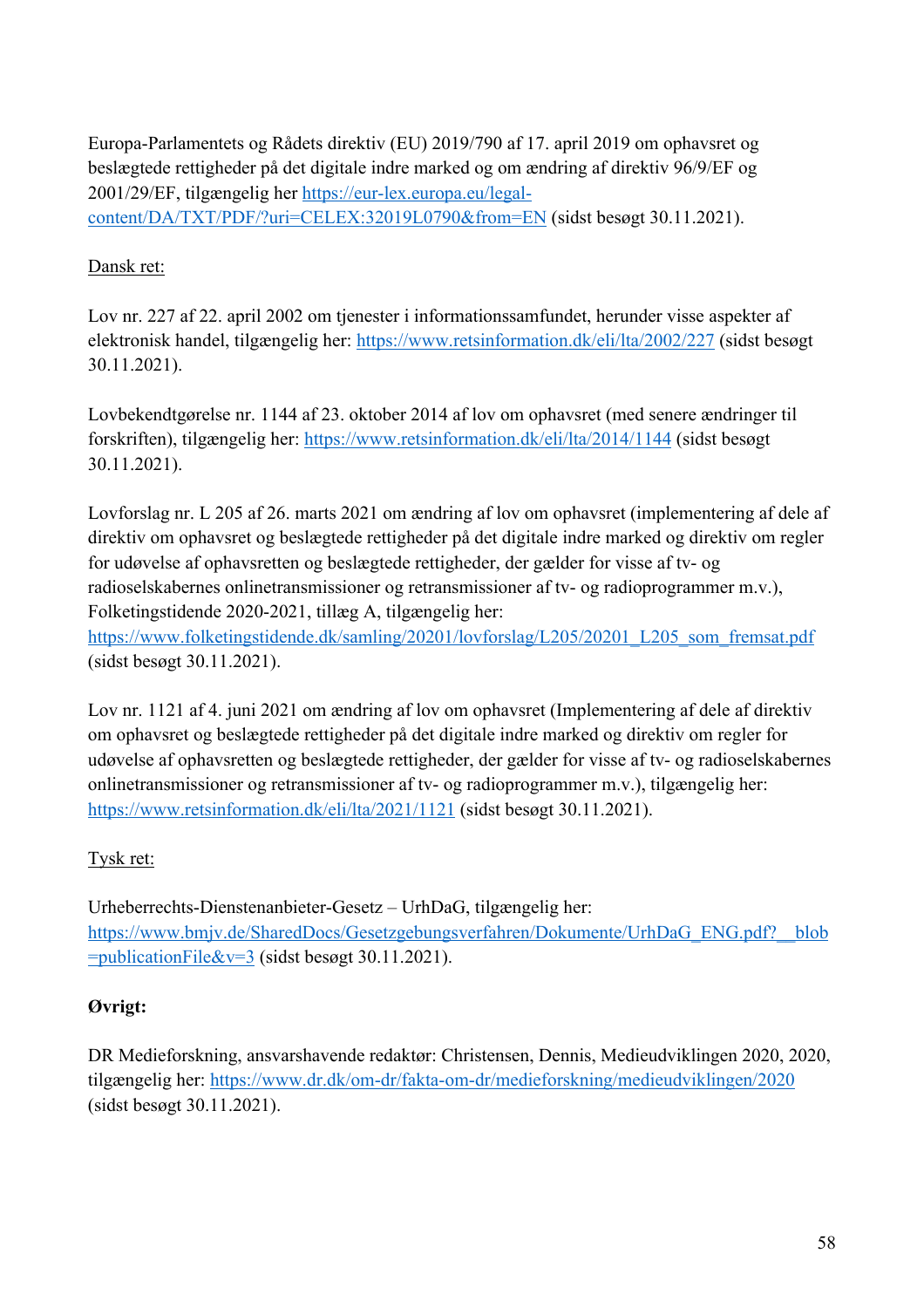Europa-Kommissionen, pressemeddelelse: Nye EU-regler om ophavsret, som vil gavne ophavsmænd, virksomheder og forbrugere, begynder at finde anvendelse, 4. juni 2021, tilgængelig her: https://ec.europa.eu/commission/presscorner/detail/da/ip\_21\_1807 (sidst besøgt 30.11.2021).

Folketingets EU-oplysning, sideansvarlig: Bang, Sofie Hvid, Hvad er en generaladvokat?, senest opdateret: 31. juli 2020, tilgængelig her: https://www.eu.dk/da/faq/alle-faqs/hvad-er-engeneraladvokat (sidst besøgt 30.11.2021).

Husovec, Martin og Quintais, Joao Pedro, Article 17 of the Copright Directive: Why the German implementation proposal is compatible with EU law – Part 1, 26. august 2020, Wolters Kluwer, Kluwer Copyright Blog, tilgængelig her: http://copyrightblog.kluweriplaw.com/2020/08/26/article-17-of-the-copyright-directive-why-the-german-implementation-proposal-is-compatible-with-eulaw-part-1/ (sidst besøgt 30.11.2021).

Meaker, Morgan, Inside the giant German protest trying to bring down Article 13, 26. marts 2019, Wired, tilgængelig her: https://www.wired.co.uk/article/article-13-protests (sidst besøgt 30.11.2021).

Nordemann, Jan Bernd og Waiblinger Julian, Art. 17 DSMCD: a class of its own? How to implement Art. 17 into the existing naitional copright acts, including a comment on the recent German Discussion Draft – Part 1, 16. juli 2020, Wolters Kluwer, Kluwer Copyright Blog, tilgængelig her: http://copyrightblog.kluweriplaw.com/2020/07/16/art-17-dsmcd-a-class-of-its-ownhow-to-implement-art-17-into-the-existing-national-copyright-acts-including-a-comment-on-therecent-german-discussion-draft-part-1/ (sidst besøgt 30.11.2021).

Solmecke, Christian, Polens EuGH-Klage kann die Reform teilweise kippen, 21. april 2021, Wilde Beuger Solmecke Rechtsanwälte, tilgængelig her: https://www.wbs-law.de/urheberrecht/klagegegen-eu-urheberrechtsreform-polen-zieht-vor-den-eugh-37573/?utm\_campaign=Artikel%2013&utm\_content=145606061&utm\_medium=social&utm\_sour ce=twitter&hss\_channel=tw-52031661 (sidst besøgt 30.11.2021).

#### **Vejledninger:**

Europa-Kommissionen, Vejledning om artikel 17 i direktiv 2019/790 om ophavsret på det digitale indre marked, 4. juni 2021, tilgængelig her: https://eur-lex.europa.eu/legalcontent/DA/TXT/PDF/?uri=CELEX:52021DC0288&from=DA (sidst besøgt 30.11.2021).